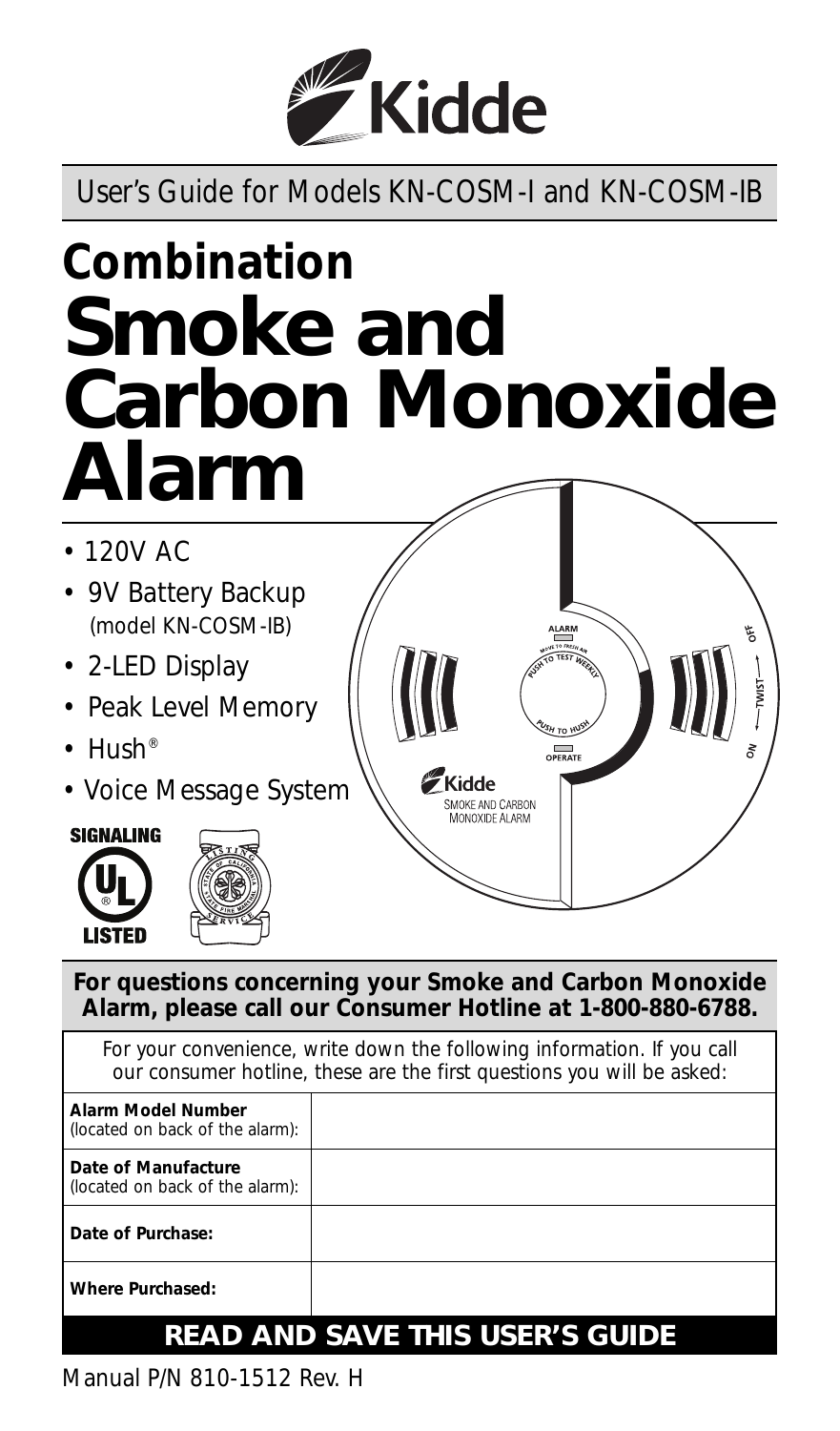## **Table of Contents**

| Introduction  Page 1                                                                                                                                                                                             |  |
|------------------------------------------------------------------------------------------------------------------------------------------------------------------------------------------------------------------|--|
|                                                                                                                                                                                                                  |  |
|                                                                                                                                                                                                                  |  |
| <b>Installation Instructions</b><br>Step 1: Installation Instructions:                                                                                                                                           |  |
| A. Recommended Installation Locations Pages 8-10<br>B. Where Not to Install Page 10<br>Step 2: Wiring Instructions  Page 11-12<br>Step 3: Mounting Instructions Page 13-14<br>Step 4: Testing the Alarm. Page 14 |  |
| <b>Operating Instructions</b>                                                                                                                                                                                    |  |
| LED Indicator OperationPage 17<br>Tamper Resist Feature Page 17-18                                                                                                                                               |  |
| What to do if the Alarm Sounds                                                                                                                                                                                   |  |
| Smoke AlarmPages 18-19<br>Carbon Monoxide Alarm Pages 20                                                                                                                                                         |  |
| Alarm Removal/Battery Replacement Pages 21-22                                                                                                                                                                    |  |
| General Alarm Maintenance Pages 26-27                                                                                                                                                                            |  |
| <b>Carbon Monoxide Safety Information</b><br>General CO Information Page 24<br>Symptoms of CO Poisoning Page 25-26                                                                                               |  |
| <b>Fire Safety Information</b>                                                                                                                                                                                   |  |
| Fire PreventionPage 27                                                                                                                                                                                           |  |
| <b>Industry Safety Standards</b>                                                                                                                                                                                 |  |
| National Fire Protection Association Page 27-28                                                                                                                                                                  |  |
| California State Fire Marshall Page 28<br>Consumer Product Safety Commission. Page 28                                                                                                                            |  |
| $NRC$<br>Page 28                                                                                                                                                                                                 |  |
| Limited Warranty and Service Information. Pages 29-30                                                                                                                                                            |  |
| Product Registration  Page 30                                                                                                                                                                                    |  |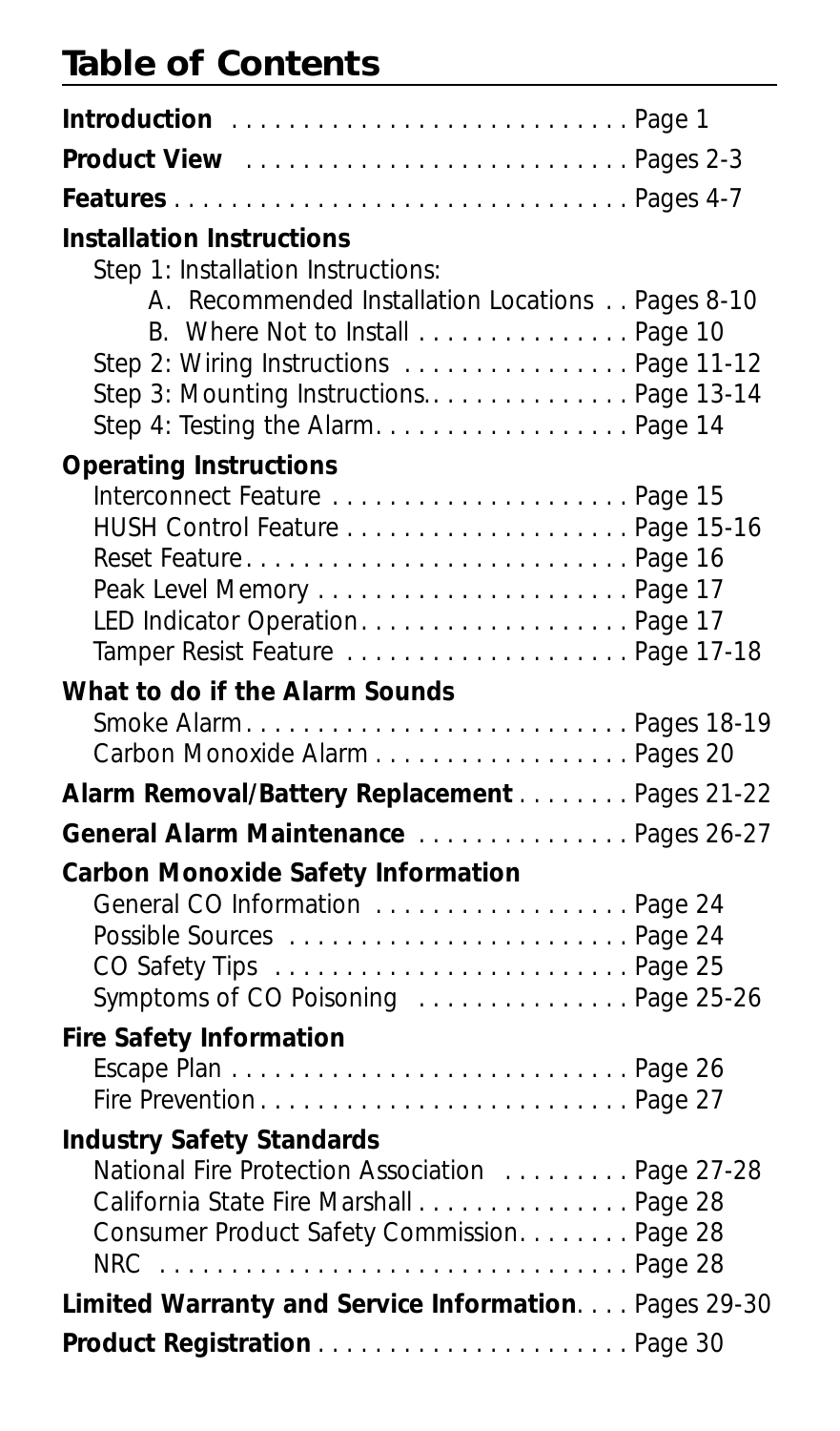# **Introduction**

Thank you for purchasing the Kidde Combination Smoke and Carbon Monoxide Alarm model # KN-COSM-I or # KN-COSM-IB. This alarm is suitable as a Single Station and/or Multiple Station (24 devices) alarm. This alarm has a five-year limited warranty. Please take a few minutes to thoroughly read this user's guide, and save for future reference. Teach children how to respond to the alarms, and that they should never play with the unit. Your Kidde Smoke/CO Alarm was designed to detect both smoke and carbon monoxide from any source of combustion in a residential environment. It is not designed for use in a recreational vehicle (RV) or boat. If you have any questions about the operation or installation of your alarm, please call our toll free Consumer Hotline at 1-800-880-6788. The guide on Page 27 will help you determine the correct location of safety products that will help keep your home a safer place.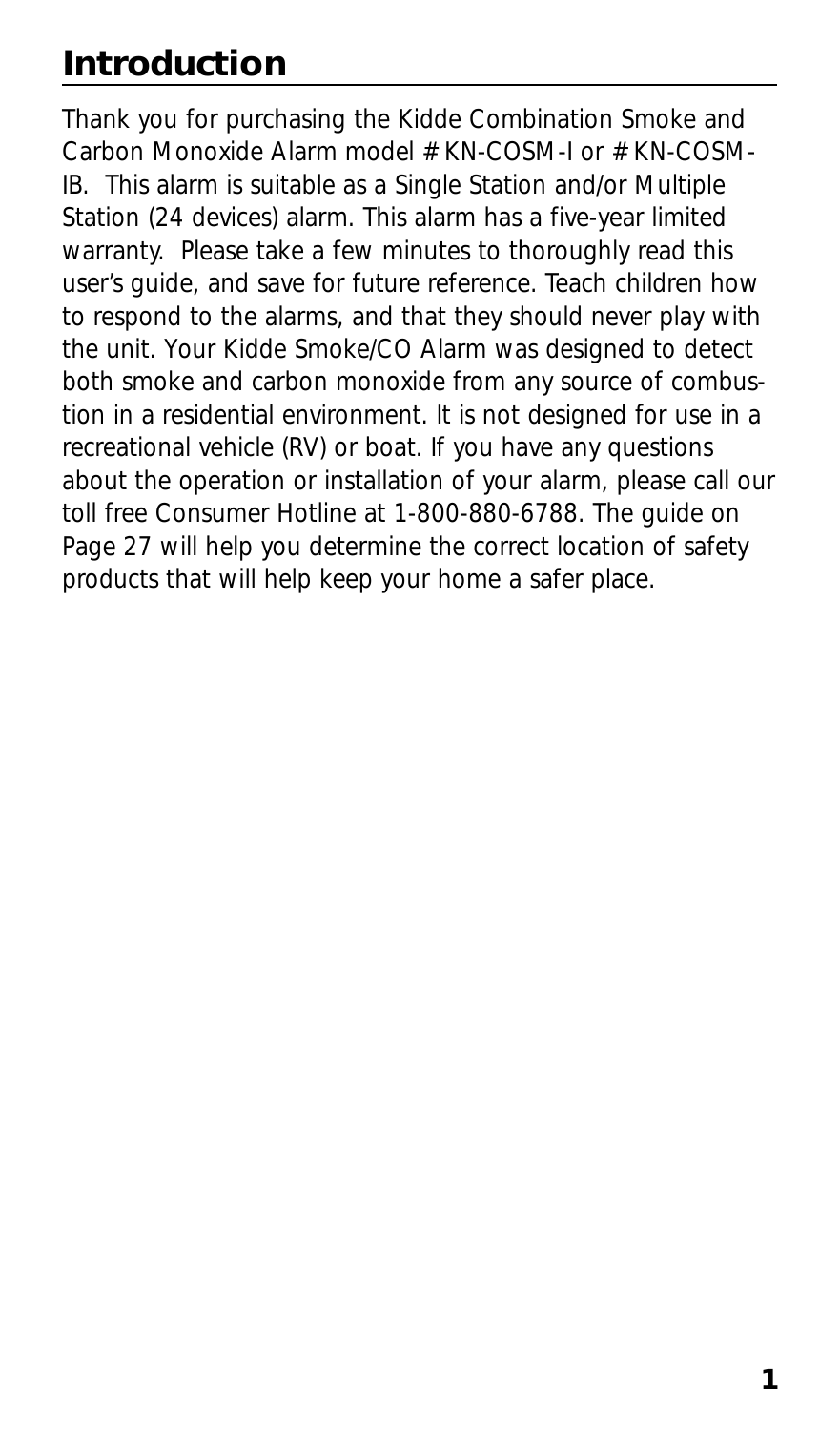# **FRONT**

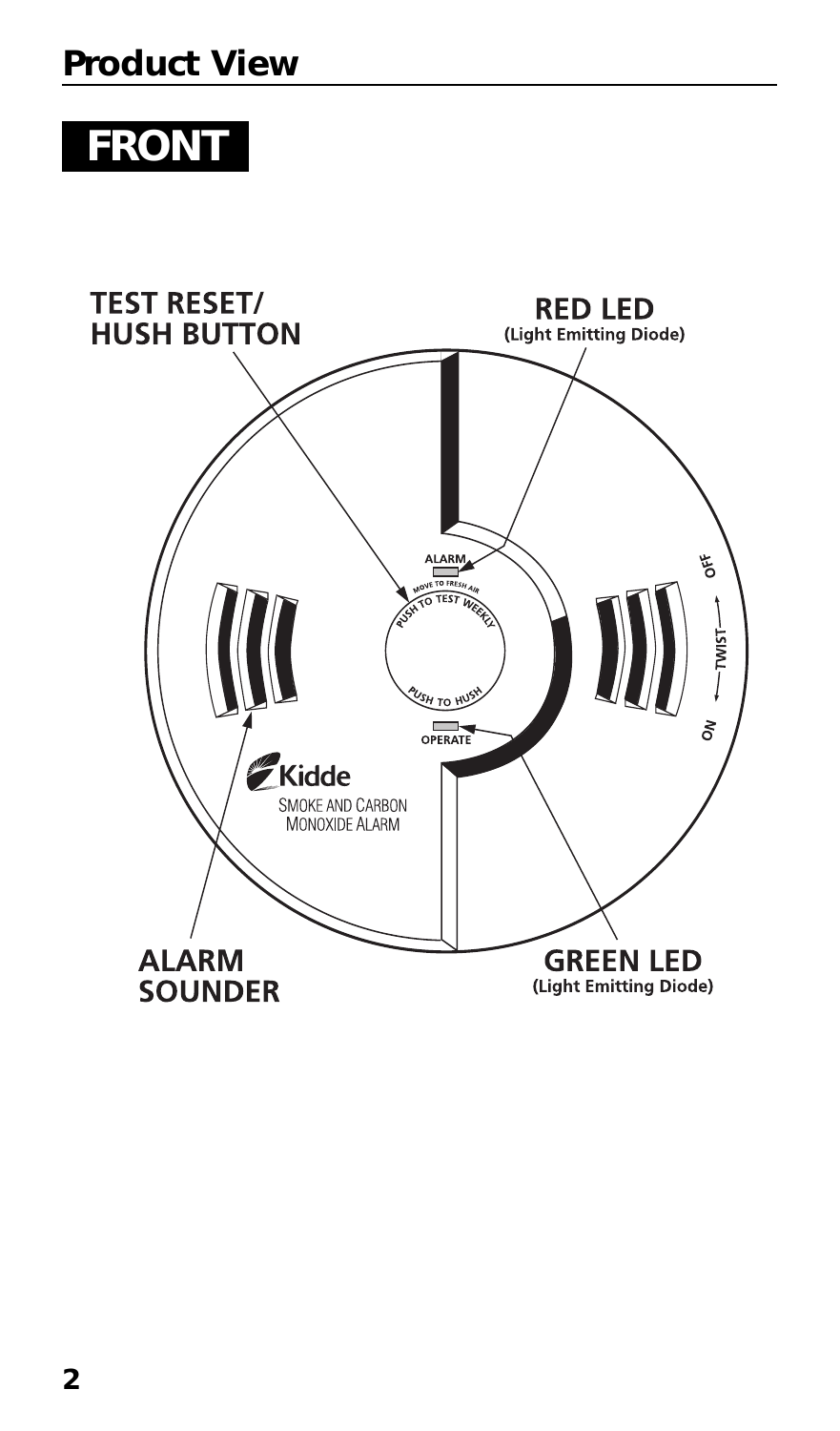# **BACK**



(Model KN-COSM-IB Only)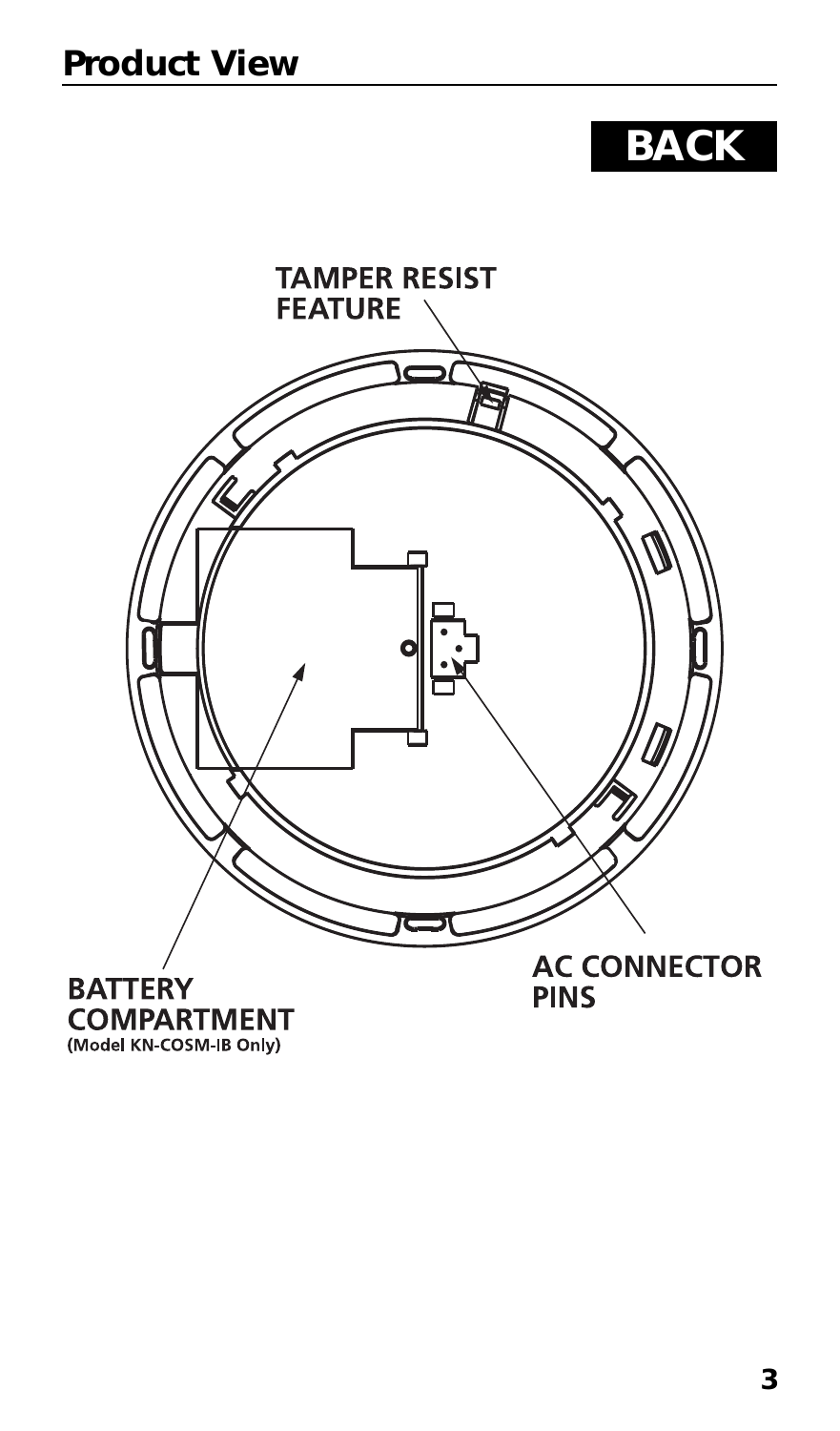# **Features**

- Loud 85 decibel alarm.
- Permanent independent smoke and carbon monoxide sensors.
- **Smoke alarm takes precedence** when **both** smoke and carbon monoxide are present.
- Powered by 120V AC (60 Hz, 25 mA max) wire-in connector. Model KN-COSM-IB is also equipped with a 9V battery backup.
- Model KN-COSM-IB is equipped with Battery Pull Tab that allows for easy battery connection. Simply pull tab out, and battery is connected!
- Interconnectable to other Kidde/Nighthawk brand smoke and CO alarms (see page 16 for details).
- Alarm/Voice message warning system that alerts you of the following conditions in the manner described below, thus eliminating any confusion over which alarm is sounding:

**FIRE:** The alarm/voice pattern is three long alarm beeps followed by the verbal warning message "FIRE! FIRE!" This pattern is repeated until the smoke is eliminated. The red LED light will flash while in alarm/voice mode.

**CARBON MONOXIDE:** The alarm/voice pattern is four short alarm beeps followed by the verbal warning message "WARNING! CARBON MONOXIDE!". This continues until the unit is reset or the CO eliminated. While powered by battery only, after four minutes the alarm/voice pattern will sound once every minute. The red Light Emitting Diode (LED) light will flash while in alarm/voice mode.

**LOW BATTERY(model KN-COSM-IB only):** When the batteries are low and need replacing the red LED light will flash and the unit will "chirp" one time, followed by the warning message "LOW BATTERY." This cycle will occur once every minute and will continue for at least seven days.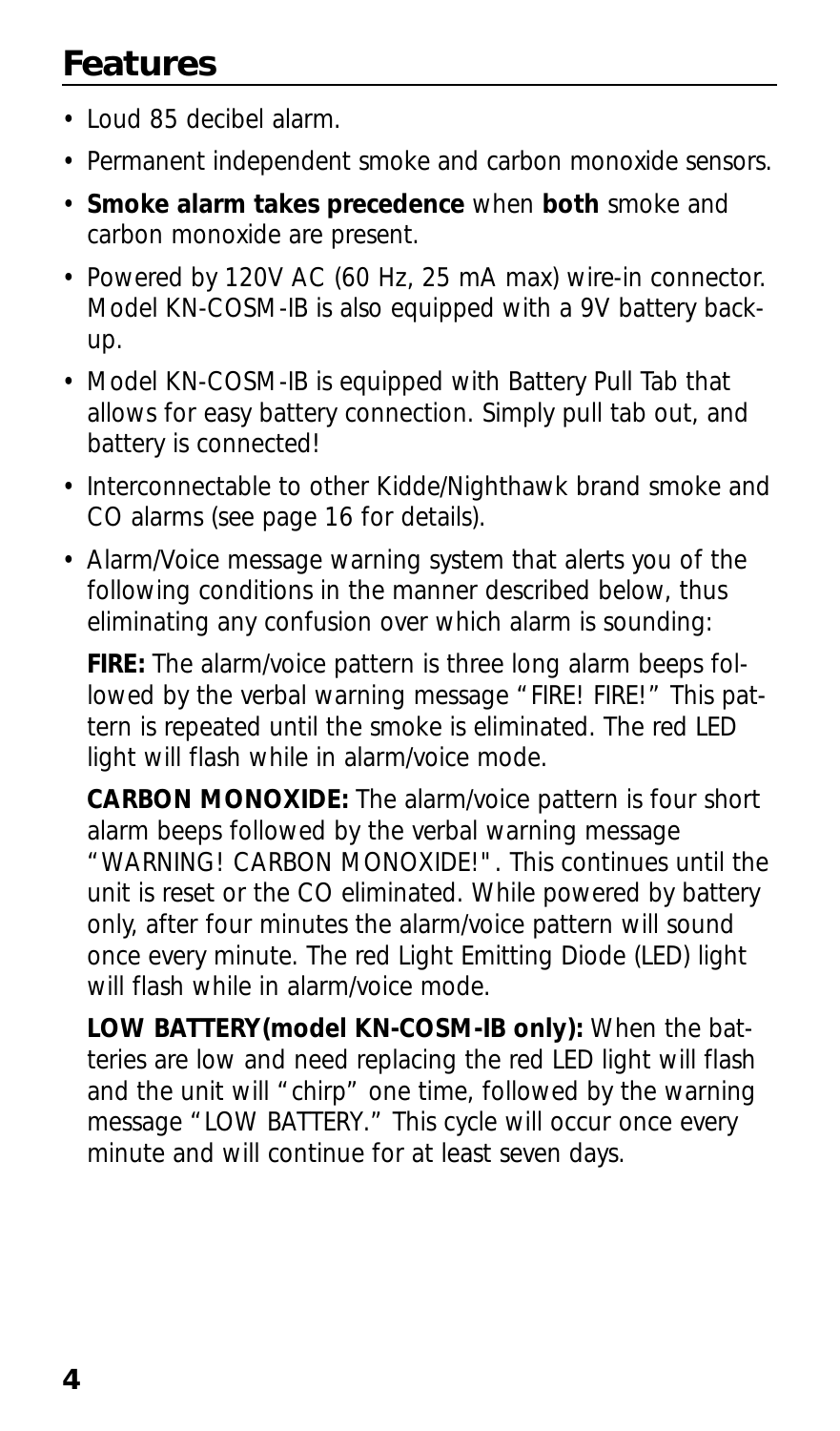# **Features**

- Voice Message System that alerts user to the following conditions:
	- System announces "HUSH MODE ACTIVATED" when the unit is first put into HUSH Mode.
	- System announces "HUSH MODE CANCELLED" when unit resumes normal operation after Hush Mode has been cancelled.
	- System announces "CARBON MONOXIDE PREVIOUSLY DETECTED" when the unit has detected CO concentrations of 100 ppm or higher.
	- System announces "PUSH TEST BUTTON" when the unit is powered up, reminding user to activate the Test Button.
- One "chirp" every 30 seconds is an indication that the alarm is malfunctioning. If this occurs call the Consumer Hotline at 1-800-880-6788.
- Test/Reset button performs the following functions:
	- Tests the units electronics and verifies proper unit operation
	- Resets the unit during CO alarm
	- Activates HUSH Feature
	- Activates Peak Level Memory Feature
- HUSH Control Feature that silences the unit during nuisance alarm situations (see page 15).
- Peak Level Memory Feature which alerts user when the unit has detected CO concentrations of 100 ppm or greater (see page 16).
- Alarm Memory Feature that gives visual indication when an alarm has sensed a hazardous condition.
- Green and red LED lights that indicate normal operation and alarm status (see page 17 for details).
- Tamper Resist Feature that deters children and others from removing the alarm (see page 17).
- Model KN-COSM-IB is equipped with a battery reminder flag that prohibits installation when battery is not present.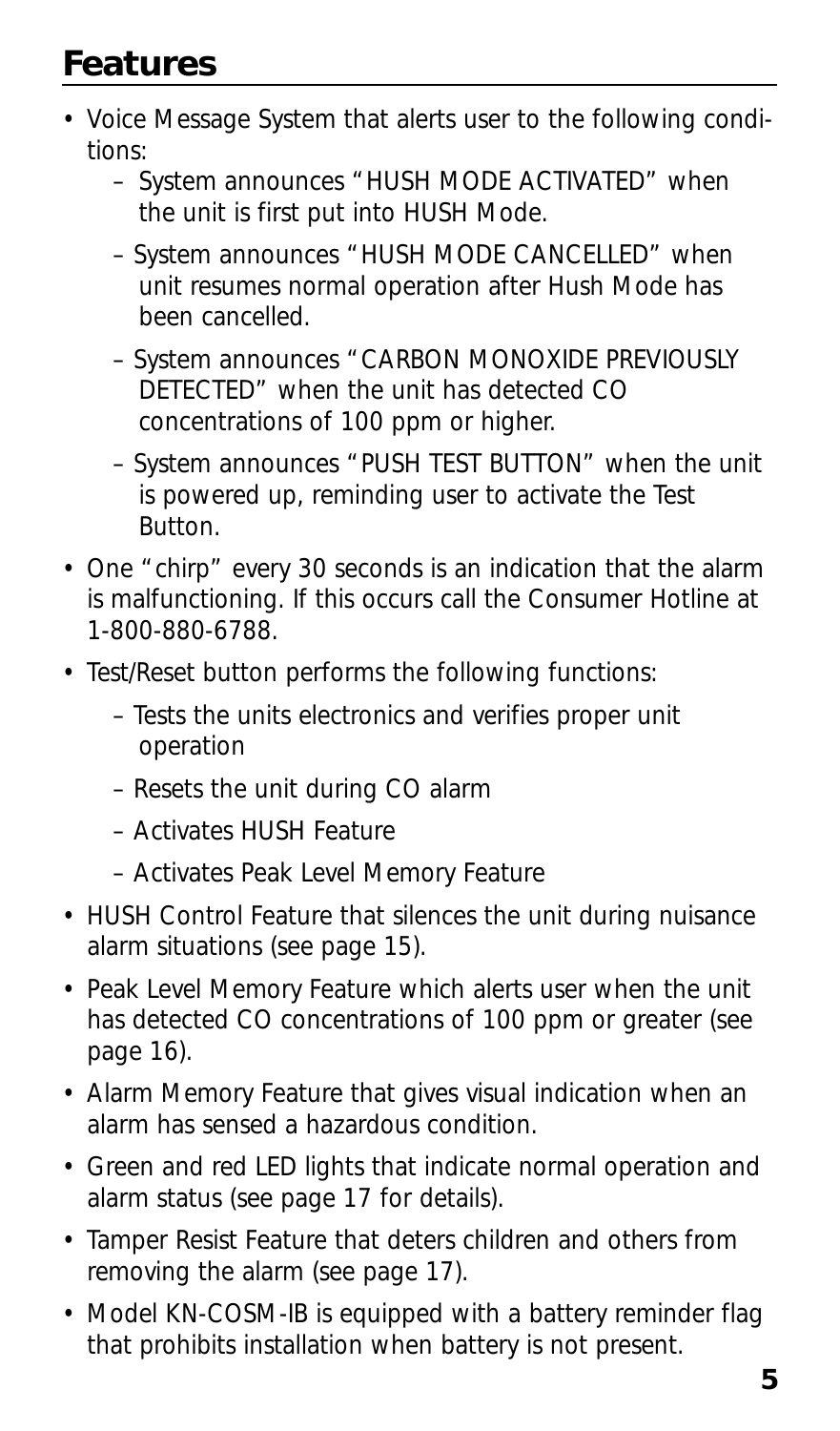# **Features and General Information**

• Seven (7) years after initial power up, this unit will "chirp" every 30 seconds. This is an "operational end of life" feature which will indicate that it is time to replace the alarm.

# **Smoke Alarm**

The smoke alarm monitors the air for products of combustion that are produced when something is burning or smoldering. When smoke particles in the smoke sensor reach a specified concentration, the alarm/voice message warning system will sound, and be accompanied by the flashing red LED light. The smoke alarm takes precedence when both smoke and carbon monoxide are present.

### **WARNING: PLEASE READ CAREFULLY AND THOROUGHLY**

NFPA 72 states: Life safety from fire in residential occupancies is based primarily on early notification to occupants of the need to escape, followed by the appropriate egress actions by those occupants. Fire warning systems for dwelling units are capable of protecting about half of the occupants in potentially fatal fires. Victims are often intimate with the fire, too old or young, or physically or mentally impaired such that they cannot escape even when warned early enough that escape should be possible. For these people, other strategies such as protection-inplace or assisted escape or rescue are necessary.

- Smoke alarms are devices that can provide early warning of possible fires at a reasonable cost; however, alarms have sensing limitations. Ionization sensing alarms may detect invisible fire particles (associated with fast flaming fires) sooner than photoelectric alarms. Photoelectric sensing alarms may detect visible fire particles (associated with slow smoldering fires) sooner than ionization alarms. Home fires develop in different ways and are often unpredictable. For maximum protection, Kidde recommends that both Ionization and Photoelectric alarms be installed.
- A battery powered alarm must have a battery of the specified type, in good condition and installed properly.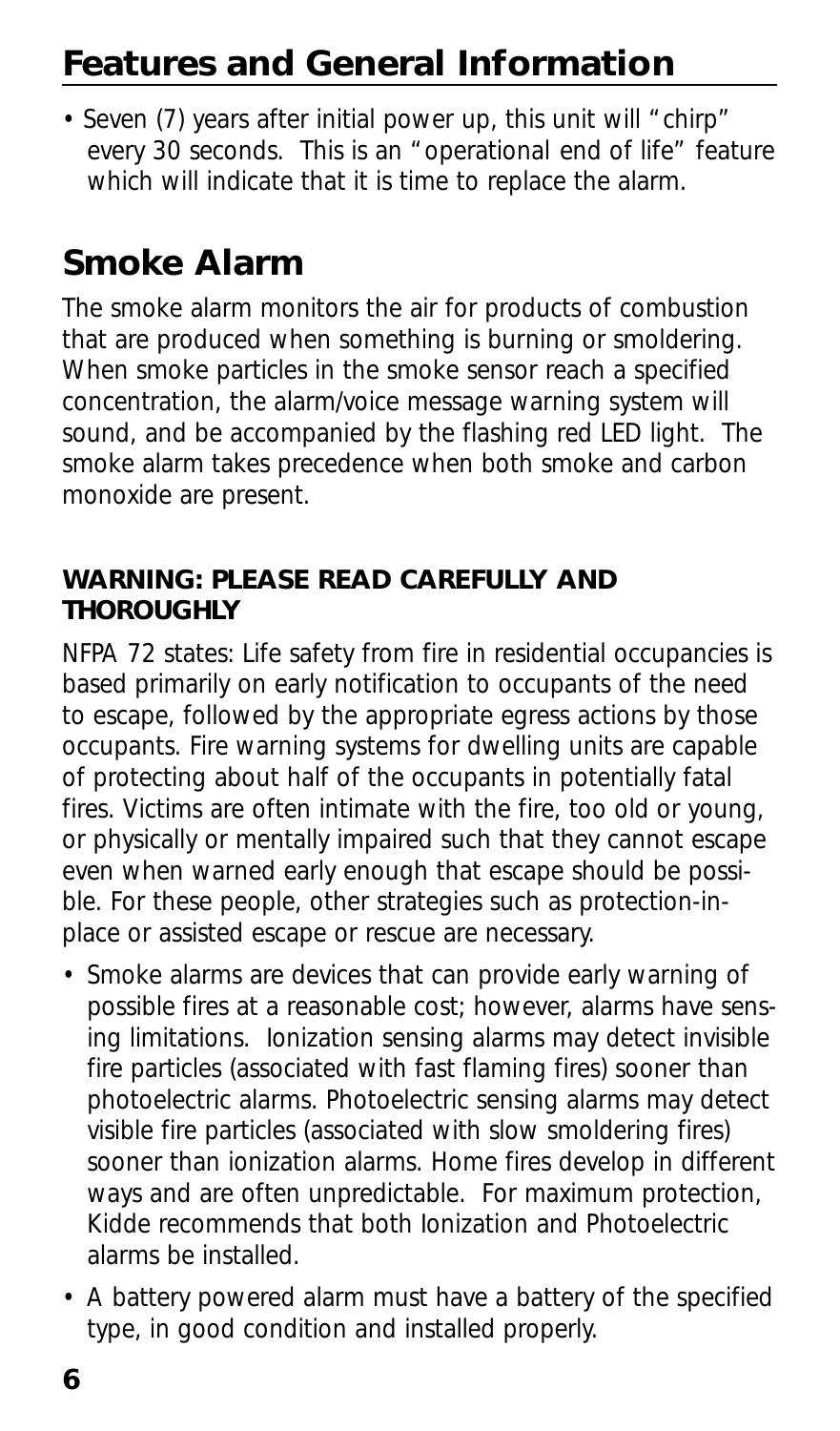# **Features and General Information**

- AC powered alarms (without battery backup) will not operate if the AC power has been cut off, such as by an electrical fire or an open fuse.
- Smoke alarms must be tested regularly to make sure the batteries and the alarm circuits are in good operating condition.
- Smoke alarms cannot provide an alarm if smoke does not reach the alarm. Therefore, smoke alarms may not sense fires starting in chimneys, walls, on roofs, on the other side of a closed door or on a different floor.
- If the alarm is located outside the bedroom or on a different floor, it may not wake up a sound sleeper.
- The use of alcohol or drugs may also impair one's ability to hear the smoke alarm. For maximum protection, a smoke alarm should be installed in each sleeping area on every level of a home.
- Although smoke alarms can help save lives by providing an early warning of a fire, they are not a substitute for an insurance policy. Home owners and renters should have adequate insurance to protect their lives and property.

# **Carbon Monoxide (CO) Alarm**

The Carbon Monoxide (CO) alarm monitors the air for the presence of CO. It will alarm when there are high levels of CO present, and when there are low levels of CO present over a longer period of time (see page 21 for alarm times). When a CO condition matches either of these situations, the alarm/voice message warning system will sound, and be accompanied by the flashing red LED light. The carbon monoxide sensor uses an electrochemical technology.

### **CAUTION: This alarm will only indicate the presence of carbon monoxide gas at the sensor. Carbon monoxide gas may be present in other areas.**

Individuals with medical problems may consider using warning devices which provide audible and visual signals for carbon monoxide concentrations under 30 ppm.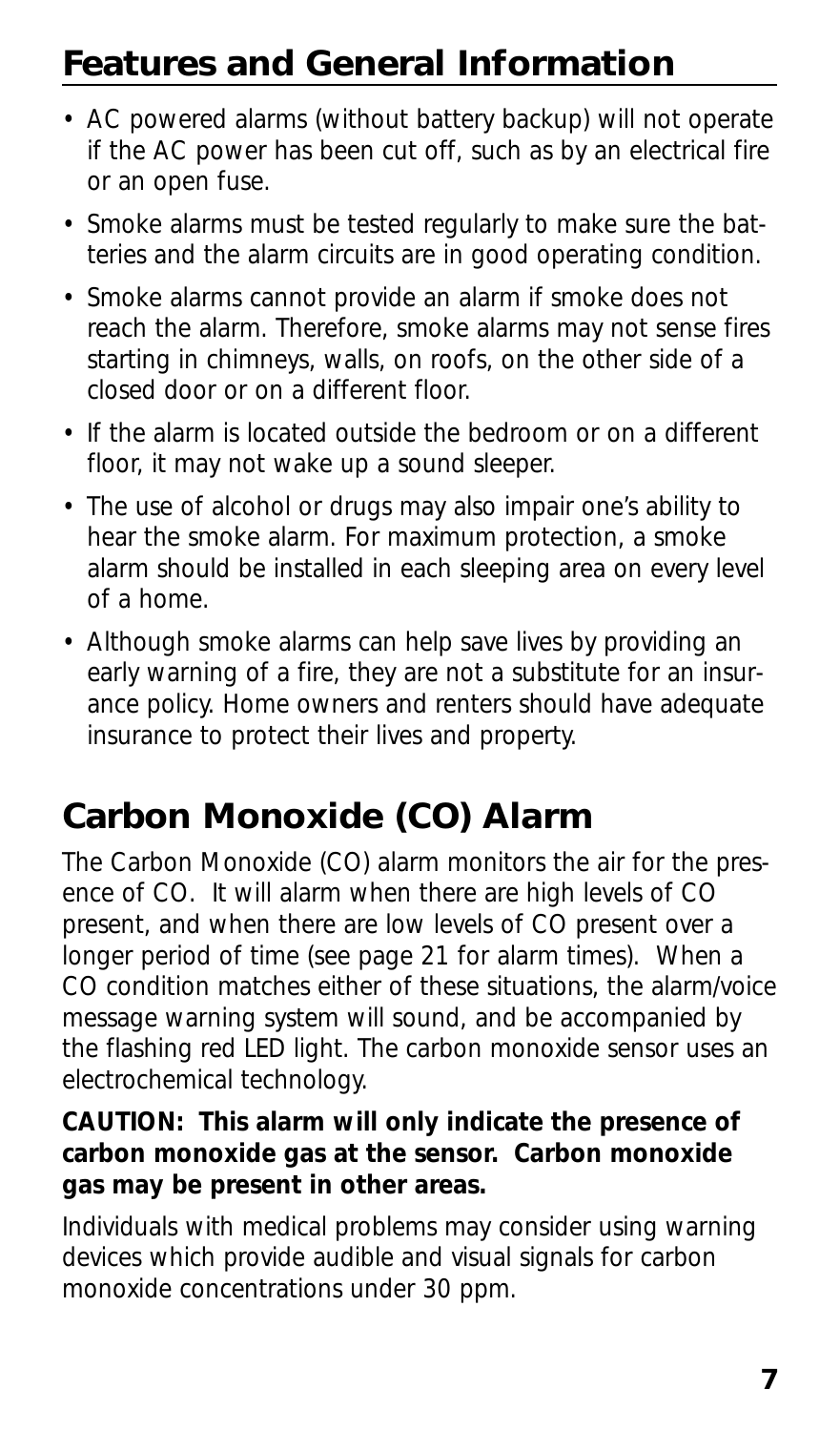# **Step 1 Installation Guide:**

### **IMPORTANT: THIS ALARM MUST BE MOUNTED ON A CEILING OR WALL. IT WAS NOT DESIGNED FOR USE AS A TABLETOP DEVICE! INSTALL ONLY AS DETAILED!**

### **A. Recommended Installation Locations:**

Kidde Safety recommends the installation of a Smoke/CO Alarm in the following locations. For maximum protection we suggest an alarm be installed on each level of a multilevel home, including every bedroom, hallways, finished attics and basements. Put alarms at both ends of bedroom, hallway or large room if hallway or room is more than 30 ft (9.1m) long. If you have only one alarm, ensure it is placed in the hallway outside of the main sleeping area, or in the main bedroom. Verify the alarm can be heard in all sleeping areas.

Locate an alarm in every room where someone sleeps with the door closed. The closed door may prevent an alarm not located in that room from waking the sleeper. Smoke, heat and combustion products rise to the ceiling and spread horizontally. Mounting the alarm on the ceiling in the center of the room places it closest to all points in the room. Ceiling mounting is preferred in ordinary residential construction. When mounting

an alarm on the ceiling, locate it at a minimum of 4" (10cm) from the side wall (see figure 1). If installing the alarm on the wall, use an inside wall with the top edge of the alarm at a minimum of 4" (10cm) and a maximum of 12" (30.5cm) below the ceiling (see figure 1).

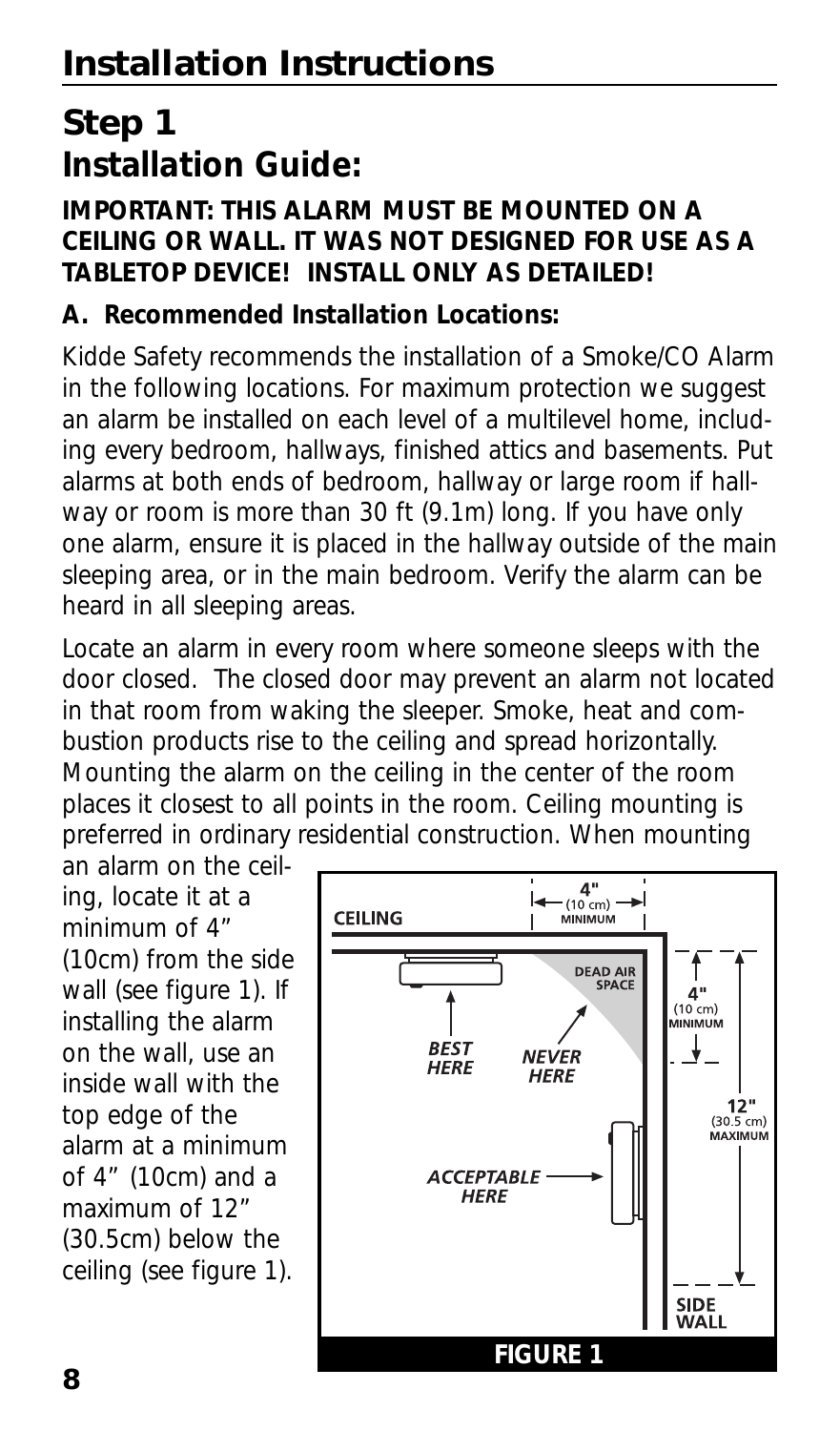# **Installation Instructions**

## **Sloped Ceiling Installation:**

The following information is from the National Fire Protection Association and is listed in Fire Code 72.

Install Smoke Alarms on sloped, peaked or cathedral ceilings at, or within 3 ft (0.9m) of the highest point (measured horizontally). NFPA 72 states "Smoke alarms in rooms with ceiling slopes greater than 1 ft to 8 ft (.3 m-2.4 m) horizontally shall be located on the high side of the room".

NFPA 72 states "A row of alarms shall be spaced and located within 3 ft (0.9 m) of the peak of the ceiling measured horizontally" (see figure 2).



## **Mobile Homes:**

Modern mobile homes have been designed and built to be energy efficient. Install Smoke/CO alarms as recommended above (refer to Recommended Installation Instructions and figure 1). In older mobile homes that are not well insulated, extreme heat or cold can be transferred from the outside to the inside through poorly insulated walls and roof. This may cause a thermal barrier, which can prevent smoke from reaching an alarm mounted on the ceiling. In such mobile homes install your Smoke/CO Alarm on an inside wall with the top edge of the alarm at a minimum of 4 inches (10cm) and a maximum of 12 inches (30.5cm) below the ceiling (see figure 2). If you are not sure about the insulation in your mobile home, or if you notice that the outer walls and ceiling are either hot or cold, install your alarm on an inside wall **ONLY!**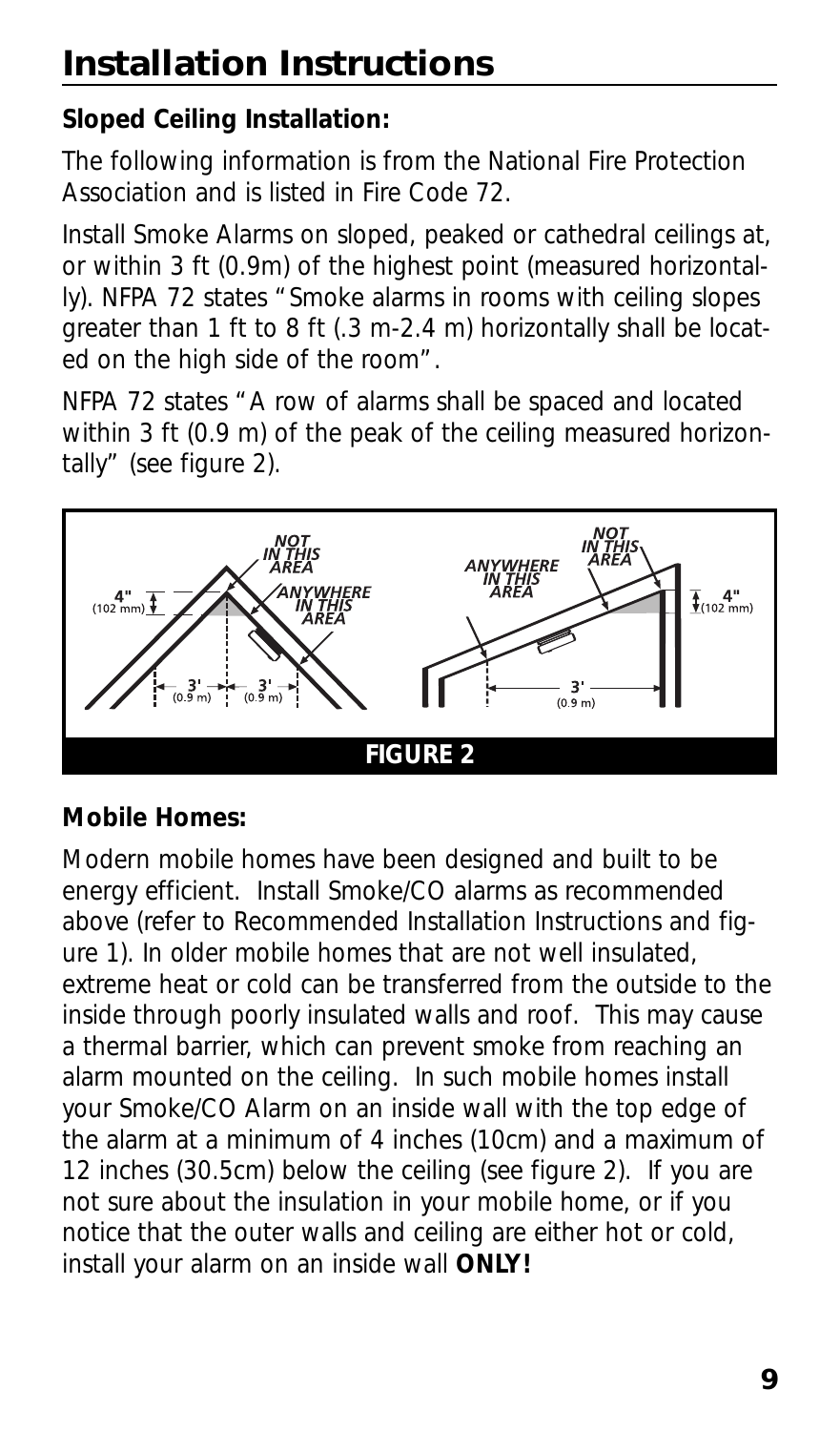# **Installation Instructions**

**THIS EQUIPMENT SHOULD BE INSTALLED IN ACCORDANCE WITH THE NATIONAL FIRE PROTECTION ASSOCIATION'S STANDARD 72 (National Fire Protection Association, Batterymarch Park, Quincy, MA 02269).**



**WARNING - This product is intended for use in ordinary indoor locations of family living units. It is not designed to measure compliance with Occupational Safety and Health Administration (OSHA) commercial or industrial standards.**

### **B. Where Not to Install:**

### **Do not install in garages, kitchens, furnace rooms or bathrooms! INSTALL AT LEAST 5 FEET AWAY FROM ANY FUEL BURNING APPLIANCE.**

Do not install within 3 ft (.9m) of the following: The door to a kitchen, or a bathroom that contains a tub or shower, forced air supply ducts used for heating or cooling, ceiling or whole house ventilating fans, or other high air flow ares. Avoid excessively dusty, dirty or greasy areas. Dust, grease or household chemicals can contaminate the alarm's sensors, causing it to not operate properly.

Place the alarm where drapes or other objects will not block the sensor. Smoke and CO must be able to reach the sensors to accurately detect these conditions. Do not install in peaks of vaulted ceilings, "A" frame ceilings or gabled roofs. Keep out of damp and humid areas.

Install at least one (1) foot away from fluorescent lights, electronic noise may cause nuisance alarms. Do not place in direct sunlight and keep out of insect infested areas. Extreme temperatures will effect the sensitivity of the Smoke/CO Alarm. Do not install in areas where the temperature is colder than 40 degrees Fahrenheit (4.4 Celsius) or hotter than 100 degrees Fahrenheit (37.8 Celsius), such as garages and unfinished attics. Do not install in areas where the relative humidity (RH) is above 85%. Place away from doors and windows that open to the outside.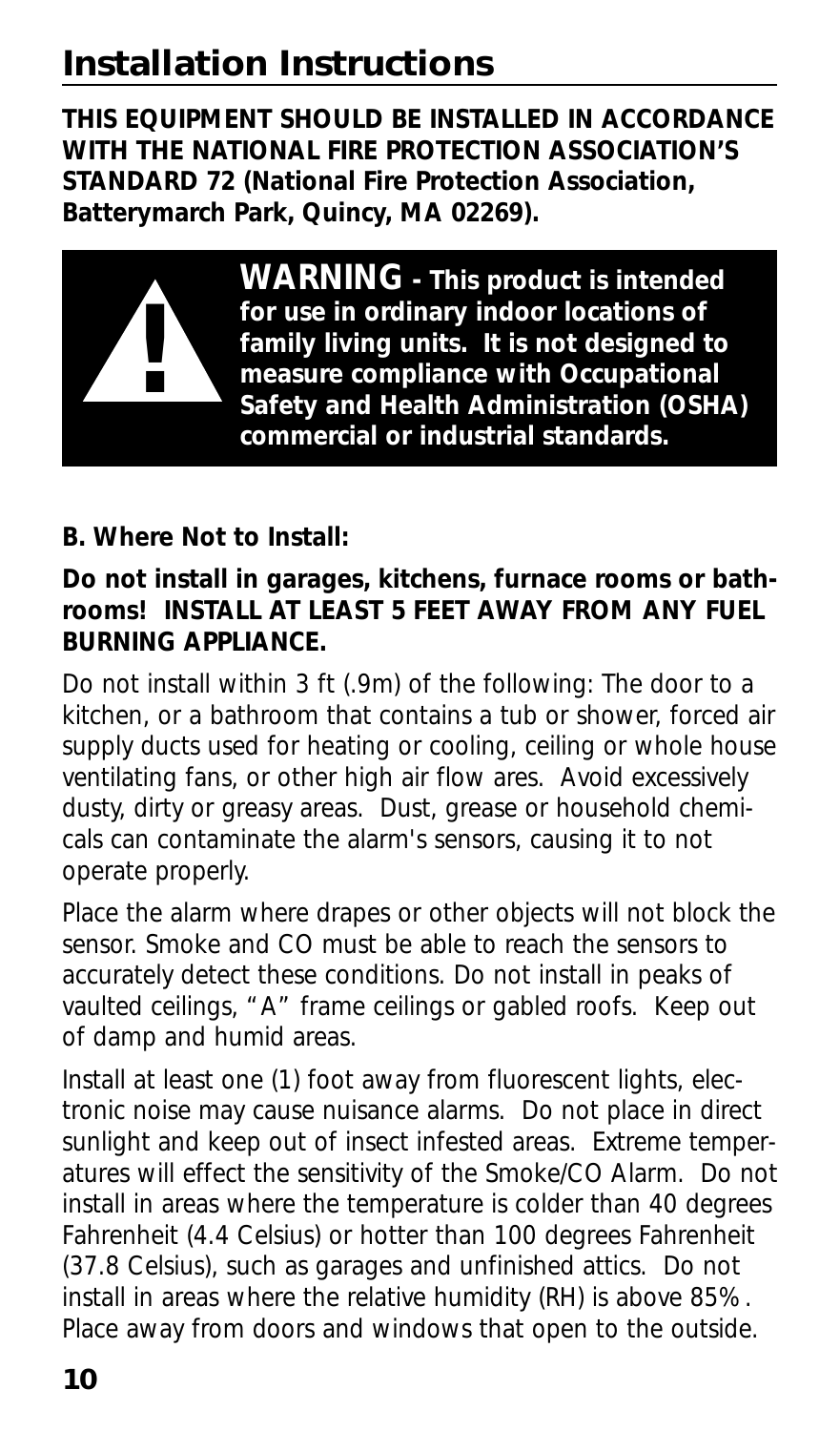# **Step 2 Wiring Instructions:**

## **WIRING REQUIREMENTS**

- This smoke alarm should be installed on a U.L. listed or recognized junction box. All connections should be made by a qualified electrician and all wiring used shall be in accordance with articles 210 and 300.3(B) of the U.S. National Electrical Code ANSI/NFPA 70, NFPA 72 and/or any other codes having jurisdiction in your area. The multiple station interconnect wiring to the alarms must be run in the same raceway or cable as the AC power wiring. In addition, the resistance of the interconnect wiring shall be a maximum of 10 ohms.
- The appropriate power source is 120 Volt AC Single Phase supplied from a non-switchable circuit, which is not protected by a ground fault interrupter.
- Smoke alarms are not to be used with detector guards unless the combination (alarm and detector guard) have been evaluated and found suitable for that purpose.
- **WARNING:** The alarm cannot be operated from power derived from a square wave, modified square wave or modified sine wave, inverter. These types of inverters are sometimes used to supply power to the structure in off grid installations, such as solar or wind derived power sources. These power sources produce high peak voltages that will damage the alarm.

## **WIRING INSTRUCTIONS FOR AC QUICK CONNECT HARNESS**

## **CAUTION! TURN OFF THE MAIN POWER TO THE CIRCUIT BEFORE WIRING THE ALARM.**

- For alarms that are used as single station, DO NOT CONNECT THE RED WIRE TO ANYTHING. Leave the red wire insulating cap in place to make certain that the red wire cannot contact any metal parts or the electrical box.
- When alarms are interconnected, all interconnected units must be powered from a single circuit.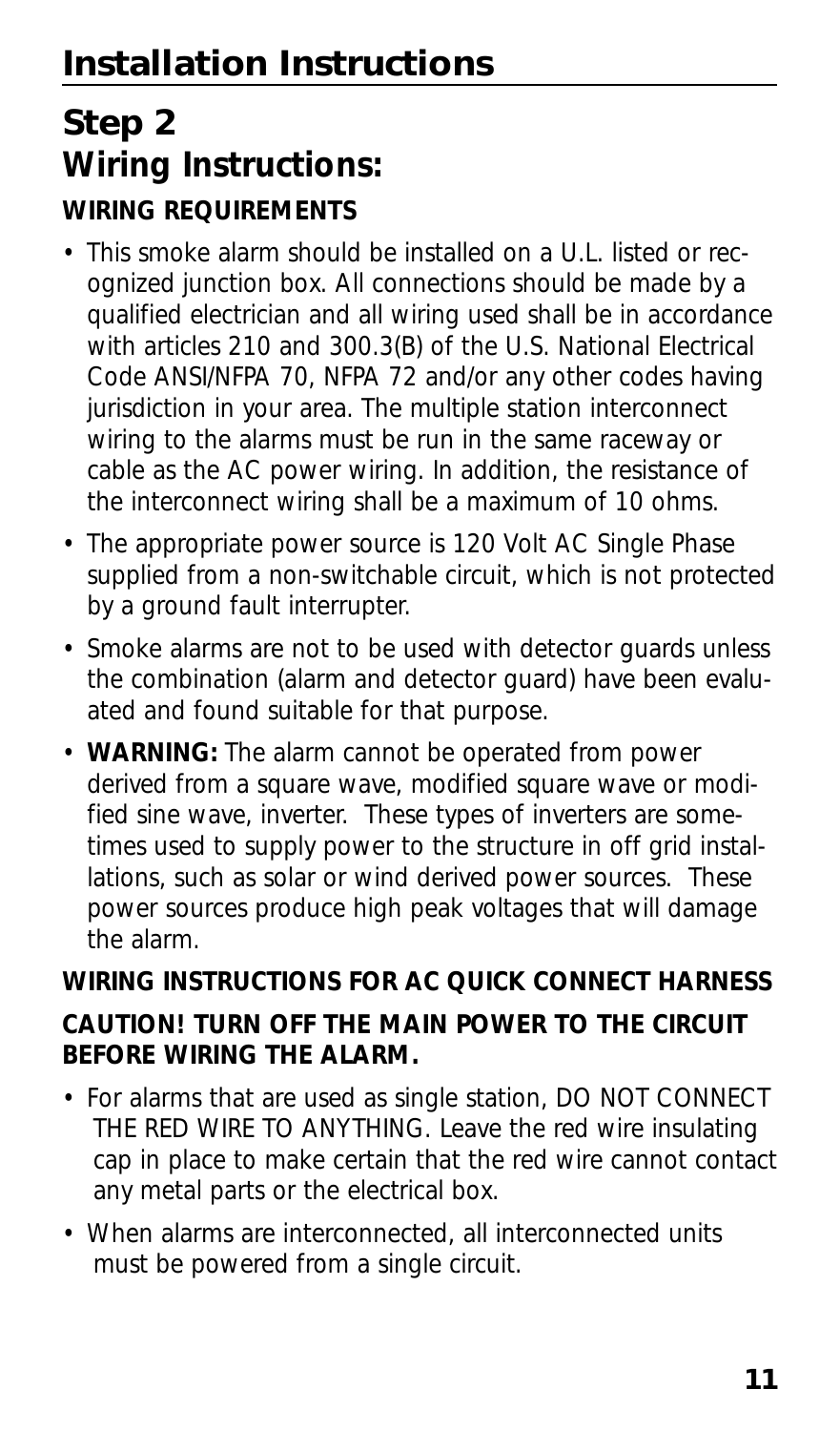# **Installation Instructions**

- A maximum of 24 Kidde Safety devices may be interconnected in a multiple station arrangement. The interconnect system should not exceed the NFPA interconnect limit of 12 smoke alarms and/or 18 alarms total (smoke, CO, Smoke/ CO Combination, heat, etc.). This Smoke/CO combination alarm must be counted as a smoke alarm when determining the number of units on an interconnect line. With 18 alarms interconnected, it is still possible to interconnect up to a total of 6 remote signaling devices and /or relay modules (see page 16 for details on interconnecting Kidde devices).
- The maximum wire run distance between the first and last unit in an interconnected system is 1000 feet.
- Figure 3 illustrates interconnection wiring. Improper connection will result in damage to the alarm, failure to operate, or a shock hazard.
- Make certain alarms are wired to a continuous (non-switched) power line. NOTE: Use standard UL Listed household wire (as required by local codes) available at all electrical supply stores and most hardware stores.



### **FIGURE 3 Interconnect Wiring Diagram**

| WIRES ON AI ARM HARNESS<br><b>Black</b> | CONNECTED TO<br>Hot Side of AC Line                                                |
|-----------------------------------------|------------------------------------------------------------------------------------|
| White                                   | Neutral Side of AC Line                                                            |
| Red                                     | Interconnect Lines (Red Wires) of<br>Other Units in the Multiple Station<br>Set up |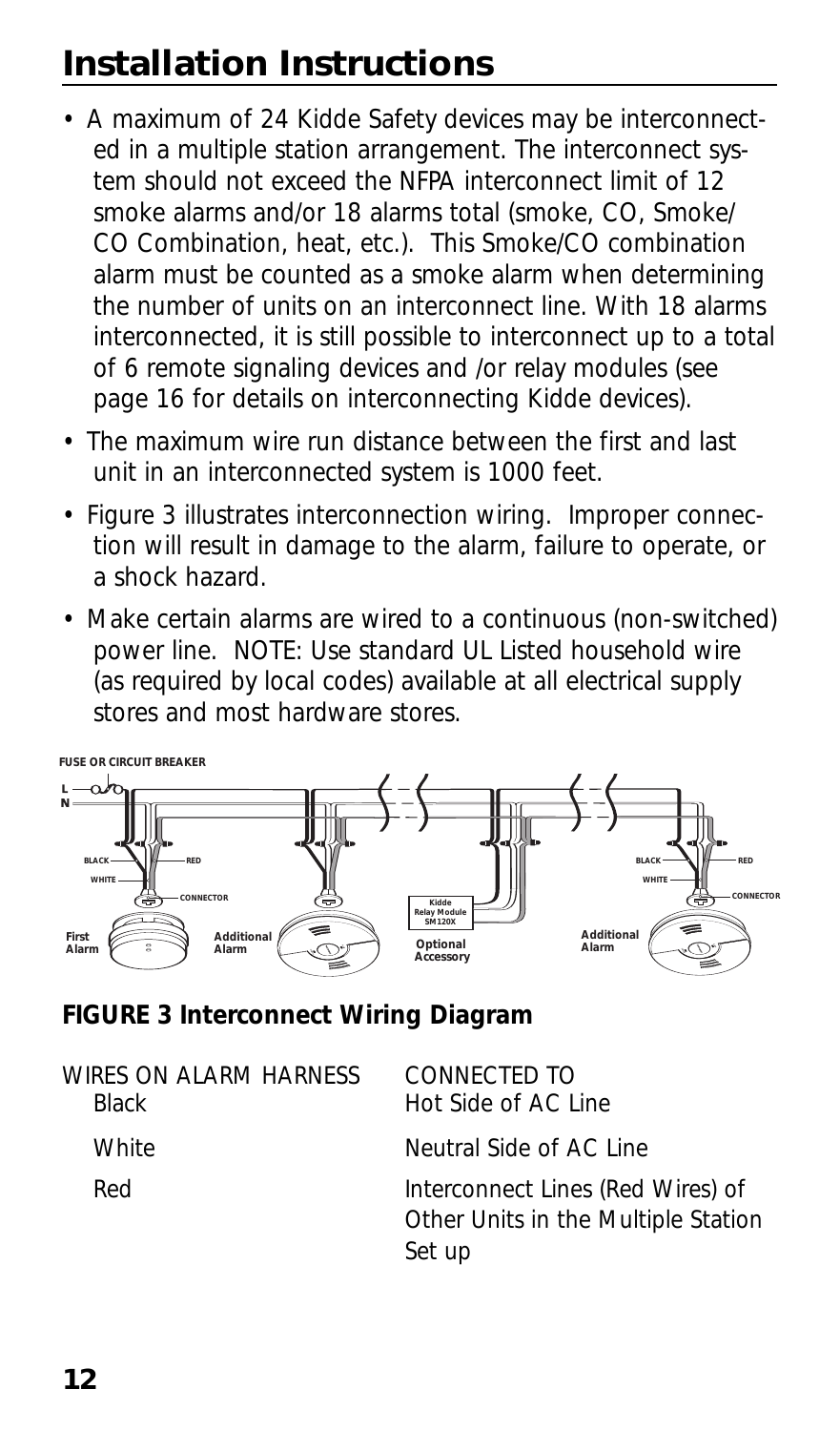# **Step 3 Mounting Instructions:**

### **CAUTION: YOUR SMOKE/CO ALARM IS SEALED AND THE COVER IS NOT REMOVABLE!**

- 1.To help identify the date to replace the unit, a label has been affixed to the side of the alarm. Write the "Replace by" date (7 years from initial power up) in permanent marker on the label. See Alarm Replacement section for additional information.
- 2.Remove the mounting bracket from the back of the alarm by holding the mounting bracket and twisting the alarm in the direction indicated by the "OFF"arrow on the alarm cover.
- 3.After selecting the proper location for your Smoke/CO Alarm, as described on Pages 8-10, and wiring the AC QUICK CON-NECT harness as described in the WIRING INSTRUCTIONS, attach the mounting bracket to the electrical box. To ensure aesthetic alignment of the alarm with the hallway, or wall, the "A" line on the mounting bracket must be parallel with the hallway when ceiling mounted, or horizontal when wall mounted.
- 4.Pull the AC QUICK CONNECTOR through the center hole in the mounting bracket and secure the bracket, making sure that the mounting screws are positioned in the small ends of the keyholes before tightening the screws.
- 
- 5.Plug the AC QUICK CONNEC-TOR into the back of the alarm (see figure 4), making sure that

**FIGURE 4 Installing AC Quick Connect**

the locks on the connector snap into place. Then push the excess wire back into the electrical box through the hole in the center of the mounting bracket.

6.Install the alarm on the mounting bracket and rotate the alarm in the direction of the "ON" arrow on the cover until the alarm ratchets into place (this ratcheting function allows for aesthetic alignment). Note: The alarm will mount to the bracket in 4 positions (every 90 degrees). **<sup>13</sup>**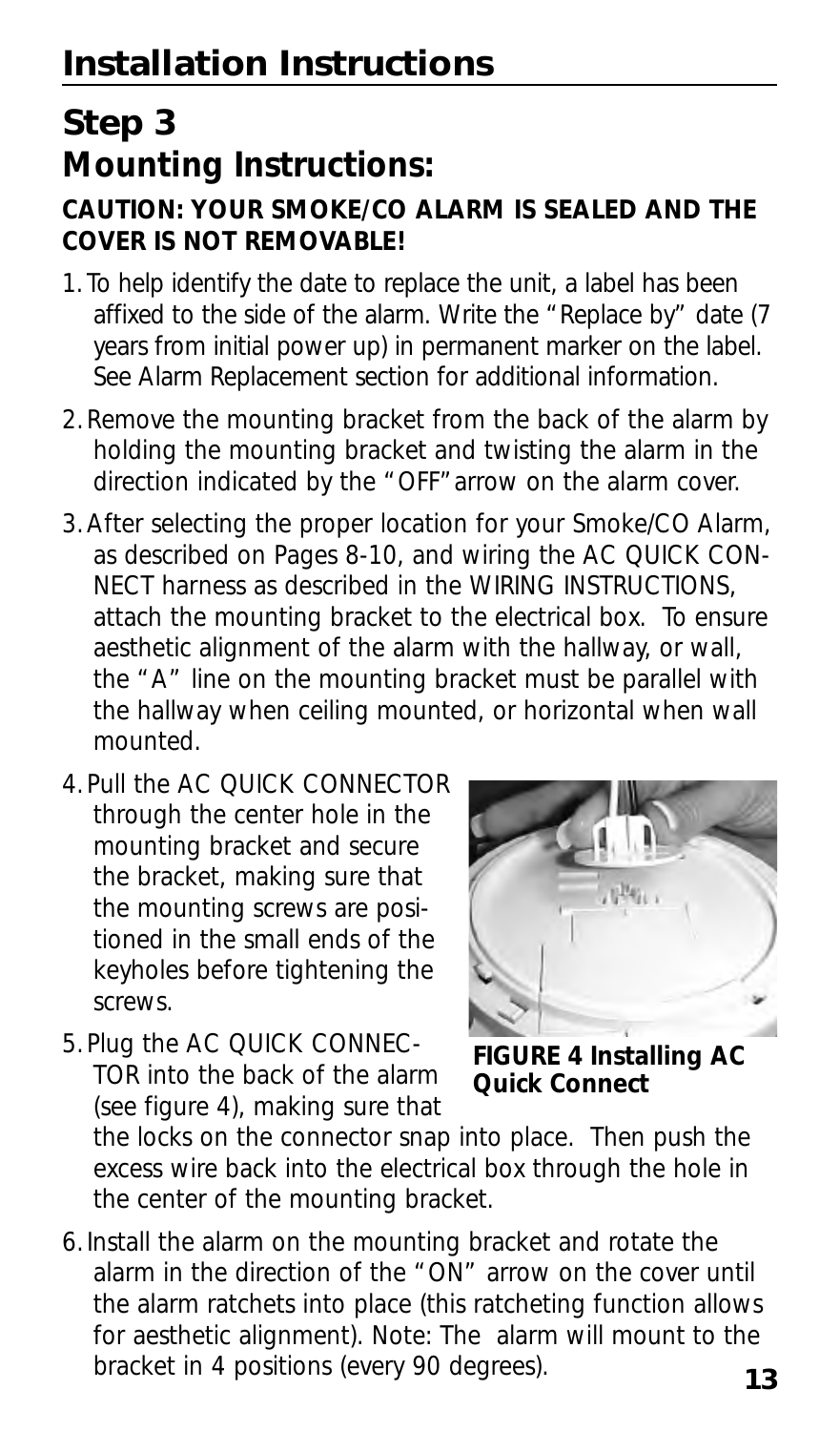# **Installation Instructions**

- 7.Turn on the AC power. The green AC Power On Indicator should be lit when the alarm is operating from AC power.
- 8.Two labels are included with your alarm. They have important information on what to do in case of an alarm. Add the phone number of your emergency service provider (Fire Department or 911) in the space provided. Place one label next to the alarm after it is mounted, and one label near a fresh air source such as a door or window.
- 9.For model KN-COSM-IB only: Pull the Battery Pull Tab (yellow tab protruding from unit) completely out of unit. This will automatically connect the battery.

# **Step 4 Testing the Alarm**

### **CAUTION: Due to the loudness (85 decibels) of the alarm, always stand an arms length away from the unit when testing.**

The test/reset button has four purposes. It tests the unit's electronics, resets the CO alarm, activates the HUSH feature, and activates the Peak Level Memory Feature.

After installation, TEST THE UNIT'S ELECTRONICS by pressing and releasing the test/reset button. A series of beeps will sound, followed by the message "Fire! Fire!" then another two series of beeps and the message "WARNING! CARBON MONOXIDE!" followed by 4 additional short beeps.

Weekly testing is required! If at anytime it does not perform as described, verify power is connected correctly and that the battery doesn't need replacing. Clean dust and other buildup off the unit. If it still doesn't operate properly call the Consumer Hotline at 1-800-880-6788.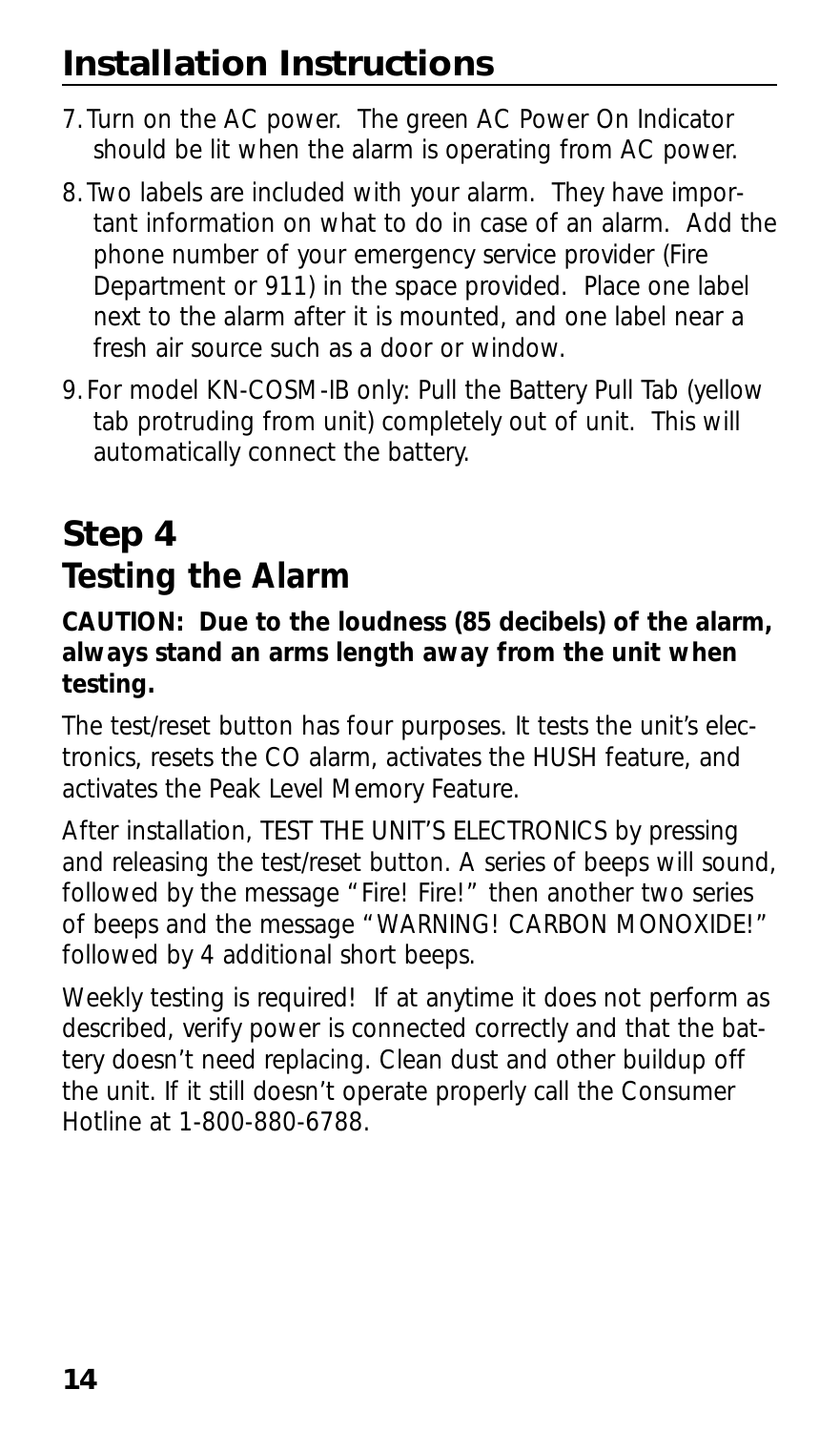## **Interconnect Feature**

Your Combination Smoke/CO Alarm is interconnectable to other multiple station Kidde, Nighthawk and Kidde/Fyrnetics products:

- When compatible smoke alarms and heat alarms are interconnected to your Smoke/CO Alarm, they will only respond to a smoke related event.
- When mixing compatible models with battery backup with models without battery backup, be advised that the models without battery backup will not respond during an AC power failure.
- This unit is only approved to interconnect with other Kidde/Nighthawk products. It is NOT approved to interconnect with any other brand of detection product.
- This alarm is interconnect compatible with the following alarms and accessories:
	- Smoke alarms: 1235, 1275, 1276, 1285, 1296, i12020, i12040, i12060, i12080, PE120, PI2000, KN-COSM-IB, KN-COSM-I and RF-SM-ACDC
	- Heat alarm: HD135˚F
	- CO alarms: KN-COB-IC, KN-COP-IC
	- Relay modules: 120X, SM120X, CO120X
	- Strobe Light: SL177i

See User's Guides for specific application information.

• For more information about compatible interconnect units and their functionality in an interconnect system, visit our web site at www.kidde.com.

## **HUSH Control Feature**

The HUSH feature has the capability of temporarily desensitizing the smoke alarm circuit for approximately 10 minutes. This feature is to be used only when a known alarm condition, such as smoke from cooking, activates the alarm. You can put your Smoke/CO Alarm in HUSH mode by pushing the test/reset button. If the smoke is not too dense, the alarm will silence imme-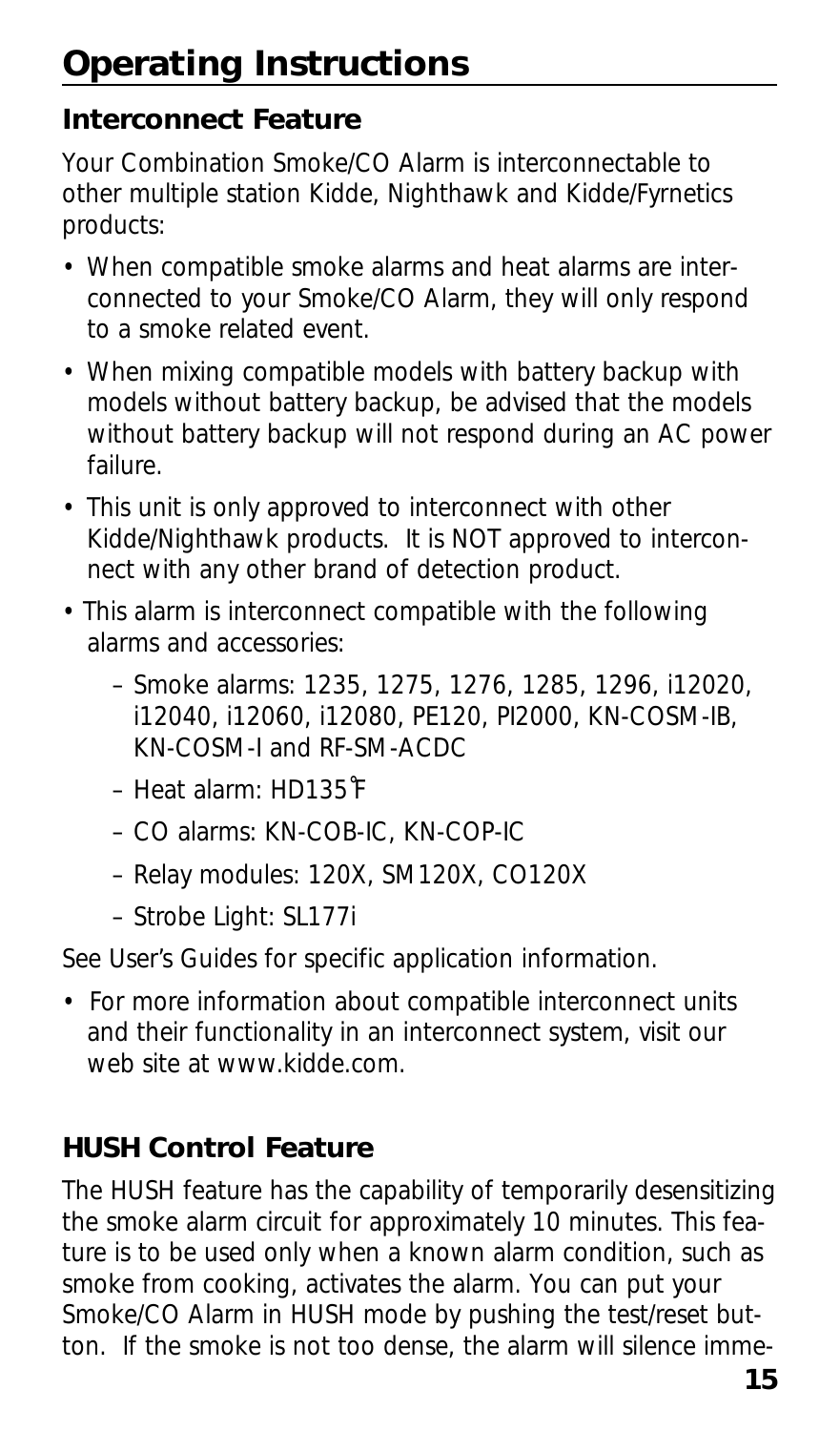diately, the unit will verbally announce "HUSH MODE ACTIVAT-ED", and the green LED will flash every 2 seconds for approximately 10 minutes. This indicates that the smoke alarm is in a temporarily desensitized condition. Your Smoke/CO Alarm will automatically reset after approximately 10 minutes. When the unit returns to normal operation after being in HUSH mode, it will verbally announce "HUSH MODE CANCELLED", and sound the alarm if smoke is still present. The HUSH feature can be used repeatedly until the air has been cleared of the condition causing the alarm. While the unit is in HUSH mode, pushing the test/reset button on the alarm will also end the HUSH period.

### **NOTE: DENSE SMOKE WILL OVERRIDE THE HUSH CON-TROL FEATURE AND SOUND A CONTINUOUS ALARM.**

### **CAUTION: BEFORE USING THE ALARM HUSH FEATURE, IDENTIFY THE SOURCE OF THE SMOKE AND BE CERTAIN A SAFE CONDITION EXISTS.**

## **Reset Feature**

If the the Smoke/CO Alarm is sounding a CO alarm, pressing the test/reset button will silence the alarm.

If the CO condition that caused the alert continues, the alarm will reactivate. Reactivation times depend on the amount of CO present (see page 21).

## **Peak Level Memory**

If the CO sensor has detected a CO level of 100 PPM or higher since last reset, it will be recorded by the Peak Level Memory function. To access the Peak Level Memory press the test/reset button. If a reading of 100 PPM or higher has been recorded, the unit will announce "Carbon Monoxide Previously detected." If you've been away from home this feature allows you to check if there was a CO reading of 100, or higher, during your absence. Pushing the test/reset button resets the memory. It's also reset when the power is removed.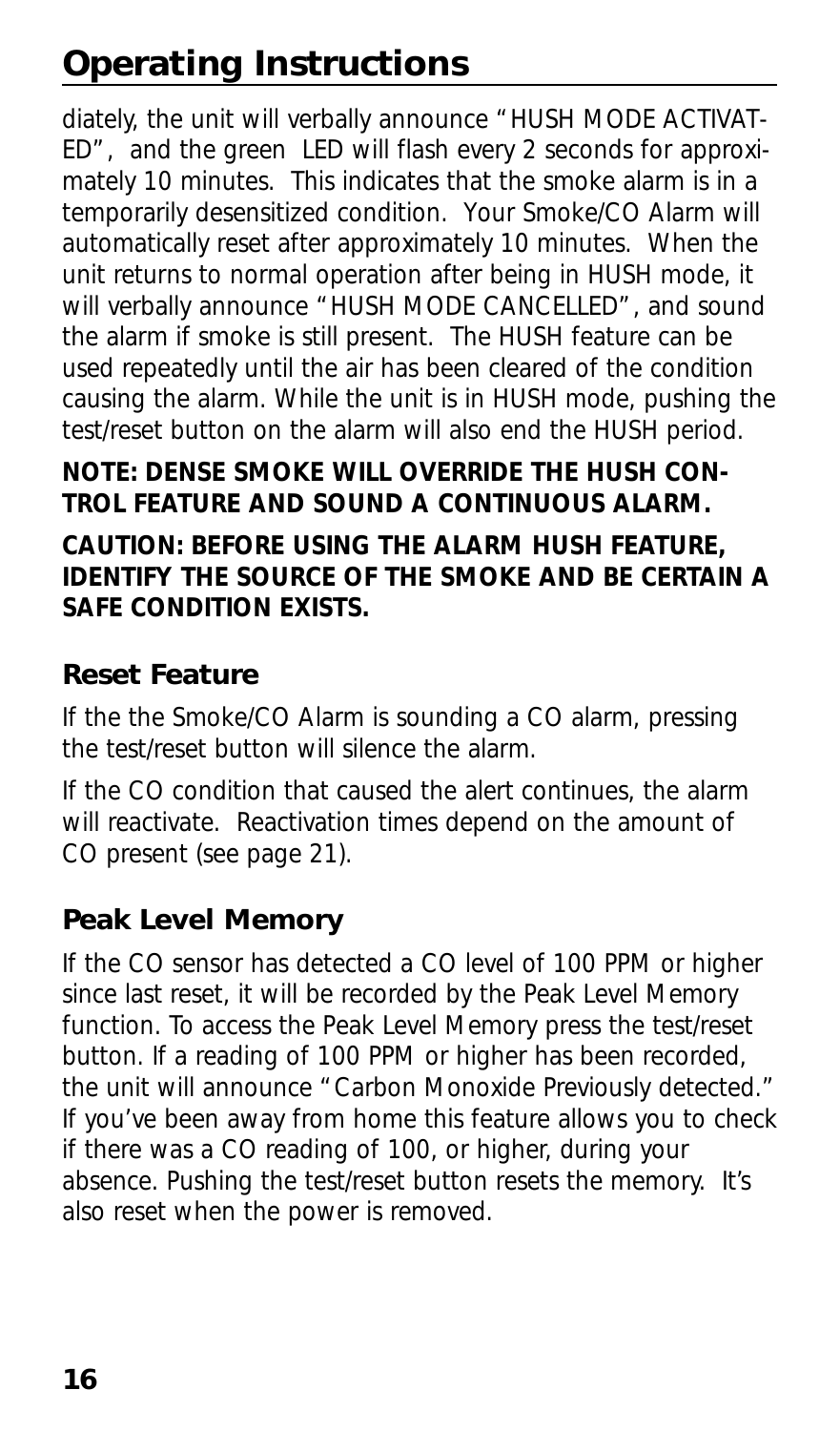## **LED Indicator Operation**

## **Red LED**

Red LED will flash in conjunction with the alarm beep. Therefore, the red LED will flash during a smoke alarm, a CO alarm, a low battery mode chirp and a unit error mode chirp.

## **Green LED**

The green LED will flash as described below under the following conditions:

- Standby Condition (powered by AC and battery backup): The LED will be constantly on, but will flicker every 30 seconds when a CO reading is taken.
- Standby Condition (for model KN-COSM-IB only powered by only battery backup): The LED will flash every 5 seconds.
- Alarm Memory Condition: The LED will flash every second signifying that the alarm sensed a smoke or CO hazard. It will continue to flash every second until the test/reset button is pressed, thus resetting the alarm.
- HUSH MODE Condition: The LED will flash every 2 seconds while the alarm is in HUSH mode.

## **Tamper Resist Feature**

To make your smoke/CO alarm tamper resistant, a tamper resist feature has been provided. Activate the tamper resist feature by breaking off the four posts in the square holes in the trim ring (see figure 5A). When the posts are broken off, the tamper resist tab on the base is allowed to engage the mounting bracket. Rotate the alarm onto the mounting bracket until you hear the tamper resist tab snap into place, locking the alarm on the mounting bracket. Using the tamper resist feature will help deter children and others from removing the alarm from bracket. NOTE: To remove the alarm when the tamper resist tab is engaged, press down on the tamper resist tab, and rotate the alarm off of the bracket (see figure 5B).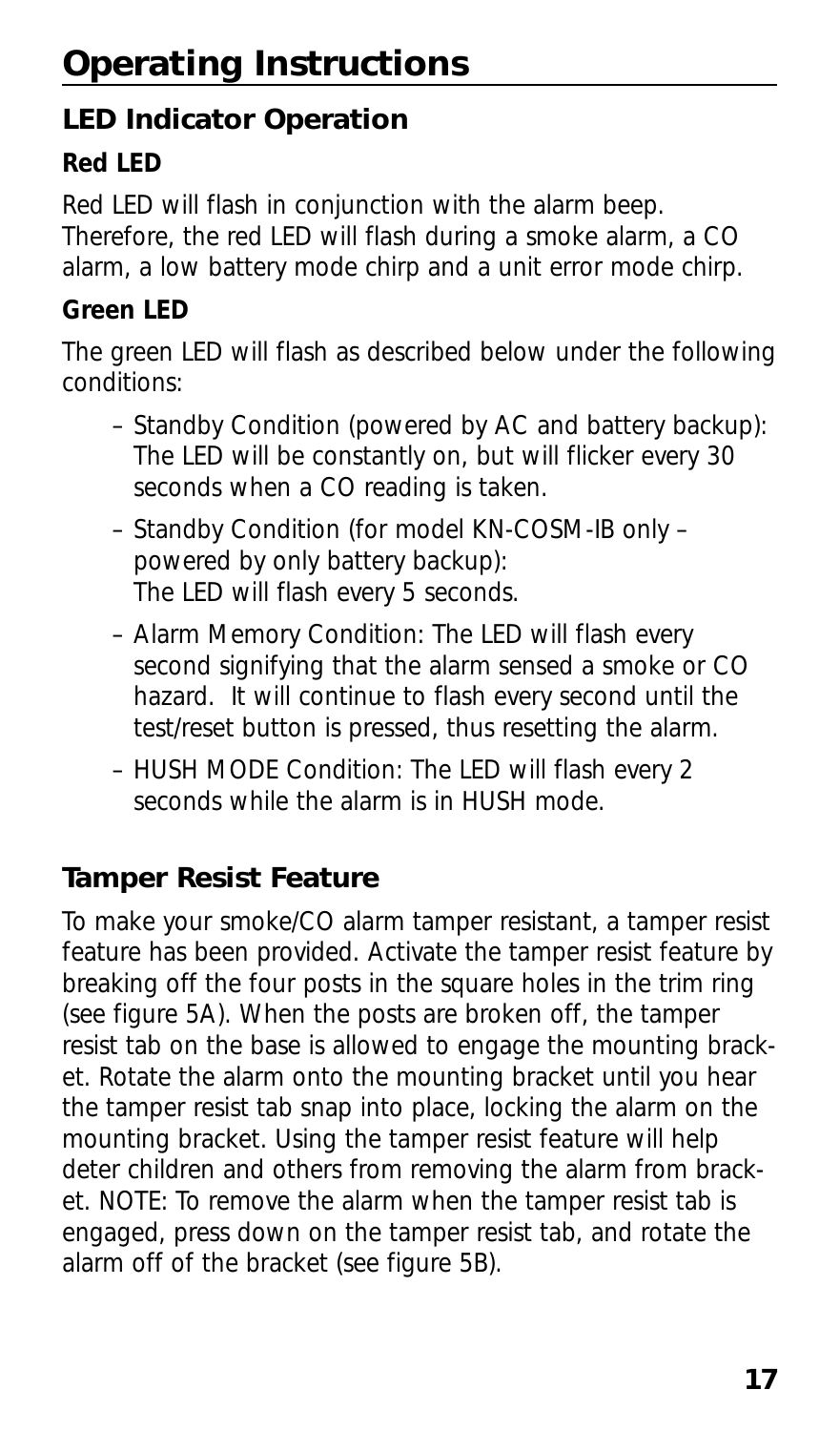



**FIGURE 5A**





**FIGURE 5B**

## **NEVER IGNORE THE SOUND OF THE ALARM!**

Determining what type of alarm has sounded is easy with your Nighthawk Combination Smoke/CO Alarm. The voice message warning system will inform you of the type of situation occurring. Refer to the Features section on pages 4-7 for a detailed description of each alarm pattern.

## **What To Do If The Alarm Sounds When the smoke alarm sounds:**

Smoke alarms are designed to minimize false alarms. Cigarette smoke will not normally set off the alarm, unless the smoke is blown directly into the alarm. Combustion particles from cooking may set off the alarm if located too close to the cooking area. Large quantities of combustible particles are generated from spills or when broiling. Using the fan on a range hood which vents to the outside (non recirculating type) will also help remove these combustible products from the kitchen.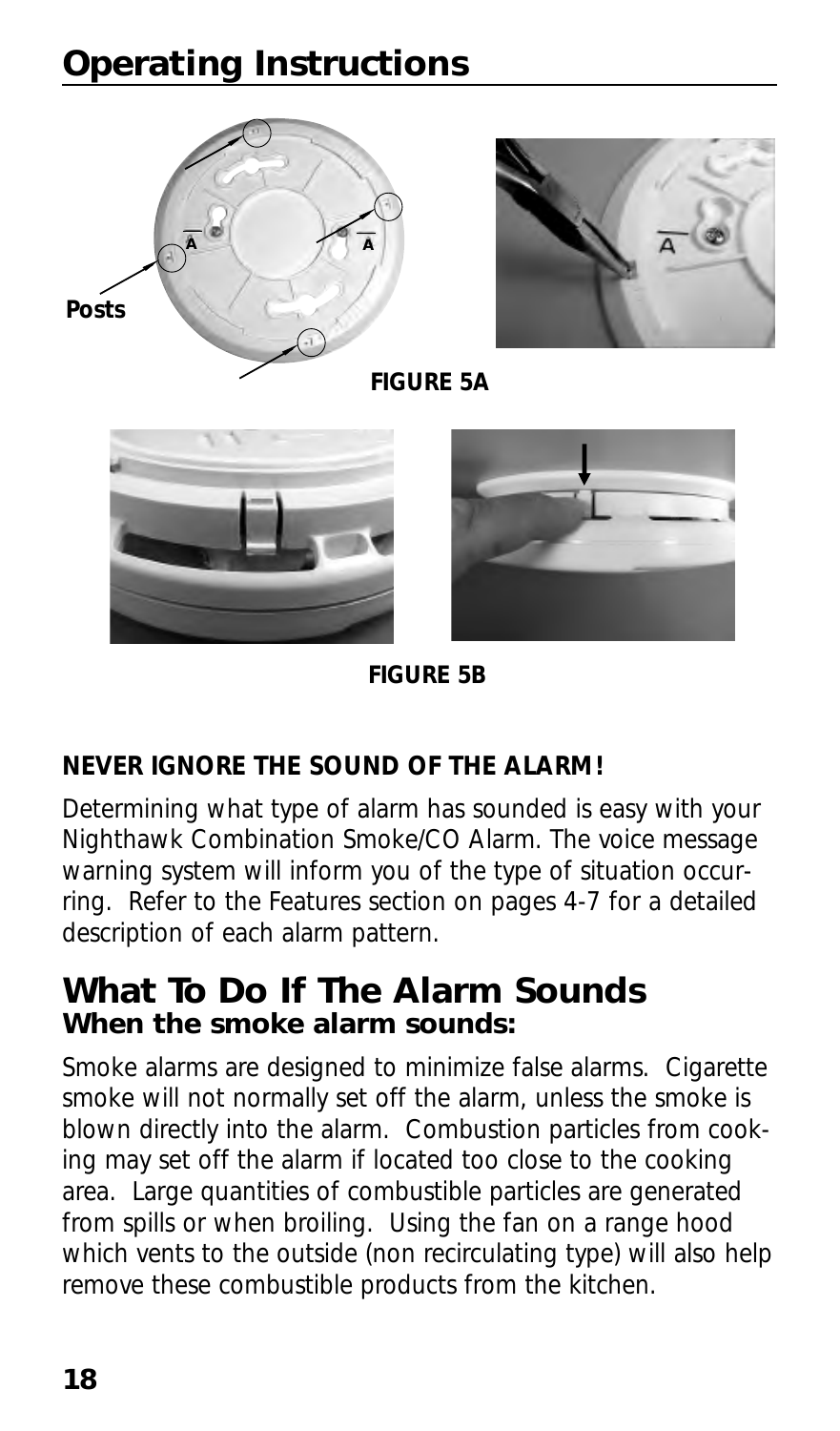# **What To Do If The Alarm Sounds**

If the alarm sounds, check for fires first. If a fire is discovered follow these steps. Become thoroughly familiar with these items, and review with all family members!

- Alert small children in the home.
- Leave immediately using one of your planned escape routes (see page 26). Every second counts, don't stop to get dressed or pick up valuables.
- Before opening inside doors look for smoke seeping in around the edges, and feel with the back of your hand. If the door is hot use your second exit. If you feel it's safe, open the door very slowly and be prepared to close immediately if smoke and heat rush in.
- If the escape route requires you to go through smoke, crawl low under the smoke where the air is clearer.
- Go to your predetermined meeting place. When two people have arrived one should leave to call 911 from a neighbor's home, and the other should stay to perform a head count.
- **Do not reenter under any circumstance until fire officials give the go ahead.**
- There are situations where a smoke alarm may not be effective to protect against fire as stated in the NFPA Standard 72. For instance:
	- a) smoking in bed
	- b) leaving children unsupervised
	- c) cleaning with flammable liquids, such as gasoline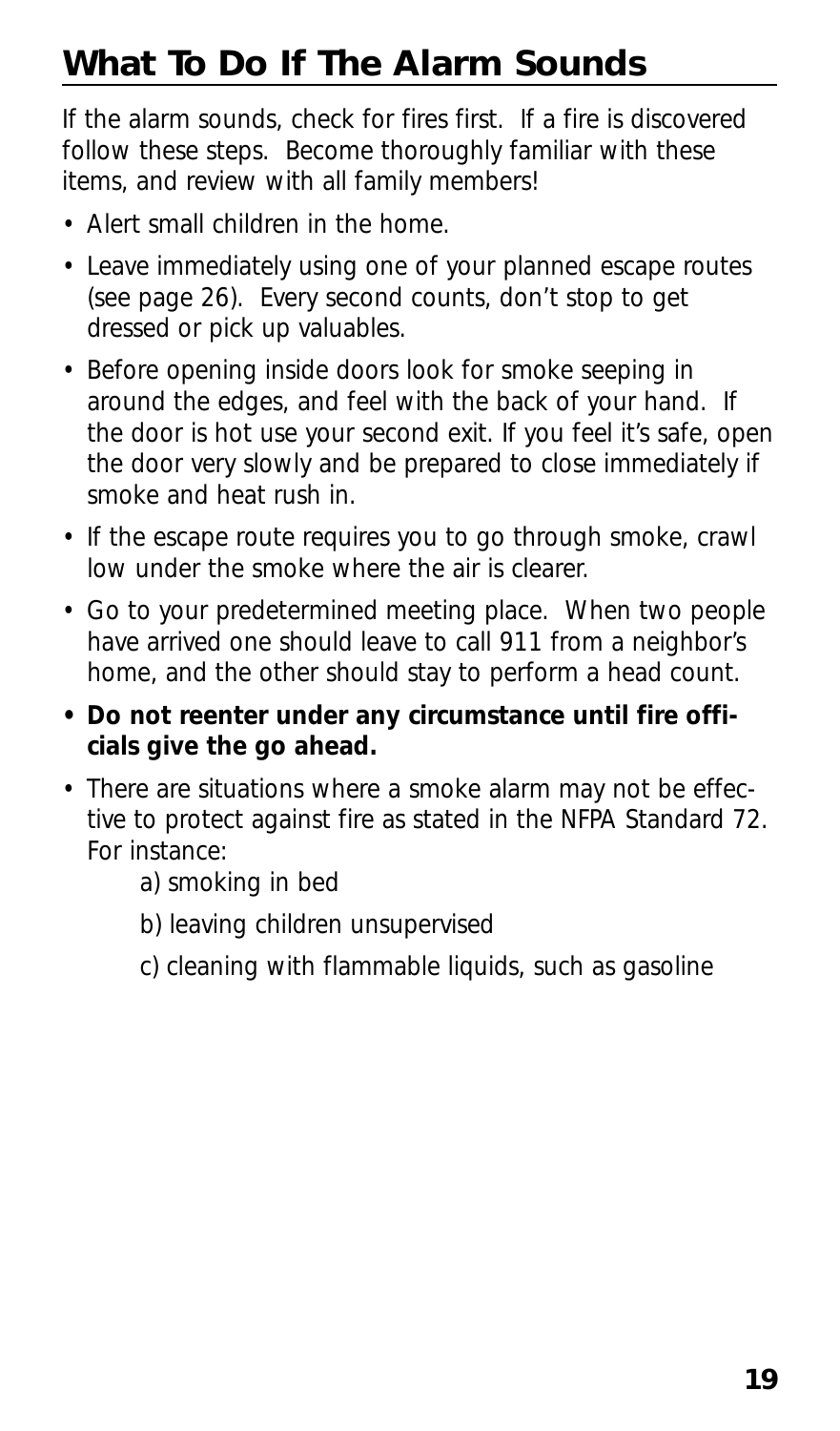# **What To Do If The Alarm Sounds**

## **When the carbon monoxide alarm sounds:**



**WARNING - Actuation of your CO Alarm indicates the presence of Carbon ! Monoxide (CO) which can kill you.**

- **If alarm signal sounds:**
- **1) Operate the test/reset button**
- **2) Call your emergency services (Fire Dept. or 911)**
- **3) Immediately move to fresh air outdoors or by an open door/window. Do a head count to check that all persons are accounted for. Do not reenter the premises nor move away from the open door/ window until the emergency services responders have arrived, the premises has been aired out, and your alarm remains in its normal condition.**
- **4) After following steps 1-3, if your alarm reactivates within a 24 hour period, repeat steps 1-3 and call a qualified appliance** *PHONE NUMBER*

**technician to investigate**

**for sources of CO from fuel burning equipment and appliances, and inspect for proper operation of this equipment. If problems are identified during this inspection have the equipment serviced immediately. Note any combustion equipment not inspected by the technician and consult the manufacturer's instructions, or contact the manufacturer's directly, for more information about CO safety and this equipment. Make sure that motor vehicles are not, and have not been, operating in an attached garage or adjacent to the residence.**

**Never restart the source of a CO problem until it has been fixed. NEVER IGNORE THE ALARM!**

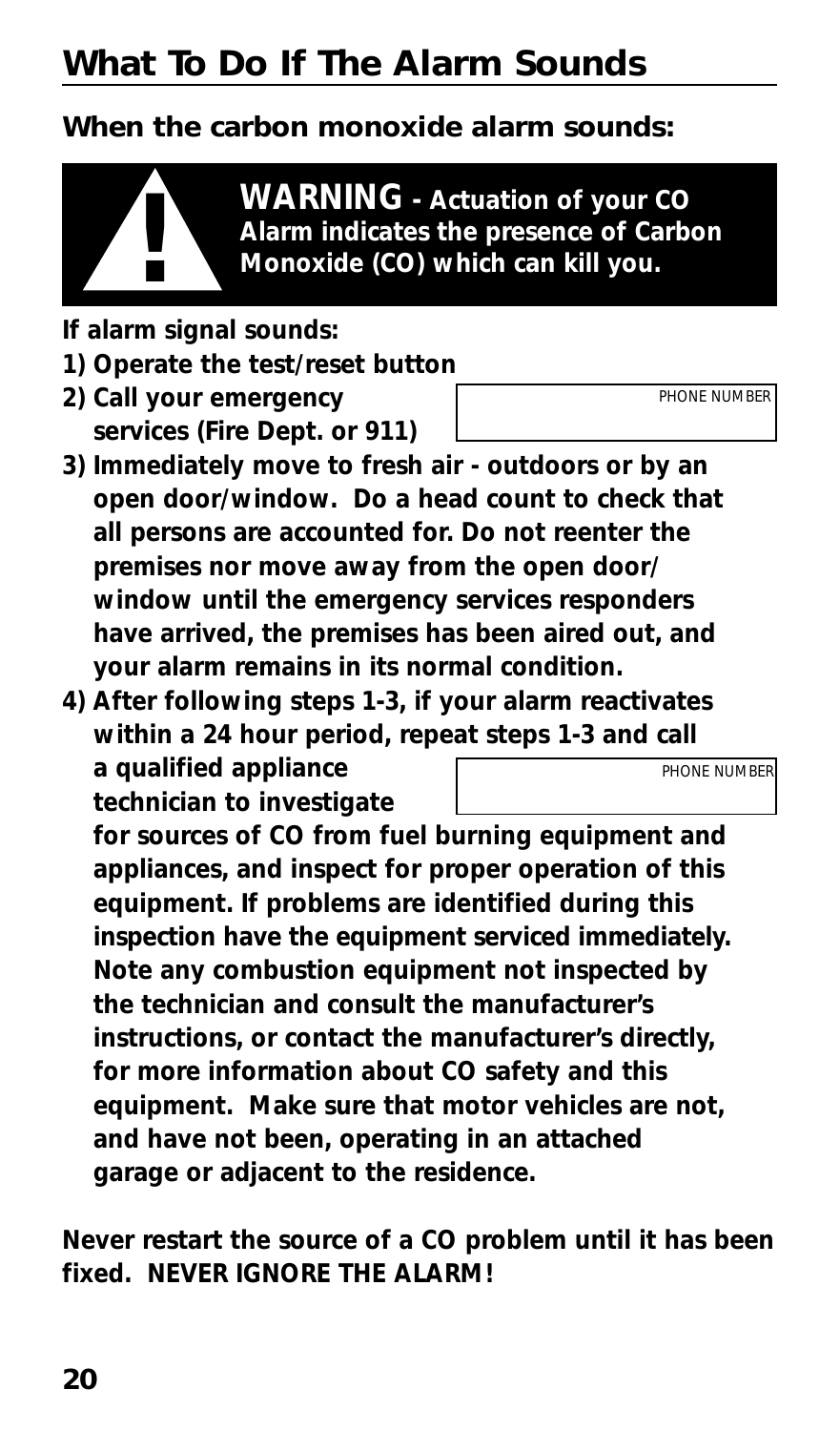# **Alarm Removal and Battery Replacement**

The CO sensor meets the alarm response time requirements of UL standard 2034. Standard alarm times are as follows:

At 70 PPM, the unit must alarm within 60-240 minutes.

At 150 PPM, the unit must alarm within 10-50 minutes.

At 400 PPM, the unit must alarm within 4-15 minutes.

### **This carbon monoxide alarm is designed to detect carbon monoxide gas from ANY source of combustion. It is NOT designed to detect any other gas.**

Fire Departments, most utility companies and HVAC contractors will perform CO inspections, some may charge for this service. It's advisable to inquire about any applicable fees prior to having the service performed. Kidde Safety will not pay for, or reimburse, the owner or user of this product, for any repair or dispatch calls related to the alarm sounding.

## **Alarm Removal**

### **IF TAMPER RESIST FEATURE HAS BEEN ACTIVATED, REFER TO TAMPER RESIST FEATURE DESCRIPTION ON PAGE 19 FOR REMOVAL INSTRUCTIONS.**

Remove the alarm from the mounting bracket by rotating the alarm in the direction of the "OFF" arrow on the cover. To disconnect the AC power harness, squeeze the locking arms on the sides of the Quick Connector while pulling the connector away from the bottom of the alarm (see page 13, figure 4).

## **Battery Replacement**

## (For model KN-COSM-IB only)

If any form of battery failure is detected the red LED light will flash and the unit will "chirp" one time, followed by the warning message "LOW BATTERY". This cycle will occur once every minute, and will continue for at least seven days.

**If the red LED light flashes along with a chirp every 30 seconds, and is not followed by the voice message "LOW BATTERY" as described above, your unit has malfunctioned**. Call our toll free Consumer Hotline at 1-800-880-6788 for instructions on how to return the unit.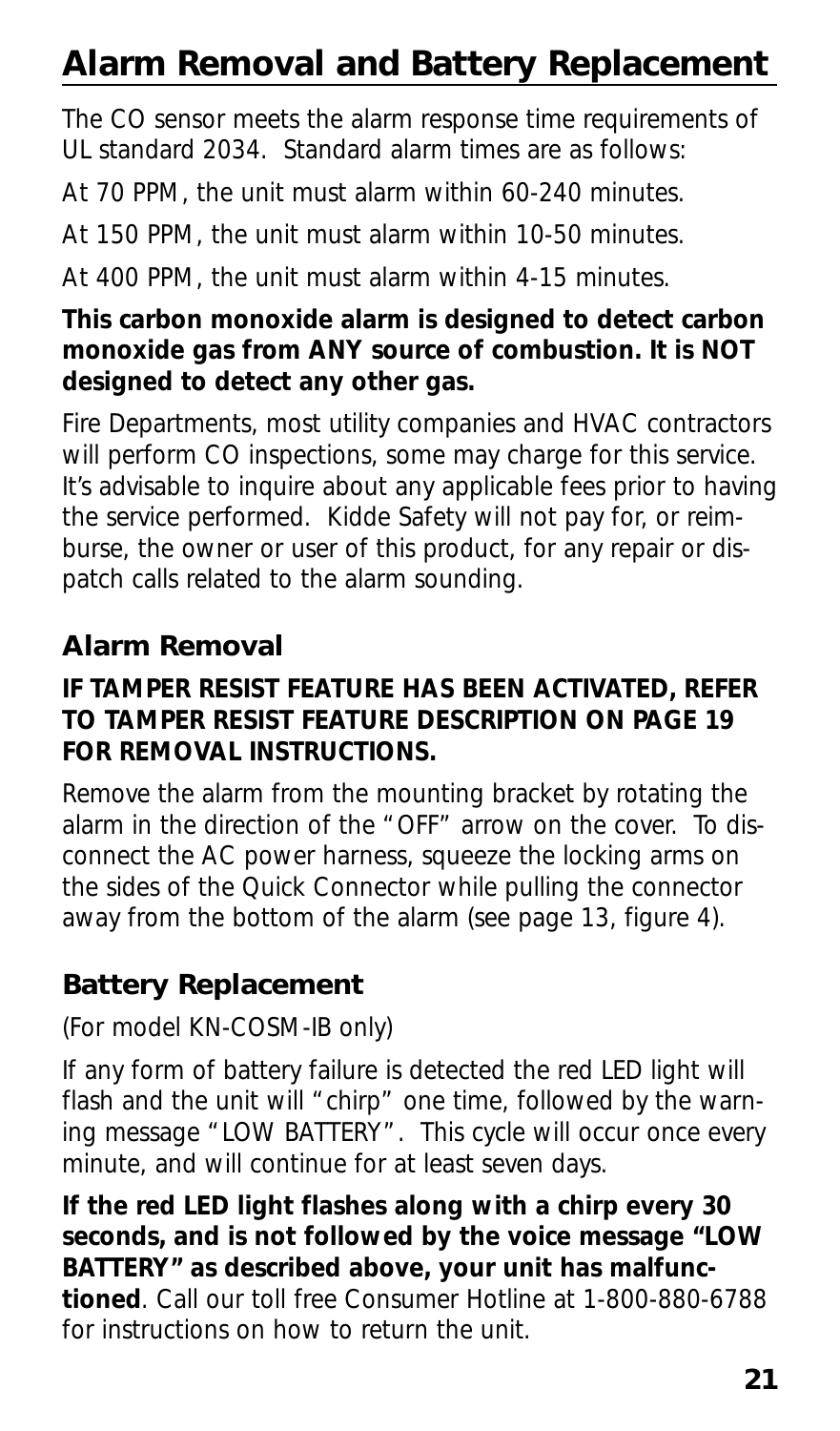# **Alarm Removal and Battery Replacement**

### **CAUTION: YOUR SMOKE/CO ALARM IS SEALED AND THE COVER IS NOT REMOVABLE!**

To replace the battery you must first remove the alarm from the mounting bracket by following the ALARM REMOVAL instructions at the beginning of this section. After the alarm has been removed, you can open the battery door and replace the battery.

Battery installation instructions are provided on the inside of the battery door.



**FIGURE 6 Battery Replacement**

When installing the battery, press the battery reminder finger down into the battery compartment and install the battery (see figure 6).

### **CAUTION! IF THE BATTERY REMINDER FINGER IS NOT HELD DOWN IN THE BATTERY COMPARTMENT BY THE BATTERY, THE BATTERY DOOR WILL NOT CLOSE, THE AC QUICK CONNECTOR WILL NOT ATTACH TO THE ALARM, AND THE ALARM WILL NOT ATTACH TO THE MOUNTING BRACKET.**

After installing or changing the battery, reinstall your alarm. Test your alarm by using the test/reset button and check that the green LED is on.

Replace batteries with one of the following approved brands: Duracell MN1604, MX1604, Energizer 522, PANASONIC 6AM6, 6AM-6, 6AM-6PI, 6AM6X, and 6LR61(GA), Ultralife U9VL-J. These batteries can be purchased at your local retailer.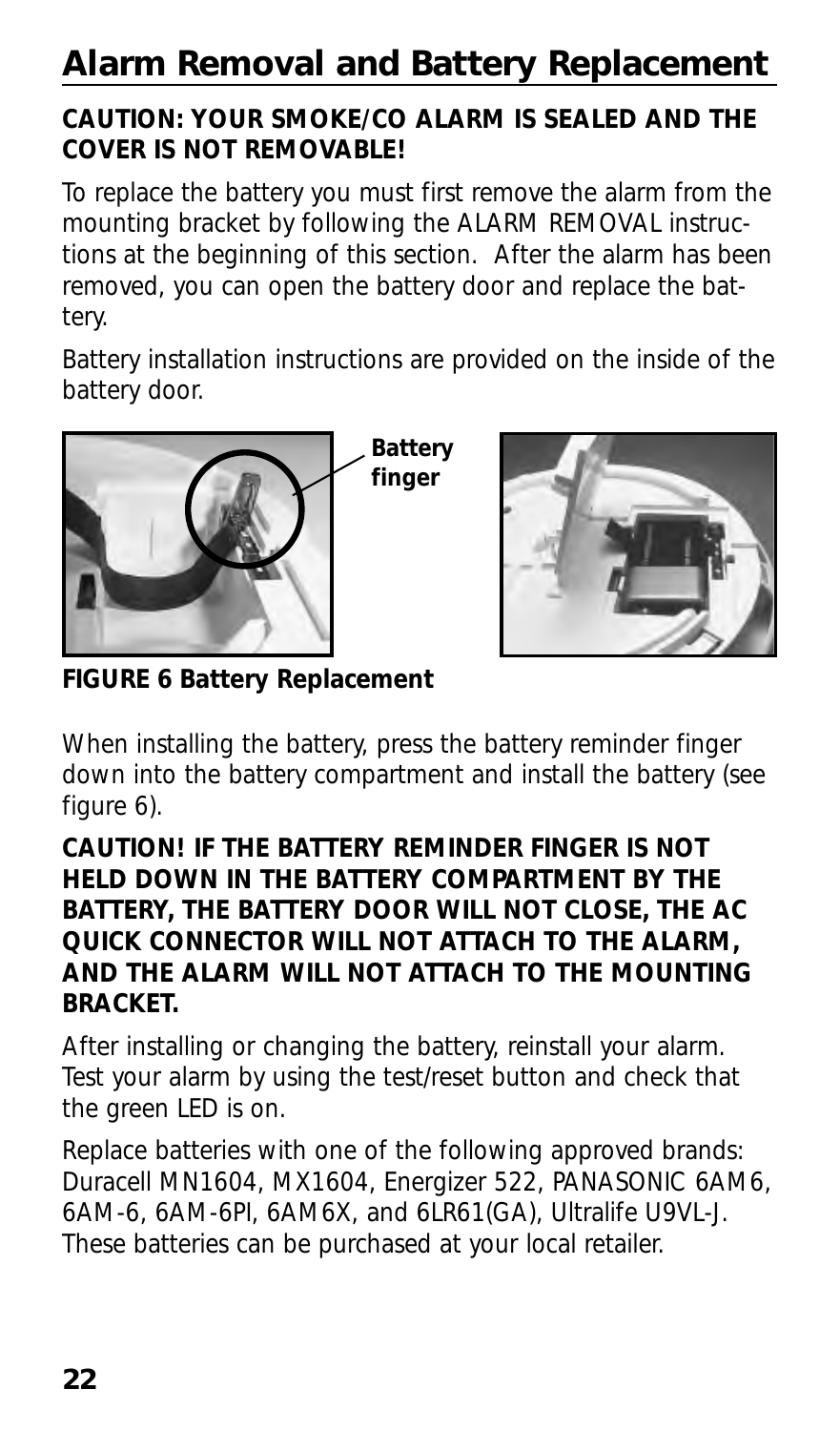# **General Maintenance**

**WARNING!** Use only the batteries specified. Use of different batteries may have a detrimental effect on the Smoke/CO alarm. A good safety measure is to replace the battery at least once a year, or at the same time yo change your clocks for daylight saving time.

## **Alarm Replacement**

Seven years after initial power-up, this unit will "chirp" every 30 seconds to indicate that it is time to replace the alarm. A label has been provided on the side of the alarm that has "Replace by" printed on it. Write the replace by date on the label. The date written on the label should be after seven (7) years of cumulative power.

### **REPLACE IMMEDIATELY! IT WILL NOT DETECT CO IN THIS CONDITION.**

To keep your Smoke/CO Alarm in good working order, please follow these simple steps:

- Verify the unit's alarm and LED lights operation by pushing the test/reset button once a week.
- Remove the unit from mounting bracket and vacuum the alarm cover and vents with a soft brush attachment once a month to remove dust and dirt. REINSTALL IMMEDIATELY AFTER CLEANING AND THEN TEST USING THE TEST/RESET BUTTON!
- Never use detergents or other solvents to clean the unit.
- Avoid spraying air fresheners, hair spray, or other aerosols near the Smoke/CO Alarm.

Do not paint the unit. Paint will seal the vents and interfere with the sensor's ability to detect smoke and CO. Never attempt to disassemble the unit or clean inside. This action will void your warranty.

Move the Smoke/CO Alarm and place in another location prior to performing any of the following:

- Staining or stripping wood floors or furniture
- Painting
- Wall papering
- Using adhesives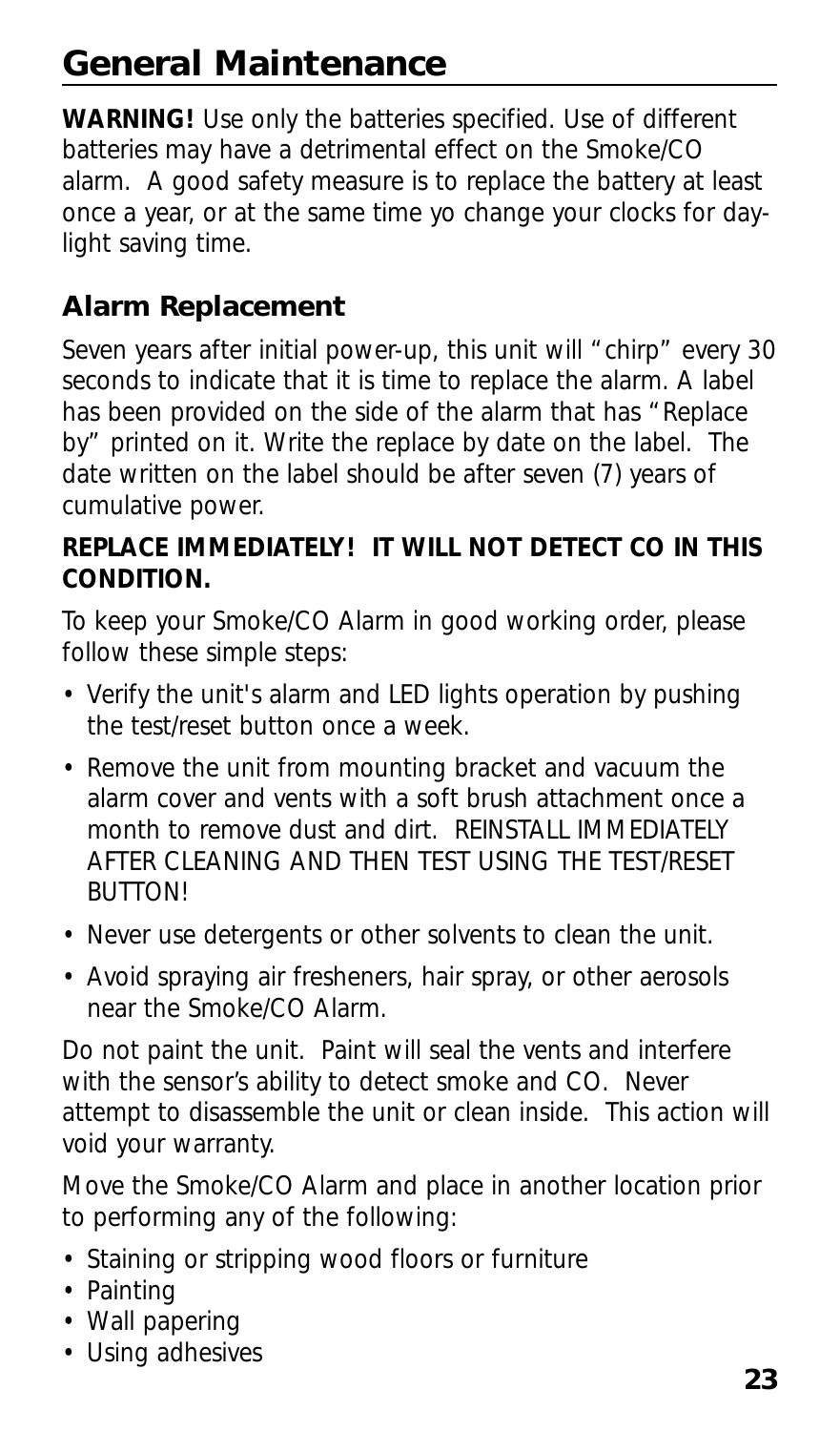# **General Maintenance**

Storing the unit in a plastic bag during any of the above projects will protect the sensors from damage. Do not place near a diaper pail.

**WARNING:** Reinstall the Smoke/CO Alarm as soon as possible to assure continuous protection.

When household cleaning supplies or similar contaminates are used, the area must be well ventilated. The following substances can effect the CO sensor and may cause false readings and damage to the sensor:

Methane, propane, iso-butane, iso-propanol, ethyl acetate, hydrogen sulfide, sulfide dioxides, alcohol based products, paints, thinner, solvents, adhesives, hair spray, after shave, perfume, and some cleaning agents.

## **Carbon Monoxide Safety Information General CO Information**

Carbon monoxide (CO) is a colorless, odorless, and tasteless poison gas that can be fatal when inhaled. CO inhibits the blood's capacity to carry oxygen.

## **Possible Sources**

CO can be produced when burning any fossil fuel: gasoline, propane, natural gas, oil and wood. It can be produced by any fuel-burning appliance that is malfunctioning, improperly installed, or not ventilated correctly. Possible sources include furnaces, gas ranges/stoves, gas clothes dryers, water heaters, portable fuel burning space heaters, fireplaces, wood-burning stoves and certain swimming pool heaters. Blocked chimneys or flues, back drafting and changes in air pressure, corroded or disconnected vent pipes, and a loose or cracked furnace exchanger can also cause CO. Vehicles and other combustion engines running in an attached garage and using a charcoal/gas grill or hibachi in an enclosed area are all possible sources of CO.

The following conditions can result in transient CO situations: Excessive spillage or reverse venting of fuel-burning appliances caused by outdoor ambient conditions such as: Wind direction and/or velocity, including high gusts of wind, heavy air in the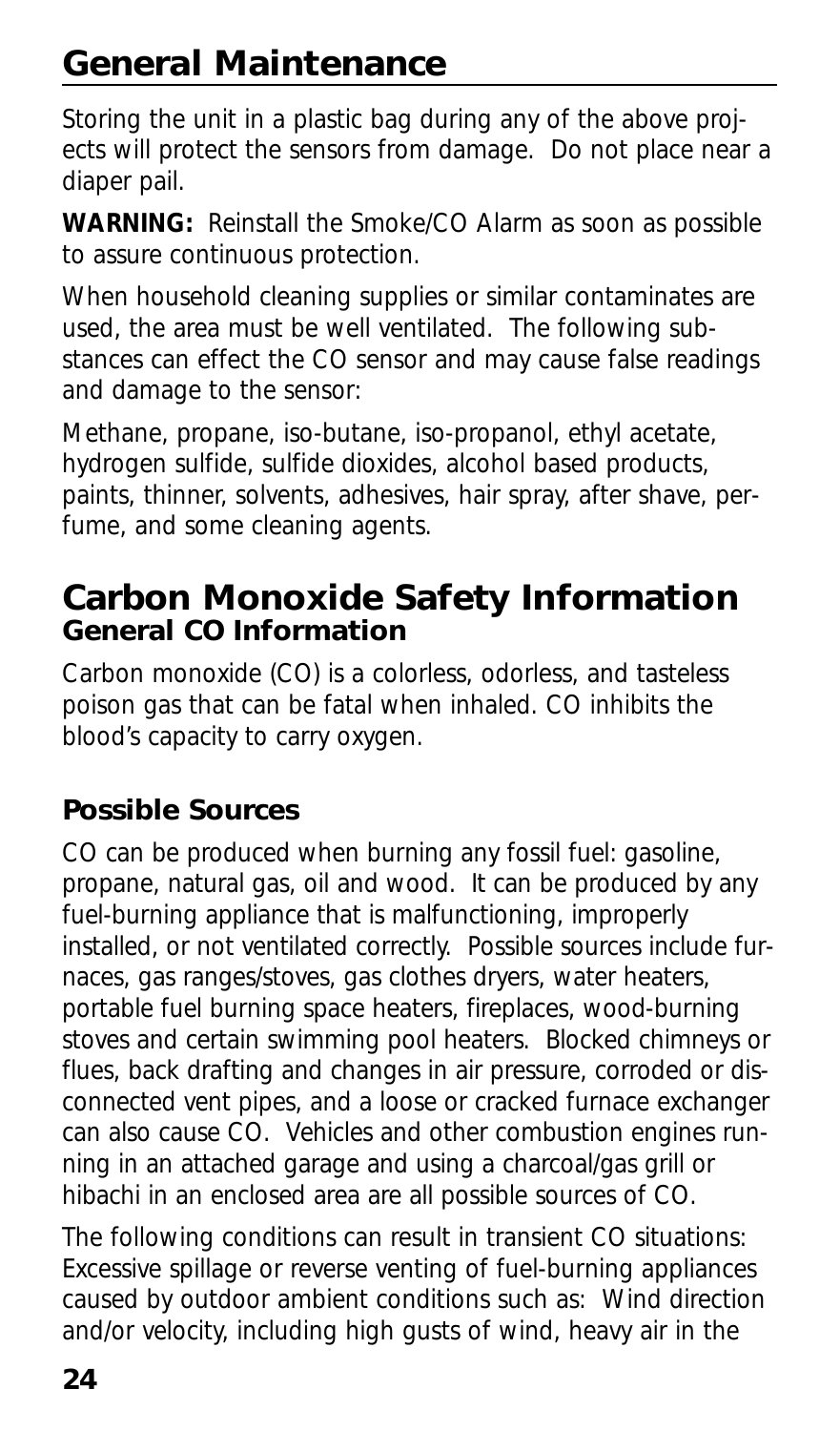# **Carbon Monoxide Safety Information**

vent pipes (cold/humid air with extended periods between cycles), negative pressure differential resulting from the use of exhaust fans, simultaneous operation of several fuel-burning appliances competing for limited internal air, vent pipe connections vibrating loose from clothes dryers, furnaces, or water heaters, obstructions in, or unconventional, vent pipe designs which can amplify the above situations, extended operation of unvented fuel-burning devices (range, oven, fireplace, etc.), temperature inversions which can trap exhaust gasses near the ground, car idling in an open or closed attached garage, or near a home.

## **CO Safety Tips**

Every year have the heating system, vents, chimney and flue inspected and cleaned by a qualified technician. Always install appliances according to manufacturer's instructions and adhere to local building codes. Most appliances should be installed by professionals and inspected after installation. Regularly examine vents and chimneys for improper connections, visible rust, or stains, and check for cracks in furnace heat exchangers. Verify the color of flame on pilot lights and burners is blue. A yellow or orange flame is a sign that the fuel is not burning completely. Teach all household members what the alarm sounds like and how to respond.

## **Symptoms of CO Poisoning**

Initial carbon monoxide poisoning symptoms are similar to the flu with no fever and can include dizziness, severe headaches, nausea, vomiting and disorientation. Everyone is susceptible but experts agree that unborn babies, pregnant women, senior citizens and people with heart or respiratory problems are especially vulnerable. If symptoms of carbon monoxide poisoning are experienced seek medical attention immediately. CO poisoning can be determined by a carboxyhemoglobin test.

The following symptoms are related to CARBON MONOXIDE POISONING and should be discussed with ALL members of the household: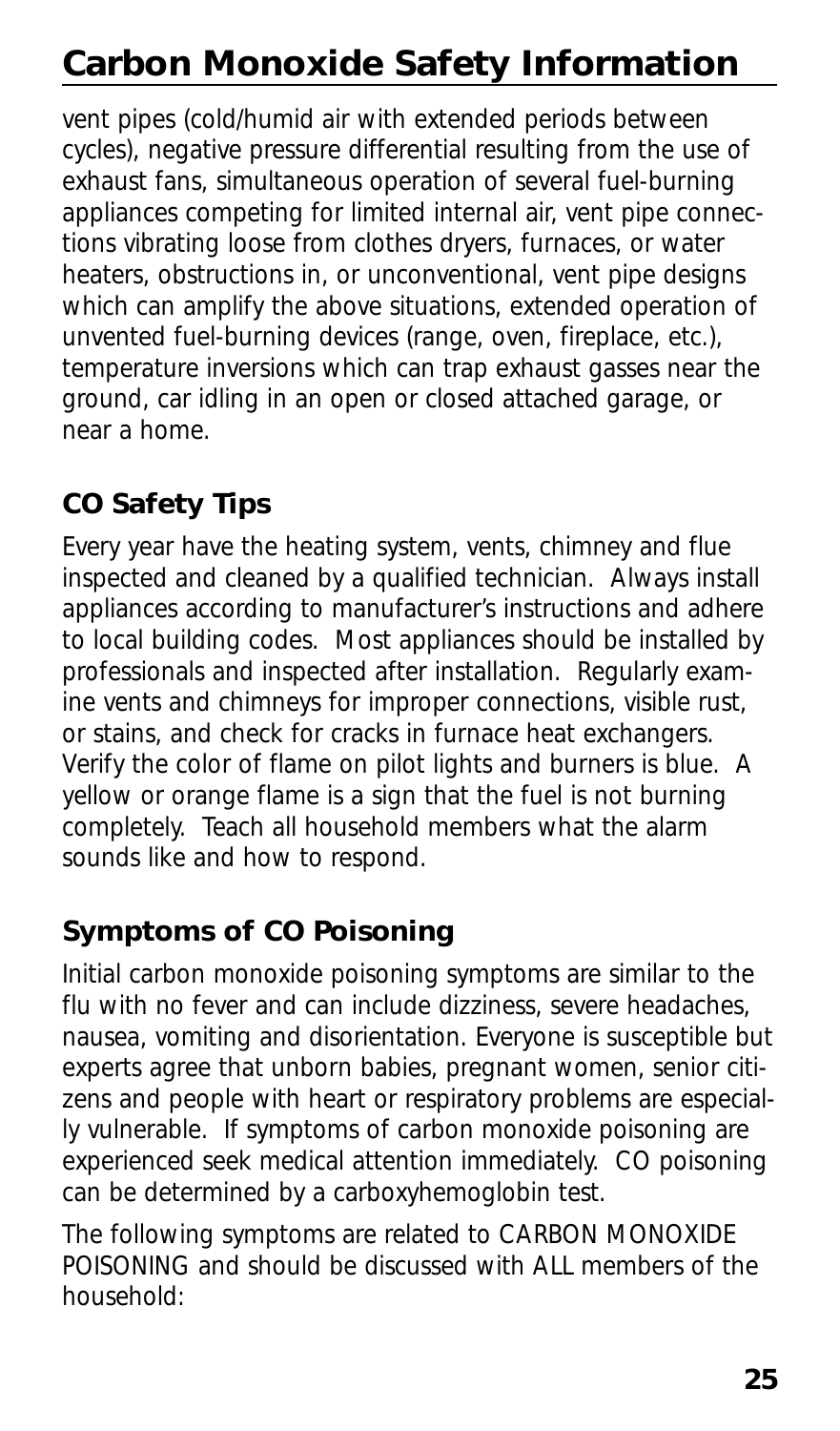# **Carbon Monoxide Safety Information**

- 1. **Mild Exposure:** Slight headache, nausea,vomiting, fatigue (often described as "Flu-like" symptoms).
- 2. **Medium Exposure:** Severe throbbing headache, drowsiness, confusion, fast heart rate.
- 3. **Extreme Exposure:** Unconsciousness, convulsions, cardiorespiratory failure, death.

The above levels of exposure relate to healthy adults. Levels differ for those at high risk. Exposure to high levels of carbon monoxide can be fatal or cause permanent damage and disabilities. Many cases of reported carbon monoxide poisoning indicate that while victims are aware they are not well, they become so disoriented they are unable to save themselves by either exiting the building, or calling for assistance. Also, young children and household pets may be the first effected. Familiarization with the effects of each level is important.

## **Fire Safety Information Escape Plan**

Familiarize everyone with the sound of the smoke alarm and train them to leave the home when they hear it. Practice a fire drill at least every six months, including fire drills at night. Ensure that small children hear the alarm and wake when it sounds. They must wake up in order to execute the escape plan. Practice allows all occupants to test your plan before an emergency. You may not be able to reach your children. It is important they know what to do. Know two ways out of every room (door & window) and identify a meeting place outside the home where everyone will gather once they have exited the residence. When two people have reached the meeting place, one should leave to call 911 while the second person stays to account for additional family members.

### **Establish a rule that once you're out, you never reenter under any circumstance!**

Current studies have shown smoke alarms may not awaken all sleeping individuals, and that it is the responsibility of individuals in the household that are capable of assisting others to provide assistance to those who may not be awakened by the alarm sound, or to those who may be incapable of safely evacuating the area unassisted.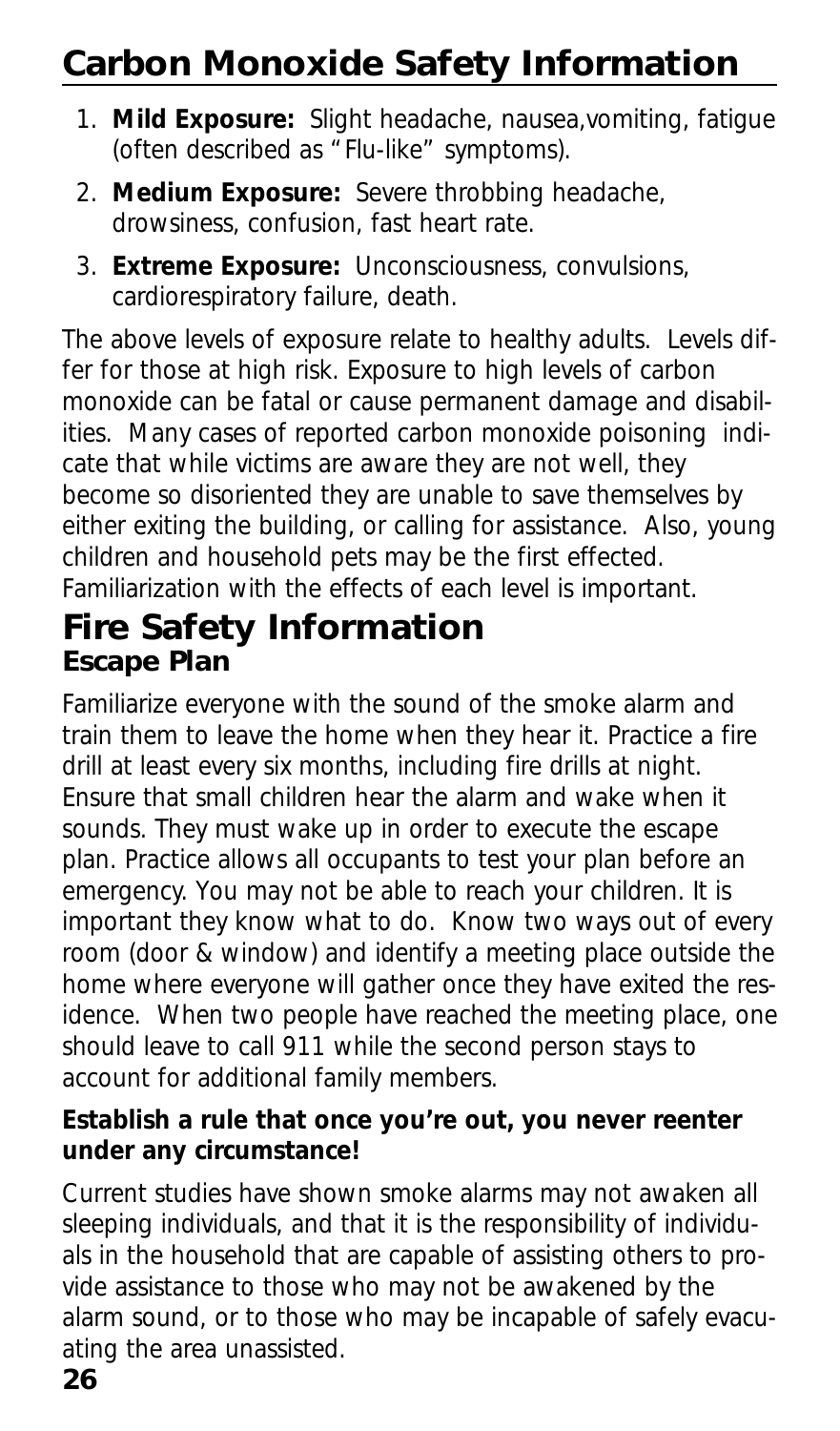# **Fire Safety Information**

## **Fire Prevention**

Never smoke in bed, or leave cooking food unattended. Teach children never to play with matches or lighters!

Train everyone in the home to recognize the alarm pattern, voice message warning and to leave the home using their escape plan when it's heard.

Know how to do "Stop, Drop and Roll" if clothes catch on fire, and how to crawl low under smoke. Install and maintain fire extinguishers on



every level of the home and in the kitchen, basement and garage. Know how to use a fire extinguisher prior to an emergency. Second level and higher occupied rooms with windows, should have an escape ladder.

## **Industry Safety Standards NFPA (National Fire Protection Association)**

For your information, the National Fire Protection Association's Standard 72, reads as follows:

Smoke Detection. Where required by applicable laws, codes, or standards for the specified occupancy, approved single- and multiple-station smoke alarms shall be installed as follows: (1) In all sleeping rooms Exception: Smoke alarms shall not be required in sleeping rooms in existing one- and two-family dwelling units. (2) Outside of each separate sleeping area, in immediate vicinity of the sleeping rooms. (3) On each level of the dwelling unit, including basements Exception: In existing one- and two-family dwelling units, approved smoke alarms powered by batteries are permitted.

Smoke Detection - Are More Smoke Alarms Desirable? The required number of smoke alarms might not provide reliable early warning protection for those areas separated by a door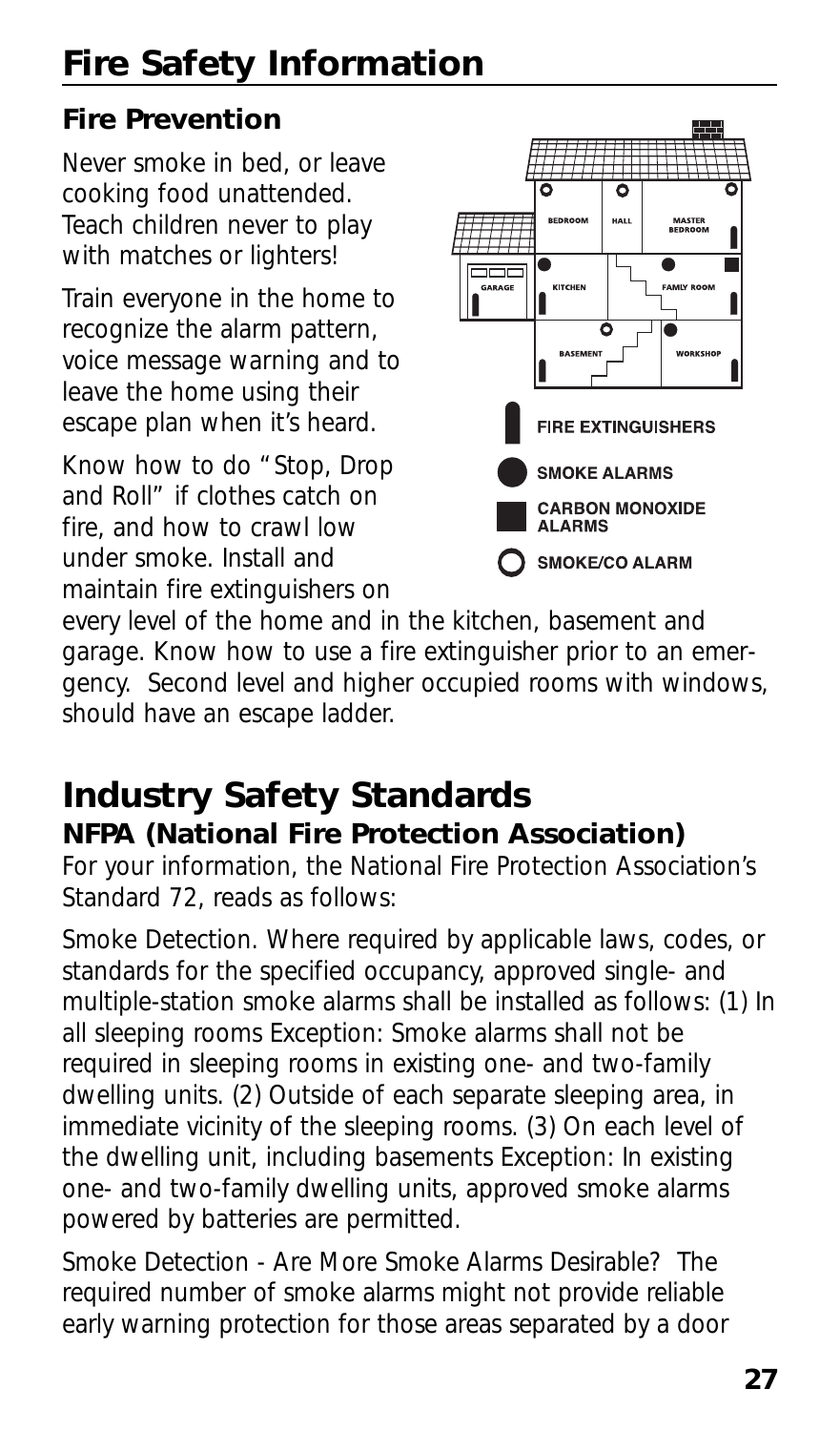# **Industry Safety Standards**

from the areas protected by the required smoke alarms. For this reason, it is recommended that the householder consider the use of additional smoke alarms for those areas for increased protection. The additional areas include the basement, bedrooms, dining room, furnace room, utility room, and hallways not protected by the required smoke alarms. The installation of smoke alarms in kitchens, attics (finished or unfinished), or garages is not normally recommended, as these locations occasionally experience conditions that can result in improper operation.

## **California State Fire Marshall**

Early warning fire detection is best achieved by the installation of fire detection equipment in all rooms and areas of the household as follows: A smoke alarm installed in each separate sleeping area (in the vicinity, but outside the bedrooms), heat or smoke detectors in the living rooms, dining rooms, bedrooms, kitchens, hallways, attics, furnace rooms, closets, utility and storage rooms, basements and attached garages.

## **Consumer Product Safety Commission**

The Consumer Product Safety Commission (CPSC) recommends the use of at least one CO Alarm per household, located near the sleeping area.

## **NRC**

Ionization type smoke alarms use a very small amount of a radioactive element in the sensing chamber to enable detection of visible and invisible combustion products. The radioactive element is safely contained in the chamber and requires no adjustments or maintenance. This smoke alarm meets or exceeds all government standards. It is manufactured and distributed under license from the U.S. Nuclear Regulatory Commission.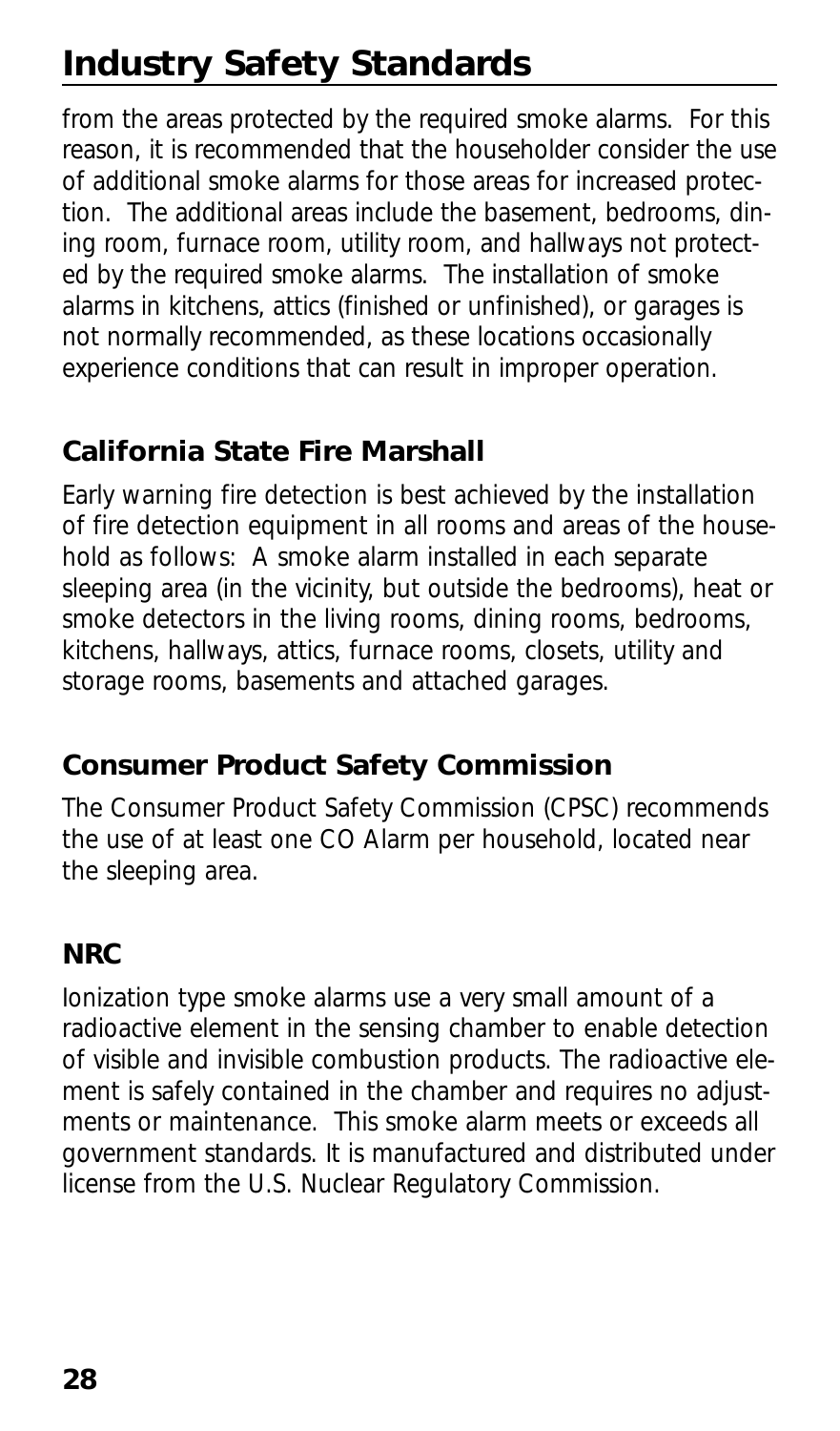## **Limited Warranty FIVE YEAR LIMITED WARRANTY**

KIDDE warrants that the enclosed alarm (but not the battery) will be free from defects in material and workmanship or design under normal use and service for a period of five years from the date of purchase. The obligation of KIDDE under this warranty is limited to repairing or replacing the alarm or any part which we find to be defective in material, workmanship or design, free of charge, upon sending the alarm with proof of date of purchase, postage and return postage prepaid, to Warranty Service Department, KIDDE, 1016 Corporate Park Dr., Mebane, NC 27302.

This warranty shall not apply to the alarm if it has been damaged, modified, abused or altered after the date of purchase or if it fails to operate due to improper maintenance or inadequate AC or DC power. Any implied warranties arising out of this sale, including but not limited to the implied warranties of description,merchantability and fitness for a particular purpose, are limited in duration to the above warranty period. In no event shall the Manufacturer be liable for loss of use of this product or for any indirect, special, incidental or consequential damages, or costs, or expenses incurred by the consumer or any other user of this product, whether due to a breach of contract, negligence, strict liability in tort or otherwise. The Manufacturer shall have no liability for any personal injury, property damage or any special, incidental, contingent or consequential damage of any kind resulting from gas leakage, fire or explosion.

Since some states do not allow limitations of the duration of an implied warranty or do not allow the exclusion or limitation of incidental or consequential damages, the above limitations or exclusions may not apply to you. While this warranty gives you specific legal rights, you may also have other rights which vary from state to state.

Also, KIDDE makes no warranty, express or implied, written or oral, including that of merchantability or fitness for any particular purpose, with respect to the battery.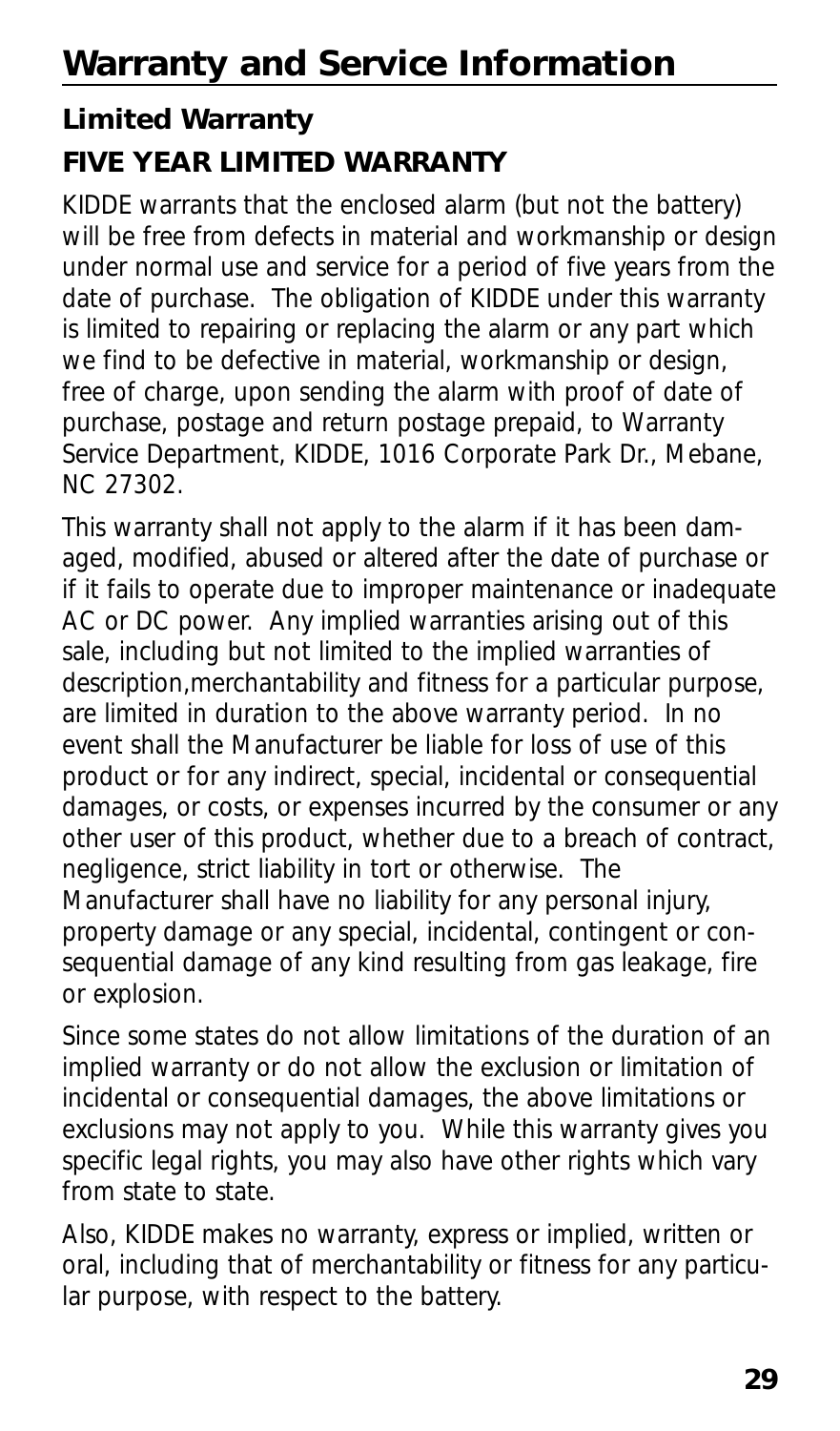# **Warranty and Service Information**

The above warranty may not be altered except in writing signed by both parties hereto.

Your Nighthawk Combination Smoke & CO Alarm is not a substitute for property, fire, disability, life or other insurance of any kind. Appropriate insurance coverage is your responsibility. Consult your insurance agent.

Removal of the front cover will void the warranty.

### **This alarm is not intended to alert hearing impaired individuals.**

During the specified warranty period Kidde Products will repair or replace, at its discretion any defective Nighthawk Combination Smoke & CO Alarms that are returned in a postage paid package to the following address: Kidde Products Attn: Warranty Returns, 1016 Corporate Park Dr., Mebane, NC 27302, USA. Please include your name, address and phone number along with a brief description of what is wrong with the unit. For further assistance please call our toll free Consumer Hotline at 1-800-880-6788. Damage from neglect, abuse or failure to adhere to any of the enclosed instructions will result in termination of the warranty, and the unit will not be replaced or repaired.

## **Product Registration**

This manual and the products described herein are copyrighted, with all rights reserved. Under these copyright laws, no part of this manual may be copied for use without the written consent of Kidde. If you require further information please contact out Consumer Hotline at 1-800-880-6788 or write us at: Kidde Products, 1016 Corporate Park Dr., Mebane, NC 27302.

Our internet address is www.kidde.com.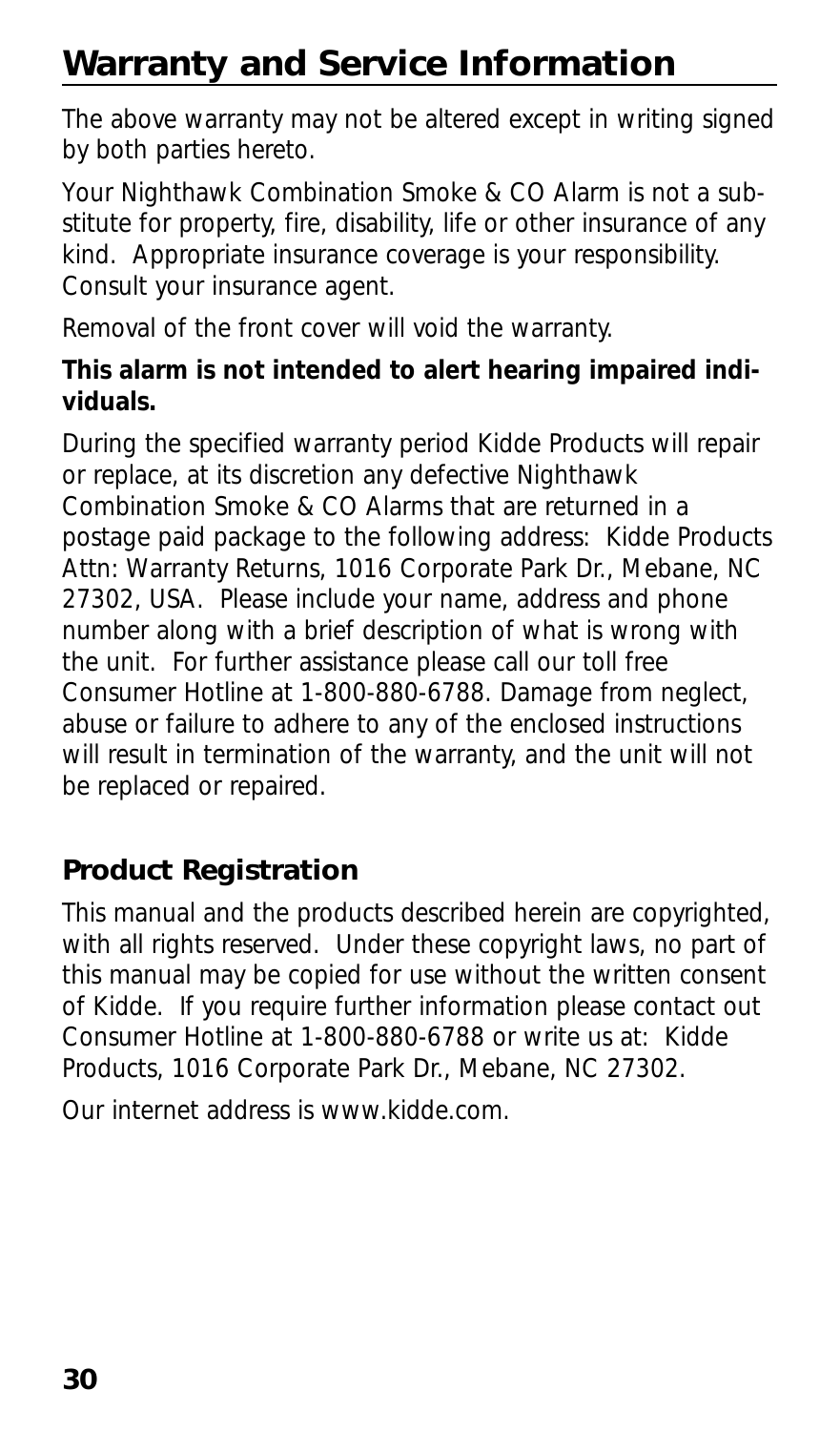*QUESTIONS OR FOR MORE INFORMATION* Call our Consumer Hotline at **1-800-880-6788** or contact us at our website at **www.kidde.com**



Kidde 1016 Corporate Park Drive, Mebane, NC 27302

Custom Assembled in China with U.S. and Foreign Components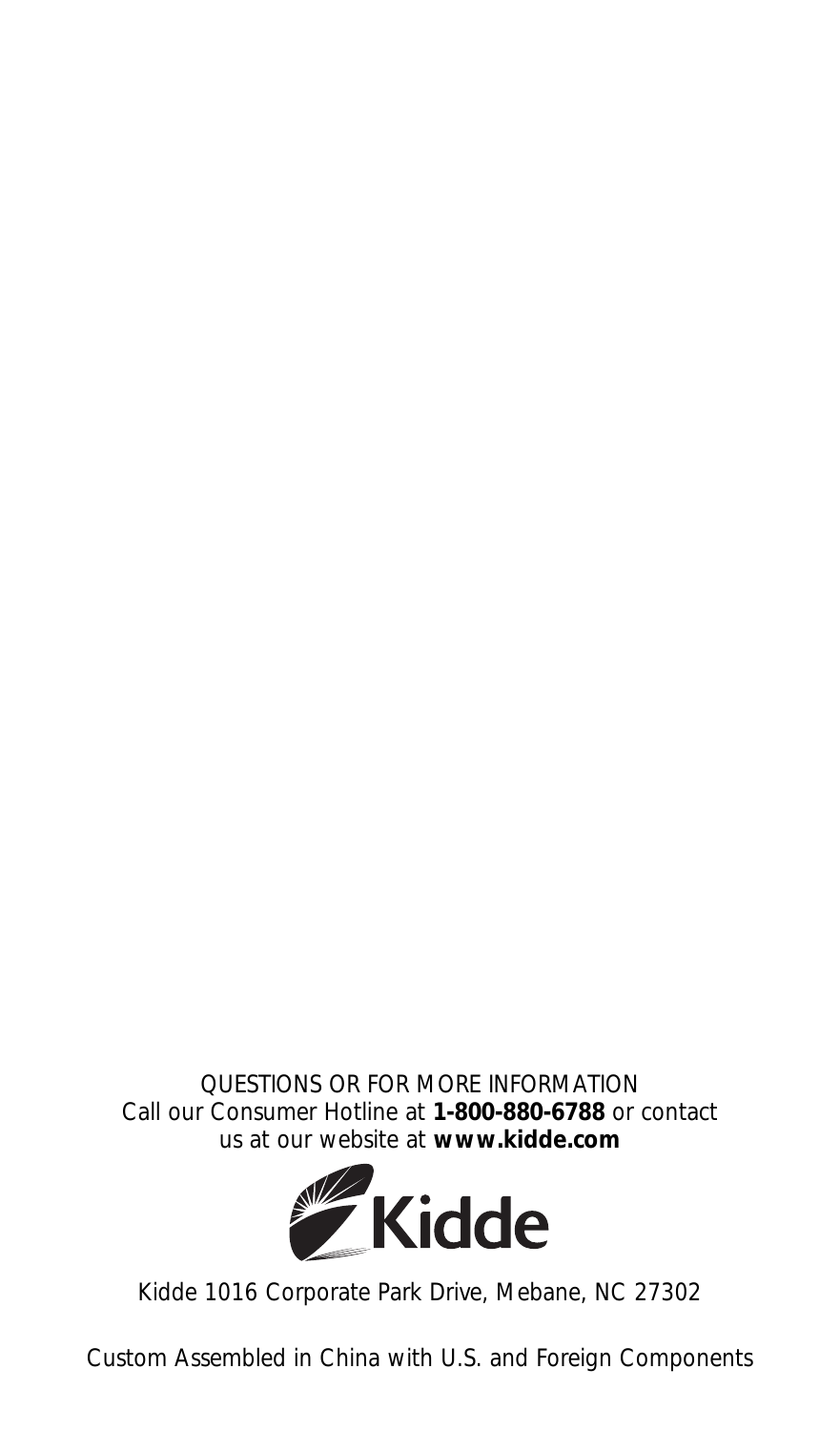

Guía del usuario por Modelos KN-COSM-I y KN-COSM-IB

# **ALARMA COMBINADA CONTRA HUMO Y MONÓXIDO**



**Para consultas relacionadas con su alarma contra humo y monóxido de carbono, llamea nuestra línea directa para el consumidor al 1-800-880-6788.**

| Para su comodidad, escriba la siguiente información. Si llama a nuestra línea directa de<br>asistencia para el consumidor, éstas son las primeras preguntas que se le formularán: |  |  |
|-----------------------------------------------------------------------------------------------------------------------------------------------------------------------------------|--|--|
| Número de modelo de la alarma<br>(ubicado en la parte posterior de la alarma):                                                                                                    |  |  |
| l Fecha de fabricación<br>(ubicada en la parte posterior de la alarma):                                                                                                           |  |  |
| l Fecha de compra:                                                                                                                                                                |  |  |
| Lugar de compra:                                                                                                                                                                  |  |  |
| FIDO V AUODDAD FETO                                                                                                                                                               |  |  |

## **LEÍDO Y AHORRAR ESTO GUÍA DEL USUARIO**

Manual P/N 810-1512 Rev. H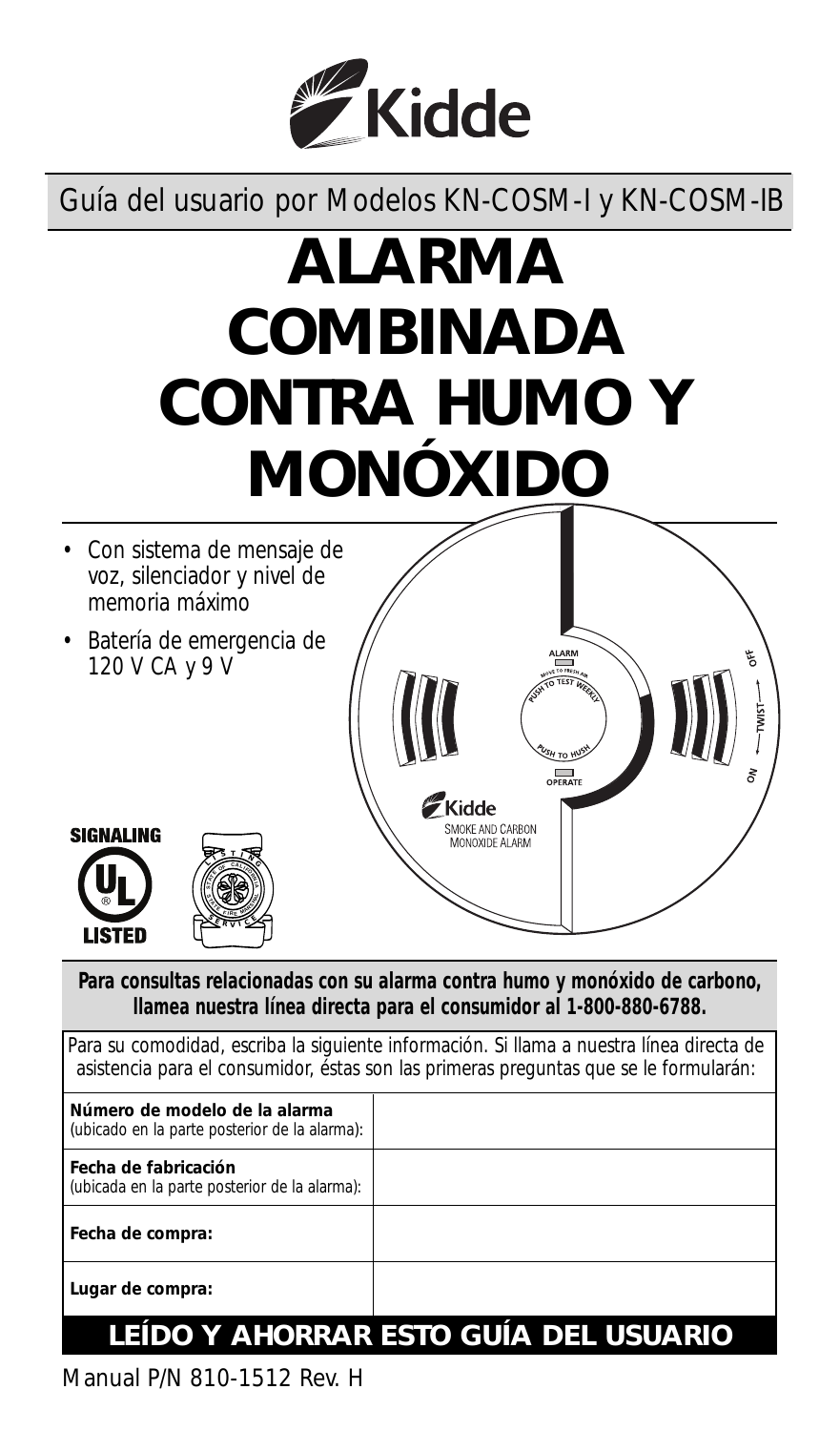## **Table of Contents**

| <b>Introducción</b> Página 1                                                                                                                                                                                                                                                                       |  |
|----------------------------------------------------------------------------------------------------------------------------------------------------------------------------------------------------------------------------------------------------------------------------------------------------|--|
| Vista del producto  Páginas 2-3                                                                                                                                                                                                                                                                    |  |
| CaracterísticasPágina 4-7                                                                                                                                                                                                                                                                          |  |
| Instrucciones de instalación<br>Paso 1 Instrucciones de instalación:<br>A. Ubicaciones de instalación recomendadas Páginas 8-10<br>Paso 3 Instrucciones de montajePáginas 13-14                                                                                                                    |  |
| Instrucciones de puesta en funcionamiento                                                                                                                                                                                                                                                          |  |
| Característica de interconexiónPágina 15<br>Función de control de silenciador(HUSH®) Páginas 15-16<br>Memoria de nivel máximoPágina 17<br>Funcionamiento del indicador LED Página 17<br>Característica de protección contra la manipulación                                                        |  |
| Qué hacer si suena la alarma                                                                                                                                                                                                                                                                       |  |
| Alarma contra monóxido de carbono Páginas 20                                                                                                                                                                                                                                                       |  |
| Retiro de la alarma/reemplazo de baterías Páginas 21-22                                                                                                                                                                                                                                            |  |
| Mantenimiento general de la alarma Páginas 26-27                                                                                                                                                                                                                                                   |  |
| Información de seguridad sobre el monóxido de carbono<br>Información general sobre el monóxidode carbono  Página 24<br>Consejos de seguridad sobre el monóxidode carbono  Página 25<br>Síntomas de intoxicación por monóxidode carbono  Páginas 25-26<br>Información de seguridad contra incendios |  |
| Plan de escapePáqina 26                                                                                                                                                                                                                                                                            |  |
|                                                                                                                                                                                                                                                                                                    |  |
| Normas de seguridad de la industria<br>Asociación Nacional de Protección                                                                                                                                                                                                                           |  |
| Jefe de bomberos del estado de California Página 28<br>Comisión para la Seguridad de los Productosde Consumo Página 28                                                                                                                                                                             |  |
| Información de garantía limitada y servicio  Páginas 29-30                                                                                                                                                                                                                                         |  |
|                                                                                                                                                                                                                                                                                                    |  |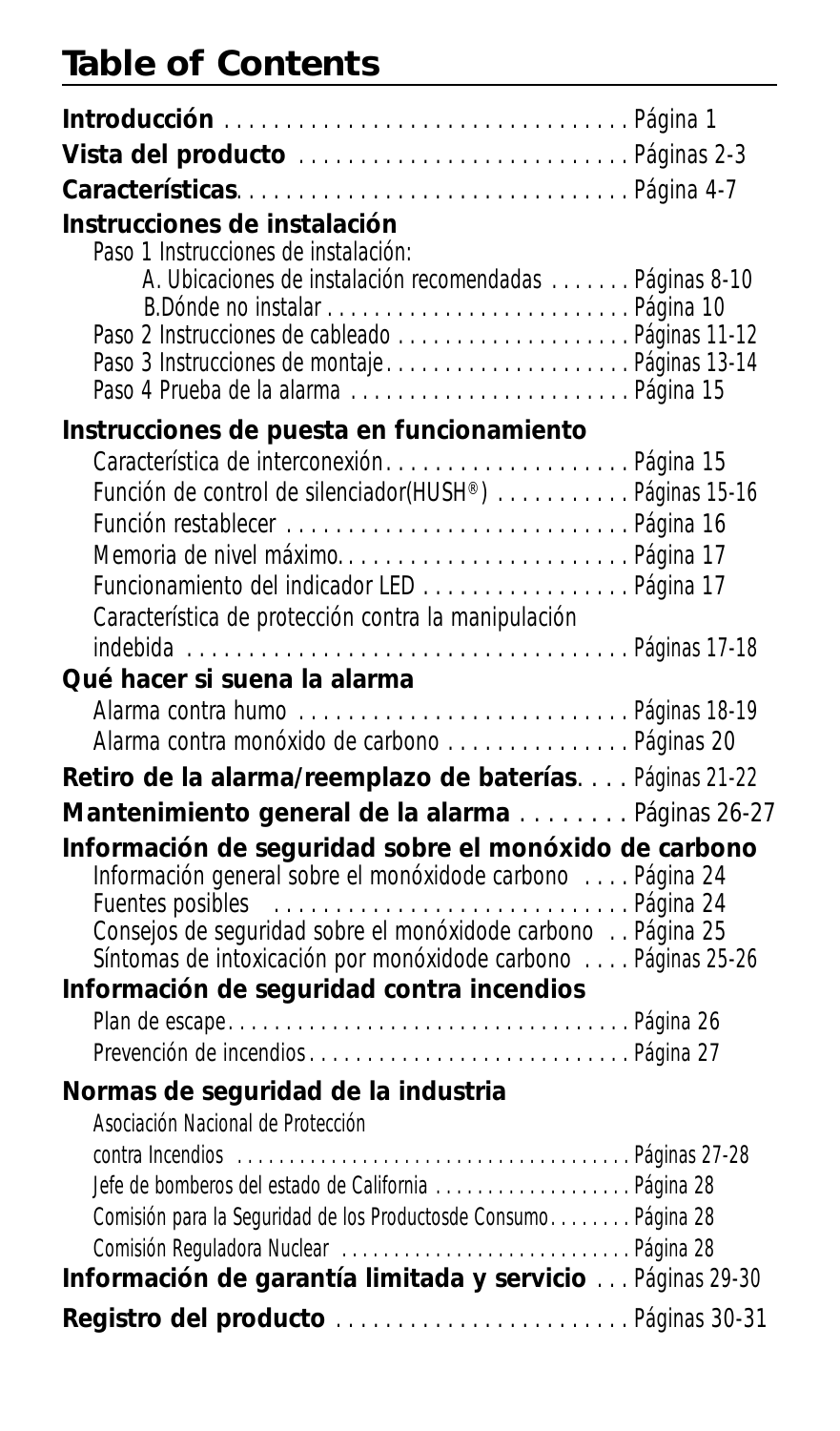# **Introducción**

Gracias por comprar la alarma combinada contra humo y monóxido de carbono Kidde modelo KN-COSM-I o KN-COSM-IB. Esta alarma es apropiada para funcionar como estación única y/o múltiples estaciones (24 dispositivos). Esta alarma tiene una garantía limitada de cinco años. Dedique algunos minutos para leer completamente esta guía del usuario y guárdela para consultarla en el futuro. Enseñe a sus hijos cómo deben responder a las alarmas y a nunca jugar con la unidad. Su alarma contra humo/monóxido de carbono Kidde fue diseñada para detectar humo y monóxido de carbono de cualquier fuente de combustión en un ambiente residencial. No está diseñada para su uso en un vehículo de recreación o bote. Si tiene alguna pregunta acerca del funcionamiento o de la instalación de su alarma,llame gratis a la línea directa para el consumidor al 1-800-880-6788. La guía de la página 28 le ayudará a determinar la ubicación correcta de los productos de seguridad que harán de su hogar un lugar más seguro.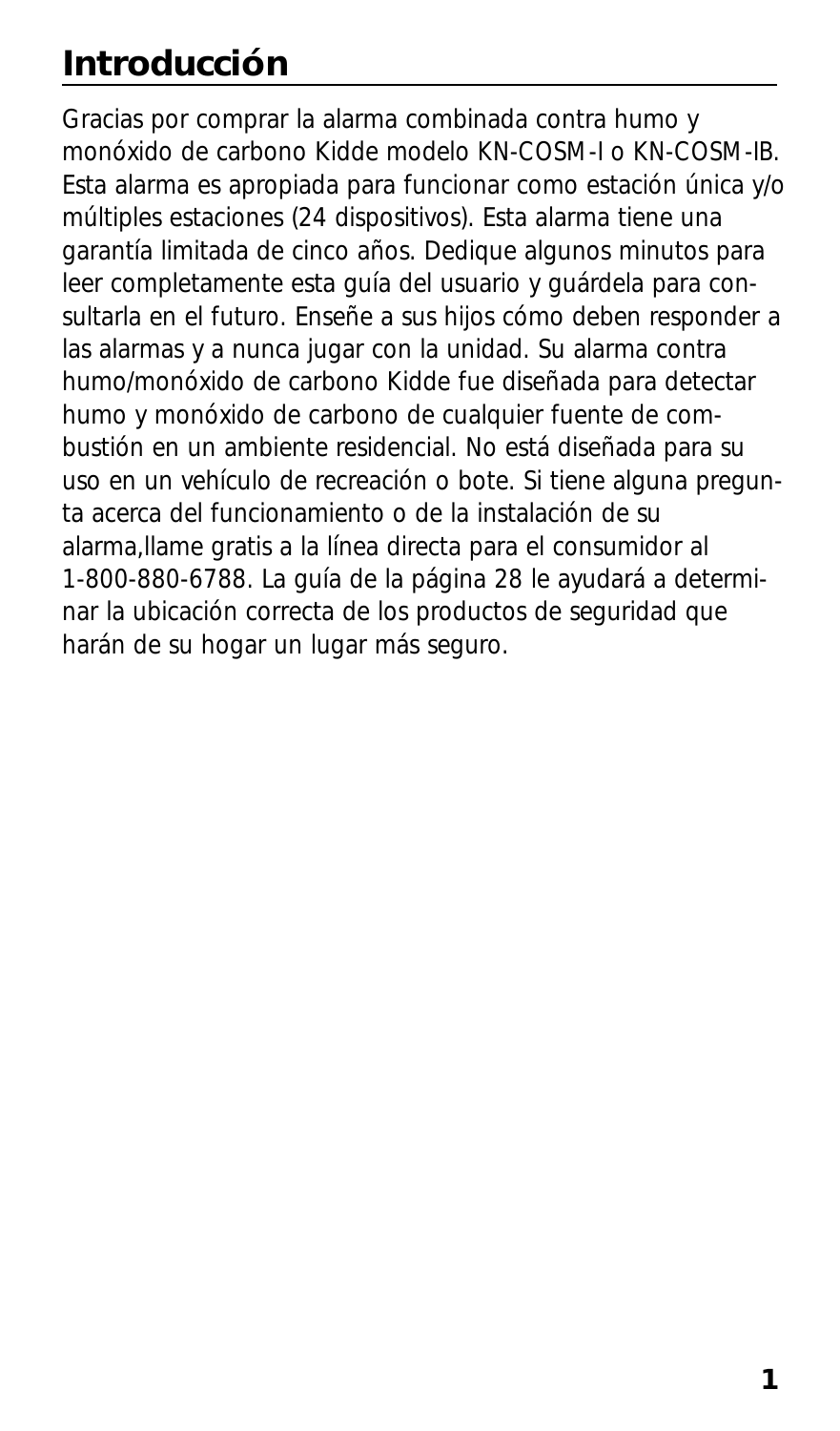# **PARTE FRONTAL**

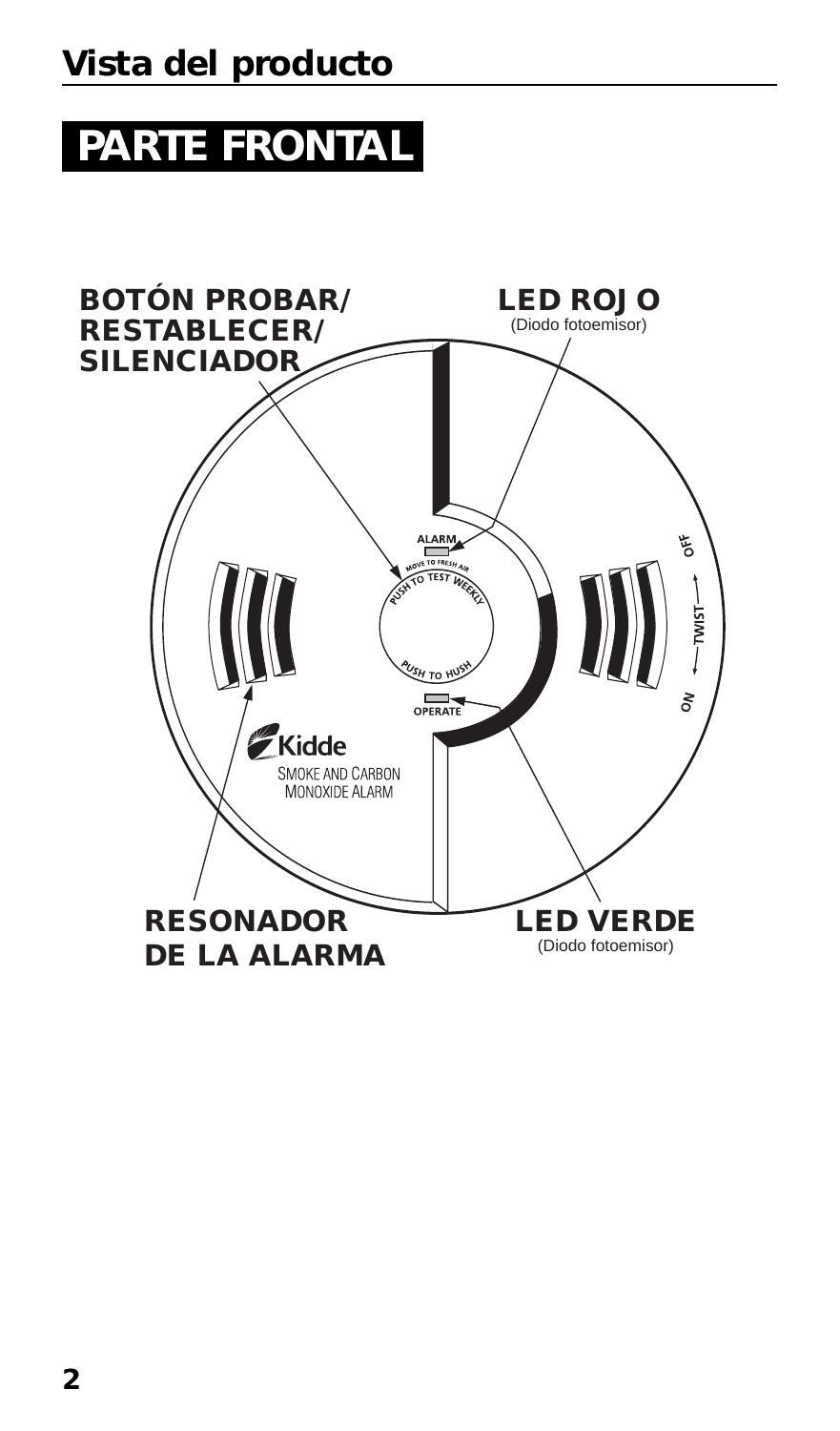# **PARTE POSTERIOR**



Sólo modelo KN-COSM-IB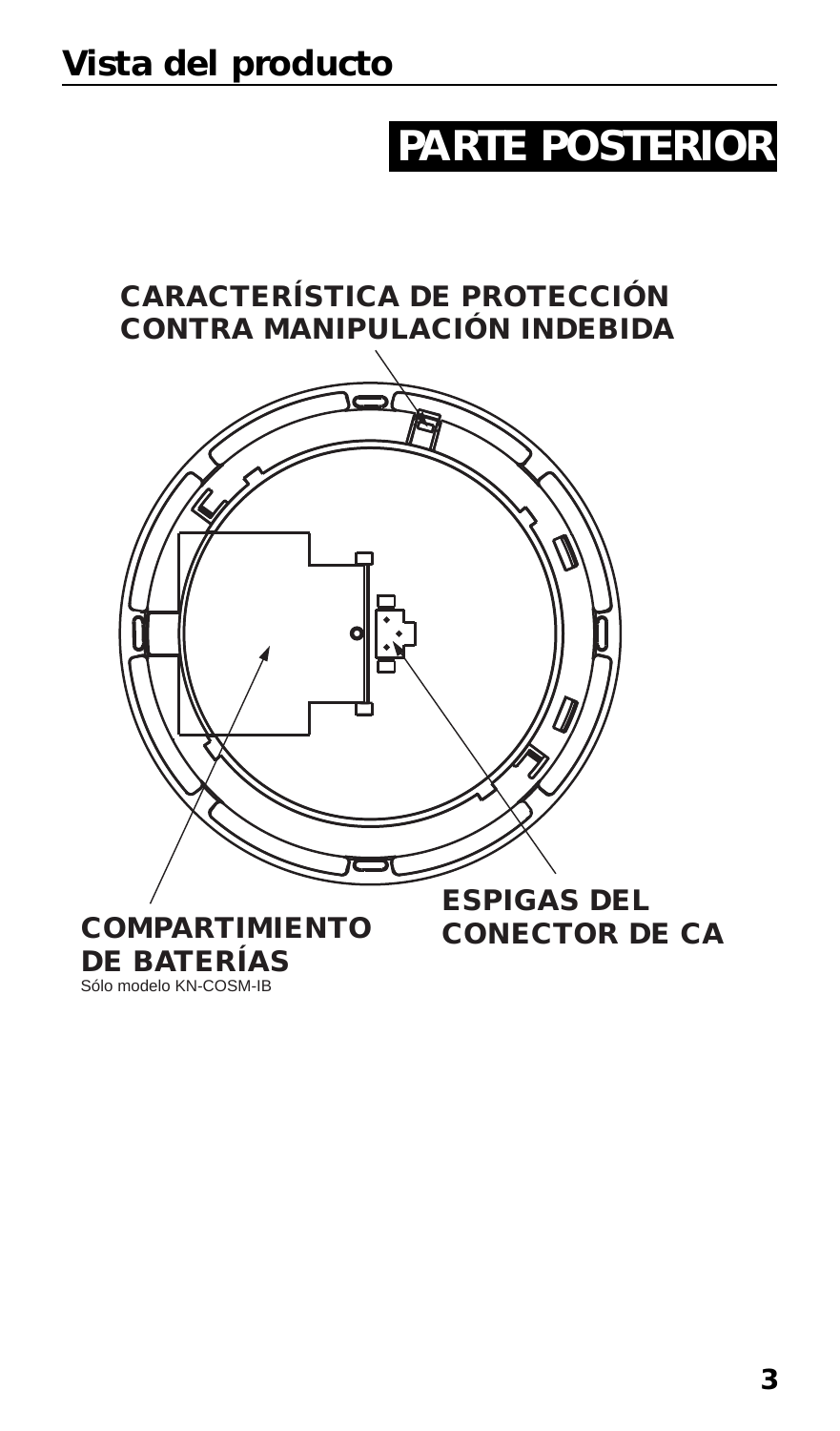- Alarma fuerte de 85 decibeles.
- Sensores independientes de humo y monóxido de carbono permanentes
- La alarma contra humo tiene prioridad cuando se encuentren presentes humo y monóxido de carbono.
- Recibe alimentación del cable de 120 V CA (60 Hz,25mA máx.) del conector.El modelo KN-COSM-IB también está equipado con una batería de emergencia de 9 V.
- El modelo KN-COSM-IB también se encuentra equipado con una lengüeta de extracción para conectar fácilmente la batería. ¡Sólo saque la lengüeta y se conectará la batería!
- Se interconecta con otras alarmas contra humo y monóxido de carbono de marca Kidde/Nighthawk (consulte la página 16 para obtener detalles).
- Sistema de advertencia con mensaje de voz/alarma que lo alerta de las siguientes condiciones en la manera que se describe a continuación,eliminando de esa forma cualquier confusión por la cual la alarma está sonando:

**FUEGO:** El patrón de alarma/voz son tres pitidos de alarma largos seguidos del mensaje de advertencia verbal "¡FUEGO!" Este patrón se repite hasta que se elimine el humo. El LED rojo destellará mientras se encuentre en el modo de alarma/voz.

**MONÓXIDO DE CARBONO:** El patrón de alarma/voz son cuatro pitidos de alarma cortos seguidos del mensaje de advertencia verbal "¡ADVERTENCIA! ¡MONÓXIDO DE CAR-BONO!". Esto continúa hasta que se restablece la unidad o se elimina el monóxido de carbono. Aunque sólo reciba alimentación de la batería, después de cuatro minutos el patrón de alarma/voz sonará cada un minuto. El diodo fotoemisor (LED) rojo se encenderá cuando se encuentre en el modo larma/voz.

**BATERÍA BAJA (sólo para el modelo KNCOSM-IB):**Cuando las baterías estén bajas y se deban reemplazar, el LED rojo se encenderá y la unidad emitirá un "chirrido"una vez, seguido del mensaje de advertencia "BATERÍA BAJA". Este ciclo se producirá una vez cada minuto y continuará por lo menos durante siete días.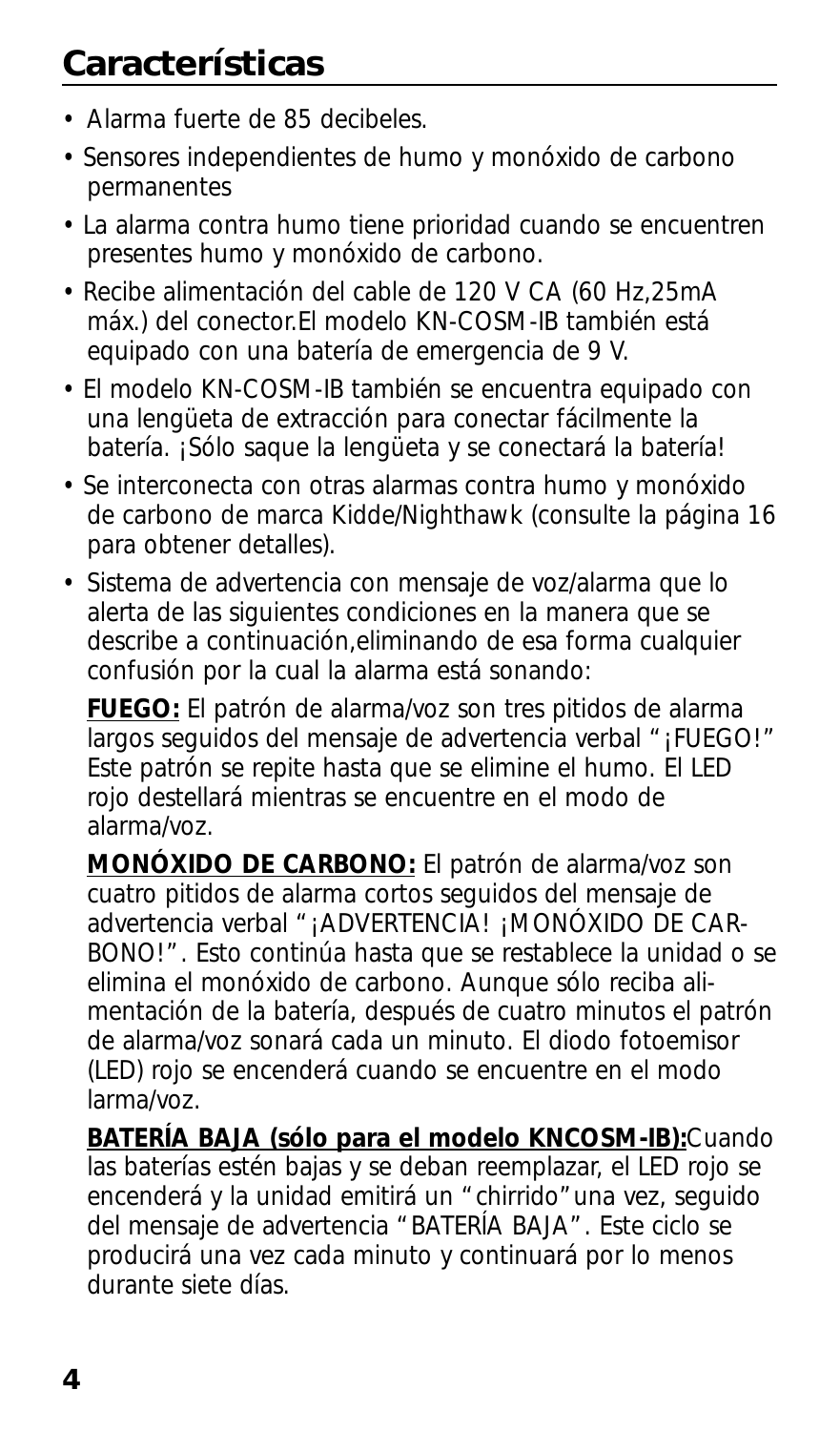- El sistema de mensaje de voz alerta al usuario en las siguientes condiciones:
	- El sistema anuncia "SE ACTIVÓ EL MODO DE SILENCI-ADOR"cuando la unidad se ponga por primera vez en el modo de silenciador.
	- El sistema anuncia "SE CANCELÓ EL MODO DE SILENCI-ADOR"cuando la unidad reanuda su funcionamiento normal después que se haya cancelado el modo de silenciador
	- El sistema anuncia "SE DETECTÓ PREVIAMENTE MONÓXIDO DE CARBONO"detectado concentraciones de monóxido de carbono de 100 PPM o mayores.
	- El sistema anuncia "PRESIONE EL BOTÓN PROBAR" cuando se enciende la unidad, lo que le recuerda al usuario que debe activar el botón probar.
- Un "chirrido"cada 30 segundos es una señal de que la alarma no está funcionando bien. Si esto sucede, llame a la línea directa para el consumidor al 1-800-880-6788.
- El botón probar/restablecer realiza las siguientes funciones:
	- Prueba los dispositivos electrónicos de las unidades y verifica el funcionamiento correcto de las unidades
	- Restablece la unidad durante la alarma contra monóxido de carbono
	- Activa la función de silenciador
	- Activa la función memoria de nivel máximo
- Función de control de silenciador que silencia la unidad durante situaciones de alarmas molestas. (Consulte la página 16).
- La función memoria de nivel máximo que alerta al usuario cuando la unidad ha detectado concentraciones de monóxido de carbono de 100 PPM o mayores. (Consulte la página 17).
- Característica de memoria de alarma que proporciona señal visual cuando una alarma ha detectado una condición peligrosa.
- Los LED verde y rojo indican el funcionamiento normal y el estado de la alarma (consulte la página 17 para obtener detalles).
- La característica de protección contra la manipulación indebida ayuda a evitar que niños y otras personas retiren la alarma.(Consulte la página 18).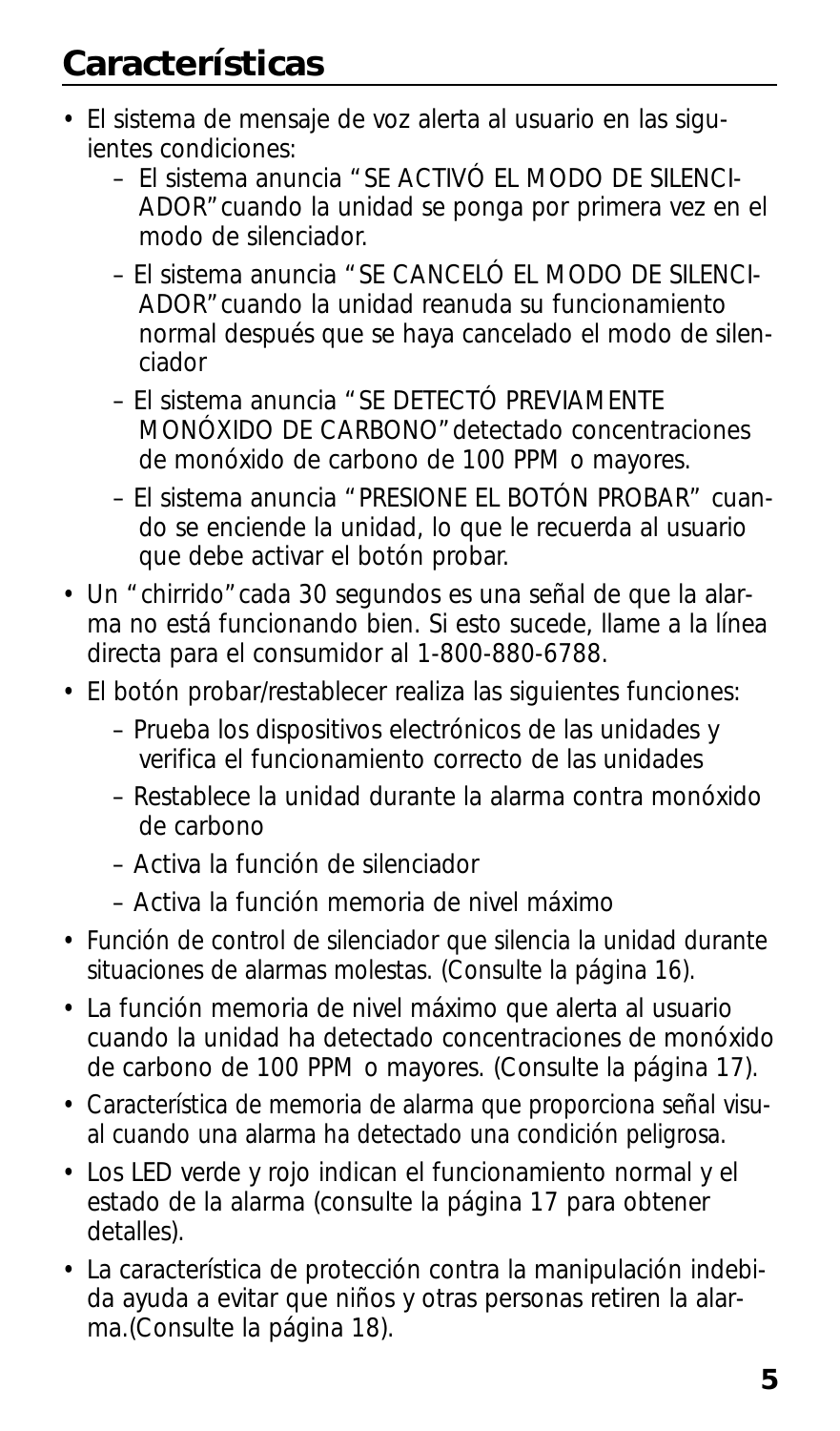# **Características de la alarma contra humo**

- El modelo KN-COSM-IB también se encuentra equipado con un señalizador del indicador de batería que prohíbe la instalación cuando la batería no se encuentra adentro.
- Después de siete (7) años del encendido inicial, esta unidad emitirá un "chirrido" cada 30 segundos. Esta es una característica de "fin de la vida útil"que indicará que es tiempo de reemplazar la alarma.

## **Alarma contra humo**

La alarma contra humo supervisa el en caso de que existan productos de combustión provenientes de algo que se está quemando o ardiendo sin llama. Cuando las partículas de humo alcanzan una concentración especificada, suena el sistema de advertencia de mensaje de voz/alarma y se enciende el LED rojo destellante. La alarma contra humo tiene prioridad cuando haya presencia de humo y monóxido de carbono.

### **ADVERTENCIA: LEA ATENTA Y COMPLETAMENTE LO SIGUIENTE**

La NFPA 72 señala que la seguridad de las personas en caso de incendio en edificios residenciales se basa principalmente en el aviso oportuno a los ocupantes de la necesidad de salir de inmediato, seguido de las medidas de desalojo adecuadas que tomen dichos ocupantes. Los sistemas de advertencia de incendios para las unidades residenciales pueden proteger aproximadamente a la mitad de los ocupantes en incendios potencialmente fatales. Las víctimas son, a menudo, personas que están muy cerca del fuego, ancianos o niños, o personas con discapacidad mental o física, quienes no pueden escapar, incluso, cuando se les advierte con suficiente anticipación como para que puedan salir. Para estas personas, son necesarias otras estrategias, como la protección en el mismo lugar, o bien, la salida o el rescate asistido.

• Las alarmas contra humo son dispositivos que pueden entregar una advertencia oportuna de posibles incendios a un costo razonable; sin embargo, las alarmas tienen limitaciones de detección. Las alarmas de detección de ionización pueden detectar partículas de humo invisibles (asociadas a incendios de expansión rápida) más rápido que las alarmas fotoeléctricas. Las alarmas de detección fotoeléctricas pueden detectar partículas de humo visibles (asociadas a incendios de expansión lenta) más rápido que las alarmas de ionización. Los incendios en las casas se pueden producir de diferentes formas y, con frecuencia, son impredecibles. Kidde recomienda que, para una máxima protección, se instalen alarmas de ionización y fotoeléctricas.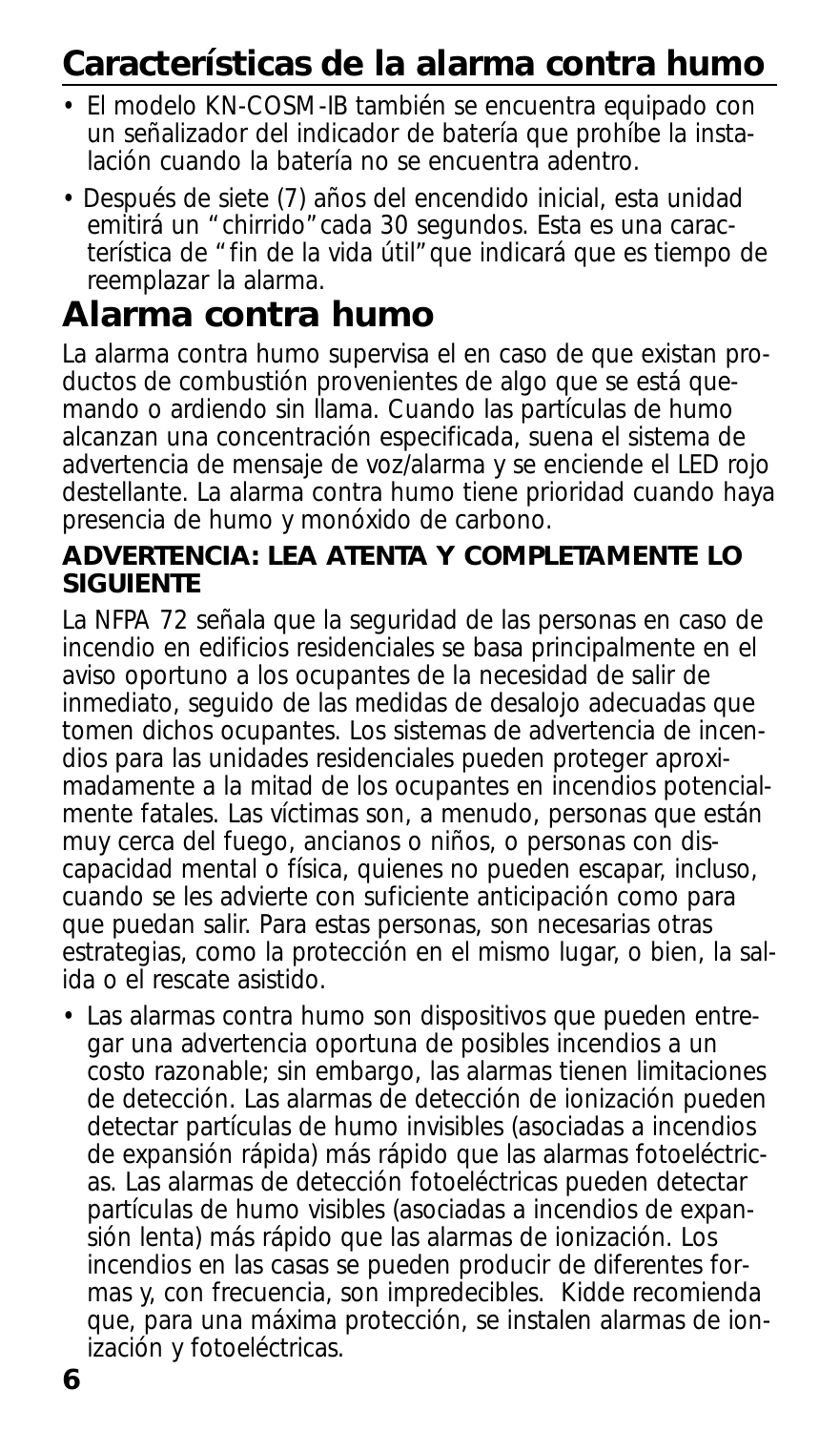# **Características de la alarma contra humo**

- Una alarma alimentada por baterías debe tener una batería del tipo especificado, en buenas condiciones e instalada adecuadamente.
- Una alarma alimentada por baterías debe tener una batería del tipo especificado, en buenas condiciones e instalada adecuadamente.
- Las alarmas contra humo se deben probar regularmente para asegurarse de que las baterías y los circuitos de alarma estén en buenas condiciones de funcionamiento.
- Las alarmas contra humo no pueden dar la alarma si el humo no llega a ellas. Por lo tanto, es posible que estas alarmas no detectenincendios que se inicien en chimeneas, paredes, techos, al otro lado de una puerta cerrada o en otro piso.
- Si la alarma está ubicada fuera del dormitorio o en otro piso, es posible que no despierte a una persona de sueño profundo.
- El uso de alcohol o drogas también puede disminuir la capacidad de escuchar la alarma. Para una máxima protección, se debe instalar una alarma en cada área de dormitorios y en cada piso de una casa.
- Aunque las alarmas contra humo pueden ayudar a salvar vidas al advertir oportunamente de un incendio, no son un sustituto de una póliza de seguro. Los propietarios y arrendatarios deben contratar un seguro adecuado para proteger su vida y su propiedad.

# **Alarma contra monóxido de carbono (CO)**

La alarma contra monóxido de carbono (CO) supervisa la presencia de monóxido de carbono en el aire. Se activará ante niveles altos y bajos de monóxido de carbono durante un período prolongado. (Consulte la página 22 para conocer los tiempos de alarma) Cuando una condición de monóxido de carbono corresponda a una de estas situaciones, sonará el sistema de advertencia de mensaje de voz/alarma junto con el LED rojo destellante. El sensor de monóxido de carbono usa una tecnología electroquímica.

### **PRECAUCIÓN: Esta alarma sólo indicará la presencia de gas de monóxido de carbono en el sensor. El gas de monóxido de carbono puede estar presente en otras áreas.**

Las personas con problemas médicos pueden considerar el uso de dispositivos que entreguen señales sonoras y visuales para las concentraciones de monóxido de carbono de menos de 30 PPM.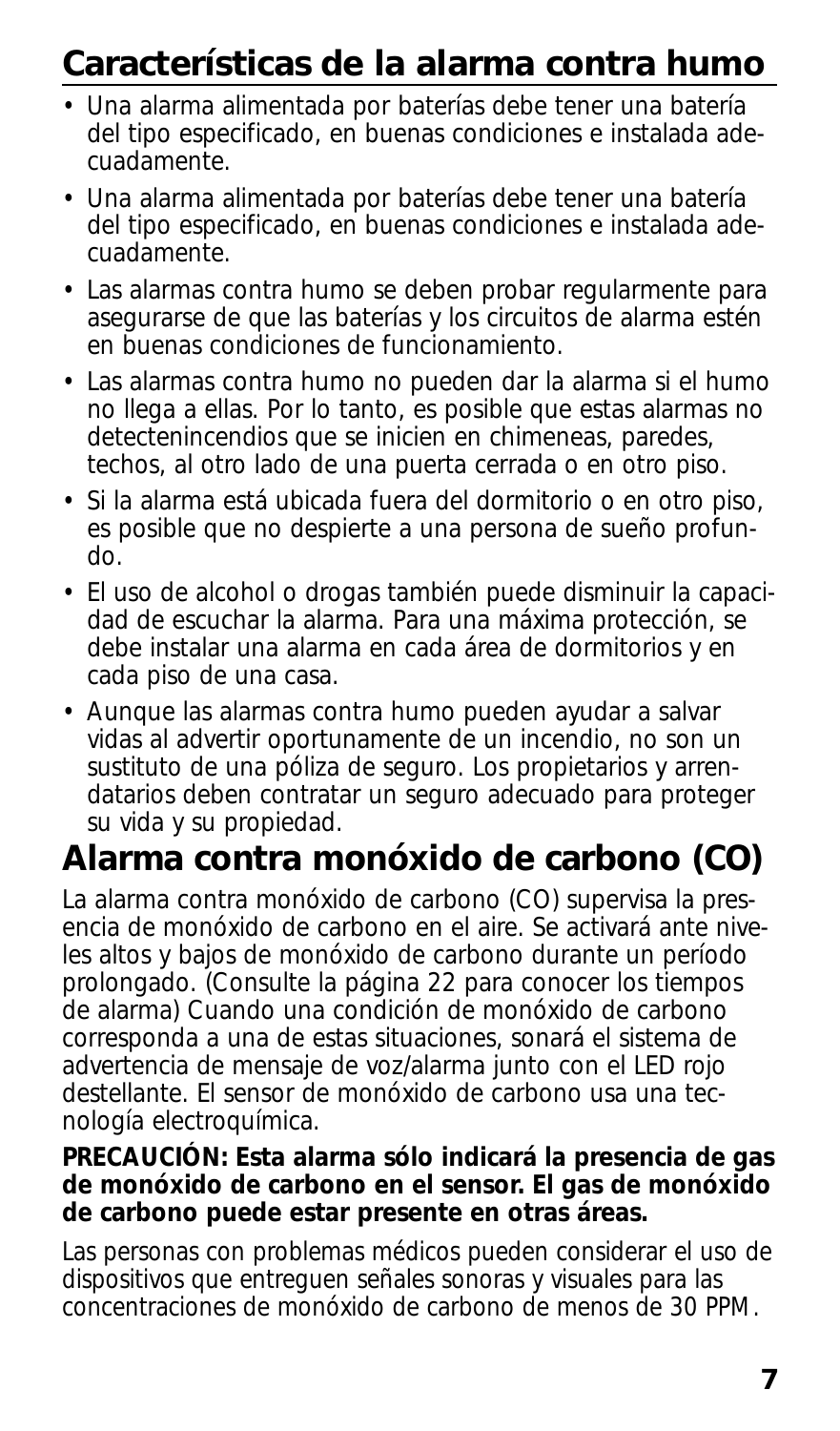## **Paso 1 Guía de instalación:**

### **IMPORTANTE: ESTA ALARMA SE DEBE INSTALAR EN UN CIELO RASO O EN UNA PARED. ¡NO FUE DISEÑADA PARA SU USO COMO UN DISPOSITIVO PARA COLOCAR SOBRE UNA REPISA! ¡INSTÁLELA COMO SE INDICA!**

### **A. Ubicaciones de instalación recomendadas:**

Kidde Safety recomienda la instalación de una Alarma contra humo/monóxido de carbono en las siguientes ubicaciones. Para obtener una máxima protección, recomendamos instalar la alarma en cada piso de una casa de varios pisos, que incluya cada dormitorio, pasillos, áticos y sótanos terminados. Coloque las alarmas en ambos extremos del dormitorio, pasillo o habitación grande si el pasillo o la habitación tiene más de 30 pies (9.1 m) de largo. Si tiene sólo una alarma, asegúrese de que esté ubicada en el pasillo, fuera del área principal de los dormitorios o en la habitación principal. Verifique que la alarma se pueda oír en todas las habitaciones. Coloque una alarma en cada habitación en que una persona duerma con la puerta cerrada. Es posible que la puerta cerrada impida que una alarma que no esté ubicada en esa habitación despierte a la persona que duerme. El humo, el calor y los productos de combustión suben al cielo raso y se propagan horizontalmente. La instalación de la alarma

en el cielo raso en el centro de la habitación deja la alarma más cerca de todos los puntos de la habitación. En

construcciones de viviendas comunes, es preferible la instalación en cielo raso.Al instalar una alarma en el cielo raso, colóquela a una distancia mínima de 4 pulg. (10 cm) de la pared lateral (consulte la Figura 1). Si instala

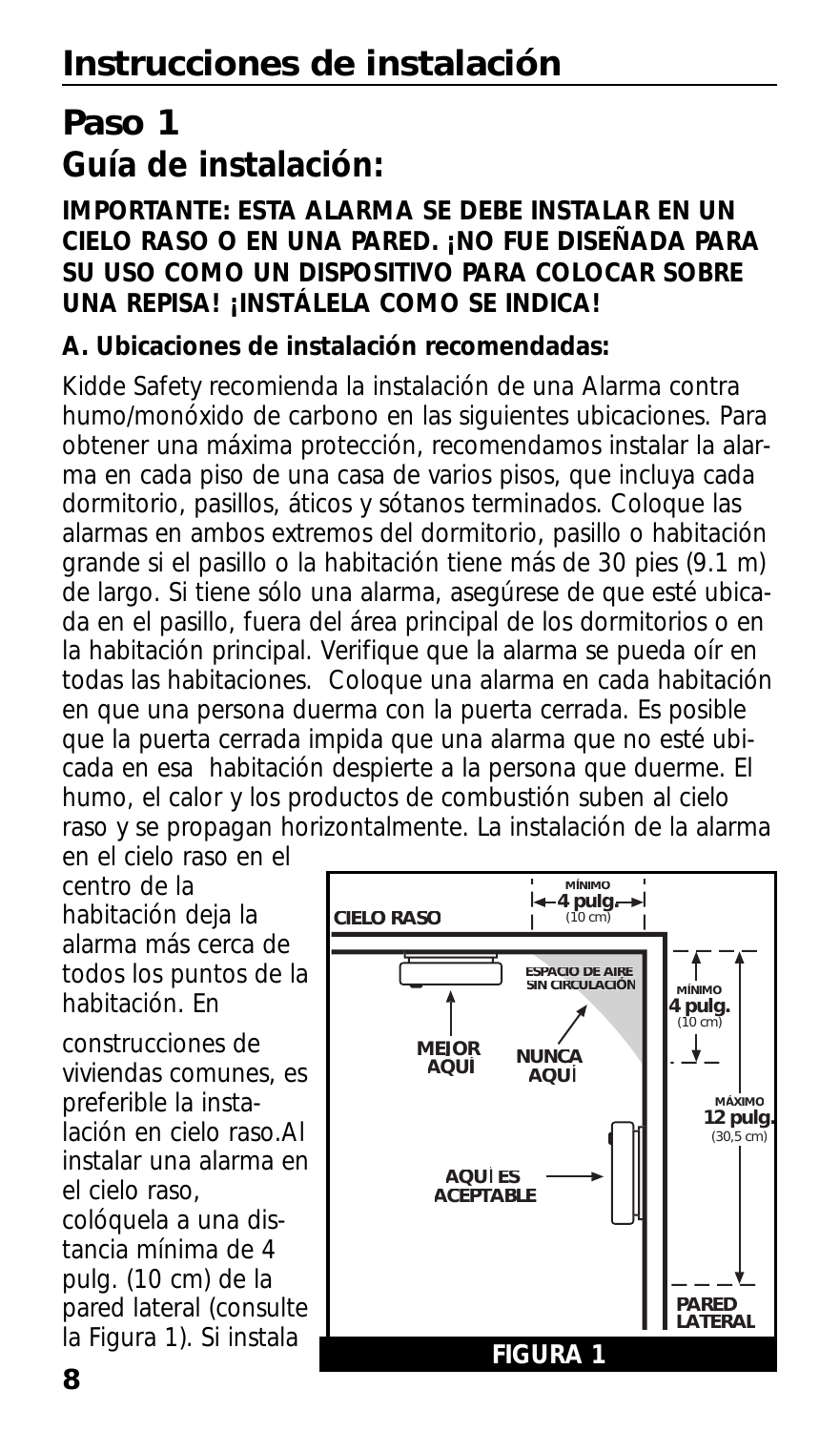la alarma en la pared, use una pared interior con el borde superior de la alarma a un mínimo de 4 pulg. (10 cm) y un máximo de 12 pulg. (30.5 cm) bajo el cielo raso (consulte la Figura 1).

### **Instalación en un techo con pendiente:**

La siguiente información la proporciona la Asociación Nacional de Protección contra Incendios y se indica en el Código de incendios 72. Instale alarmas contra humo en cielos rasos en pendiente, a dos vertientes o catedral a 3 pies (0.9 m), o <sub>.</sub><br>menos, del punto más alto en 8 pies(0.3 m a 2.4 m) medido horizontalmente se deben ubicar en el lado más alto de la<br>habitación" . habitación". 102 mm) **4"**

La NFPA 72 señala que "las alarmas en hilera deben estar separadas y ubicadas a menos de 3 pies (0.9 m) del vértice del cielo 0.9 m) **3'** (0.9 m) **3'** raso medido horizontalmente". (Consulte la Figura 2)



### **Casas rodantes:**

Las casas rodantes modernas han sido diseñadas y construidas para lograr un uso eficiente de la energía. Instale las alarmas contra humo/monóxido de carbono según las recomendaciones anteriores. (Consulte las Instrucciones de instalación recomendadas y la Figura 1). En casas rodantes antiguas que no están bien aisladas, el calor y el frío extremos se pueden filtrar desde el exterior al interior a través de paredes y un techo inadecuadamente aislados. Esto puede formar una barrera térmica, que puede evitar que el humo llegue a una alarma montada en el cielo raso. En ese tipo de casas rodantes, instale la alarma contra humo/monóxido de carbono en una pared interna con el extremo superior de la alarma a un mínimo de 4 pulgadas (10 cm) y un máximo de 12 pulgadas (30.5 cm) bajo el cielo raso (consulte la Figura 2). Si no está seguro de cuál es el aislamiento de su casa móvil o si observa que las paredes externas y el cielo raso están calientes o fríos, ¡SÓLO! instale la alarma en una pared interna.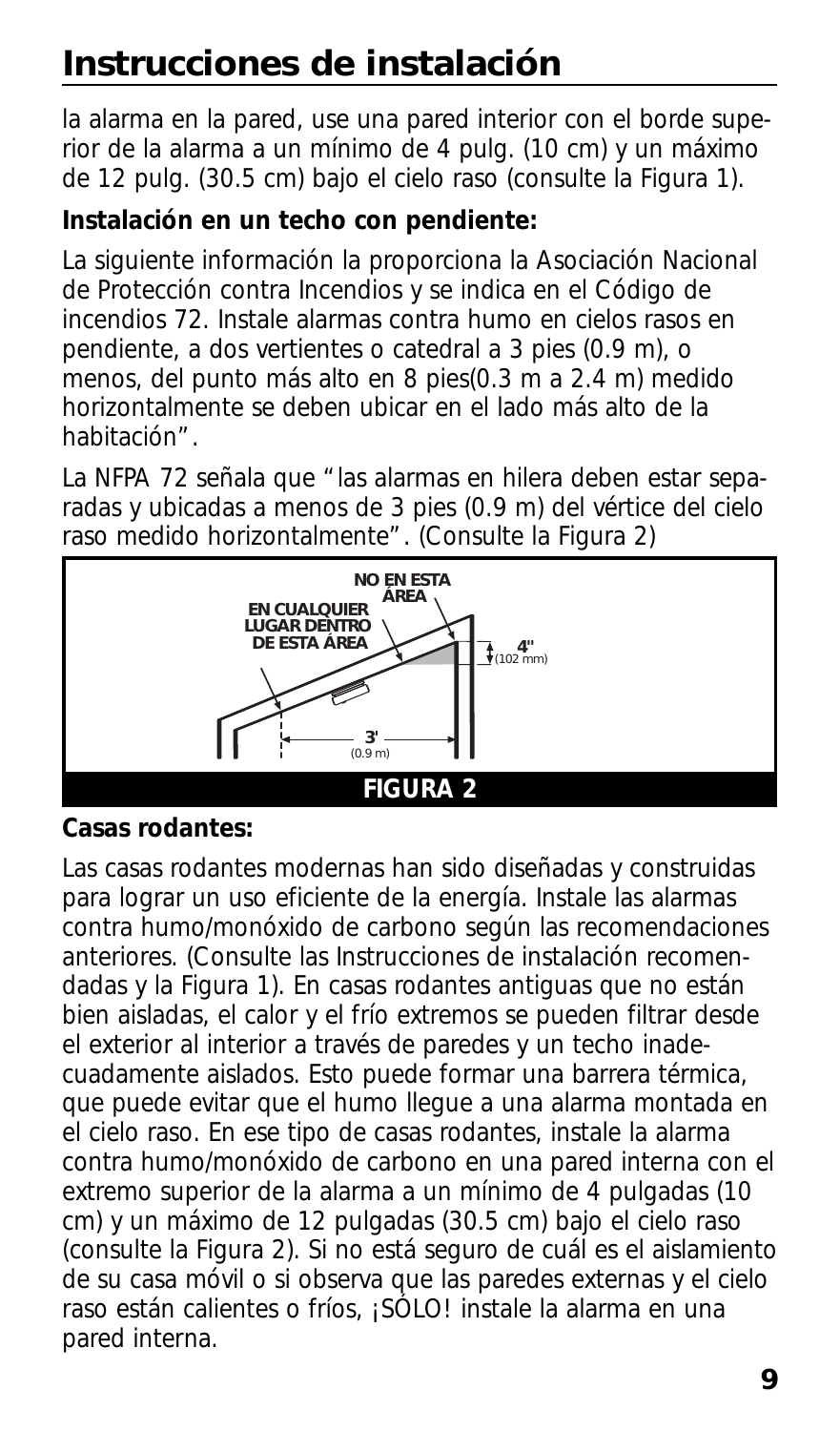**ESTE EQUIPO SE DEBE INSTALAR DE ACUERDO CON LA NORMA 72 DE LA ASOCIACIÓN NACIONAL DE PROTECCIÓN CONTRA INCENDIOS (National Fire Protection Association, Batterymarch Park, Quincy, MA 02269).**

**B. Dónde no instalar:**

**¡No instale la alarma en garajes, cocinas, calderas ni baños! INSTÁLELA A UNA DISTANCIA MÍNIMA DE 5 PIES DE CUALQUIER APARATO QUEMADOR DE COMBUSTIBLE.**



No la instale a menos de 3 pies (0.9 m) de lo siguiente:

La puerta que dé a una cocina o a un baño, que tenga una bañera o ducha, los conductos de suministro de aire a presión para calefacción o refrigeración, los ventiladores de cielo raso o en otras áreas de corrientes de aire. Evite las áreas con exceso de polvo, suciedad o grasa. El polvo, la grasa y los químicos domésticos pueden contaminar los sensores de la alarma, impidiendo su funcionamiento normal.

Coloque la alarma en lugares donde las cortinas u otros objetos no bloqueen el sensor. El humo y el monóxido de carbono deben llegar a los sensores para que la unidad pueda detectar adecuadamente estas condiciones. No la instale en vértices de cielos rasos abovedados, con forma de "A" o en techos de gabletes. Manténgala lejos de áreas mojadas o húmedas.

Instálela a una distancia mínima de un (1) pie de luces fluorescentes, porque el ruido electrónico puede causar alarmas molestas. No la exponga a la luz solar directa y manténgala fuera de áreas infestadas de insectos. Las temperaturas extremas afectan la sensibilidad de la alarma contra humo/monóxido de carbono. No la instale en áreas en que la temperatura sea inferior a 40 grados Fahrenheit (4.4 Celsius) o superior a 100 grados Fahrenheit (37.8 Celsius). No la instale en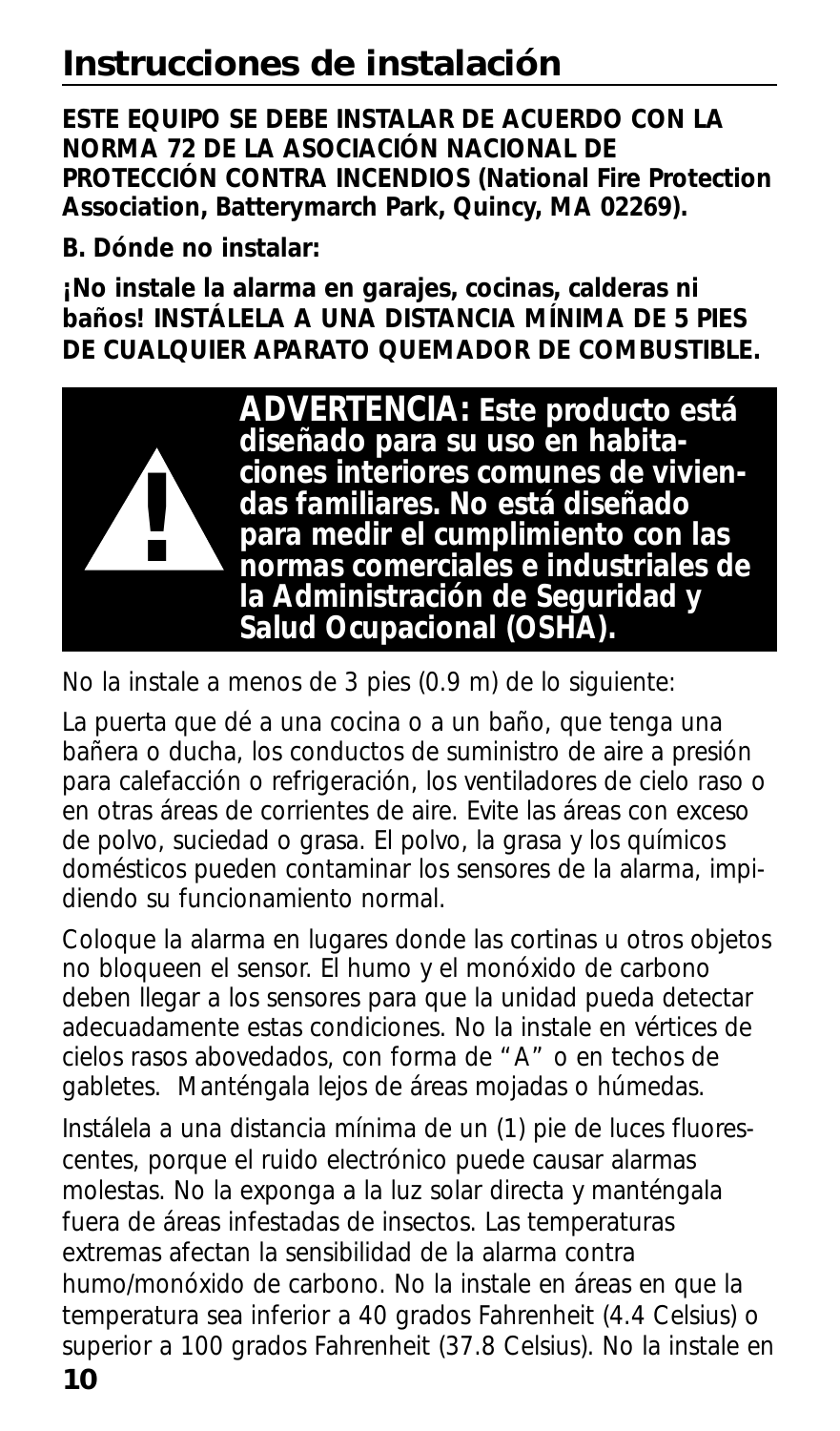áreas en las cuales la humedad relativa (HR) sea superior al 85%. Colóquela lejos de puertas y ventanas que se abran hacia el exterior.

## **Paso 2 Instrucciones de cableado: REQUISITOS DE CABLEADO**

- Esta alarma contra humo debe instalarse en una caja de conexiones registrada o UL homologada. Todas las conexiones deben realizarse por un electricista calificado y el cableado debe realizarse de acuerdo a lo establecido en los artículos 210 y 300.3 (B) del Código de Electricidad Nacional de EE.UU. ANSI/NFPA 70, NFPA 72 y/o cualquier otro código aplicable en su área. El cableado para interconectar estaciones múltiples a las alarmas debe pasar por el mismo conducto eléctrico o cable que el cableado de alimentación de CA. Además, la resistencia del cableado de interconexión será de 10 ohms como máximo.
- La fuente de energía adecuada es de 120 voltios de CA monofásica suministrada por un circuito no conmutable que no esté protegido por un interruptor accionado por corriente de pérdida a tierra.
- Las alarmas contra humo no se deben usar con rejillas de protección para los detectores, a menos que se haya evaluado la combinación (rejilla de protección para la alarma y el detector) y se encuentre adecuada para ese propósito.
- **ADVERTENCIA:** La alarma no debe funcionar con energía proveniente de un convertidor de onda cuadrada o de onda cuadrada modificada. Estos tipos de convertidores a veces se usan para suministrar energía a la estructura en instalaciones aisladas de la red, como fuentes de energía solar o eólica. Estas fuentes de energía producen voltajes de alta frecuencia que dañarán la alarma.

## **INSTRUCCIONES PARA UN CABLEADO DE CONEXIÓN RÁPIDA DE CA**

**¡PRECAUCIÓN! DESACTIVE EL SUMINISTRO DE ENERGÍA PRINCIPAL QUE VA AL CIRCUITO ANTES DE CONECTAR LOS CABLES DE LA ALARMA.**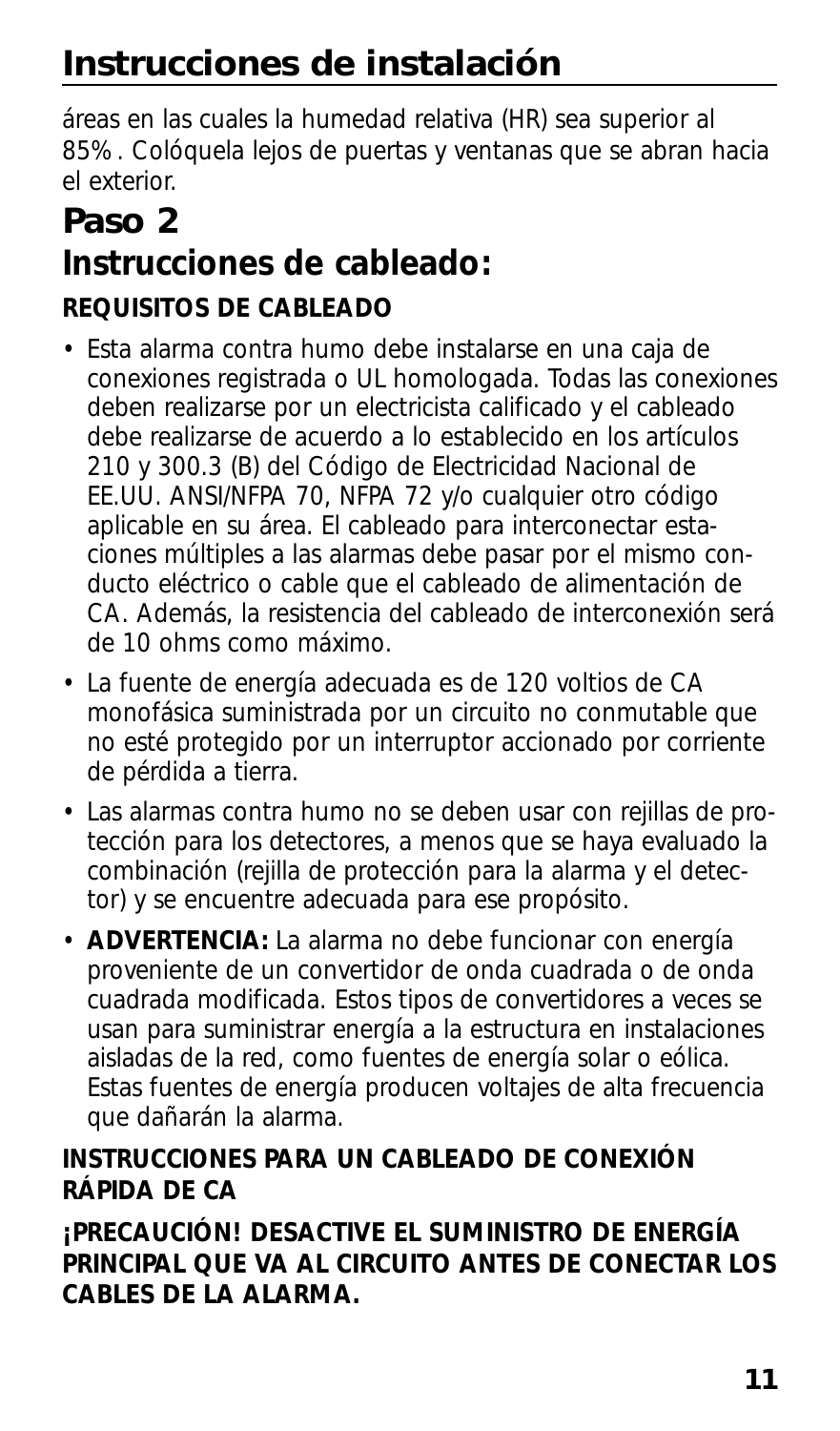- En alarmas que se usan como una estación única,NO CONECTE EL CABLE ROJO A NADA. Deje en su lugar el casquillo aislante para asegurar que el cable rojo no haga contacto con ninguna pieza de metal ni con la caja eléctrica.
- Cuando las alarmas están interconectadas, todas las unidades interconectadas deben activarse desde un circuito único.
- En una disposición de estaciones múltiples se pueden interconectar un máximo de 24 dispositivos Kidde Safety. El sistema interconectado no debe exceder el límite de interconexión de la NFPA de 12 alarmas contra humo y/o 18 alarmas en total (contra humo,monóxido de carbono, combinada contra humo/monóxido de carbono, de calor, etc.) Esta alarma combinada contra humo/monóxido de carbono se debe considerar como una alarma contra humo al determinar el número de unidades de una línea de interconexión. Con 18 alarmas interconectadas, aún es posible interconectar un total de 6 dispositivos de señalización remotos y/o módulos de relé. (Consulte la página 16 para obtener detalles sobre la interconexión de dispositivos Kidde).
- La distancia máxima del tendido de cables entre la primera y la última unidad en un sistema interconectado es de 1,000 pies.
- En la Figura 3 se muestra un cableado de interconexión. Una conexión inadecuada originará daños a la alarma, incapacidad de funcionamiento de ésta o riesgo de recibir una descarga eléctrica.
- Asegúrese de que algunas alarmas estén cableadas en una línea de alimentación continua (no conmutada). NOTA: Use el cable estándar aprobado por UL (calibre 18 o mayor según lo requieran los códigos locales) disponible en todas las tiendas de suministros eléctricos y la mayoría de las ferreterías.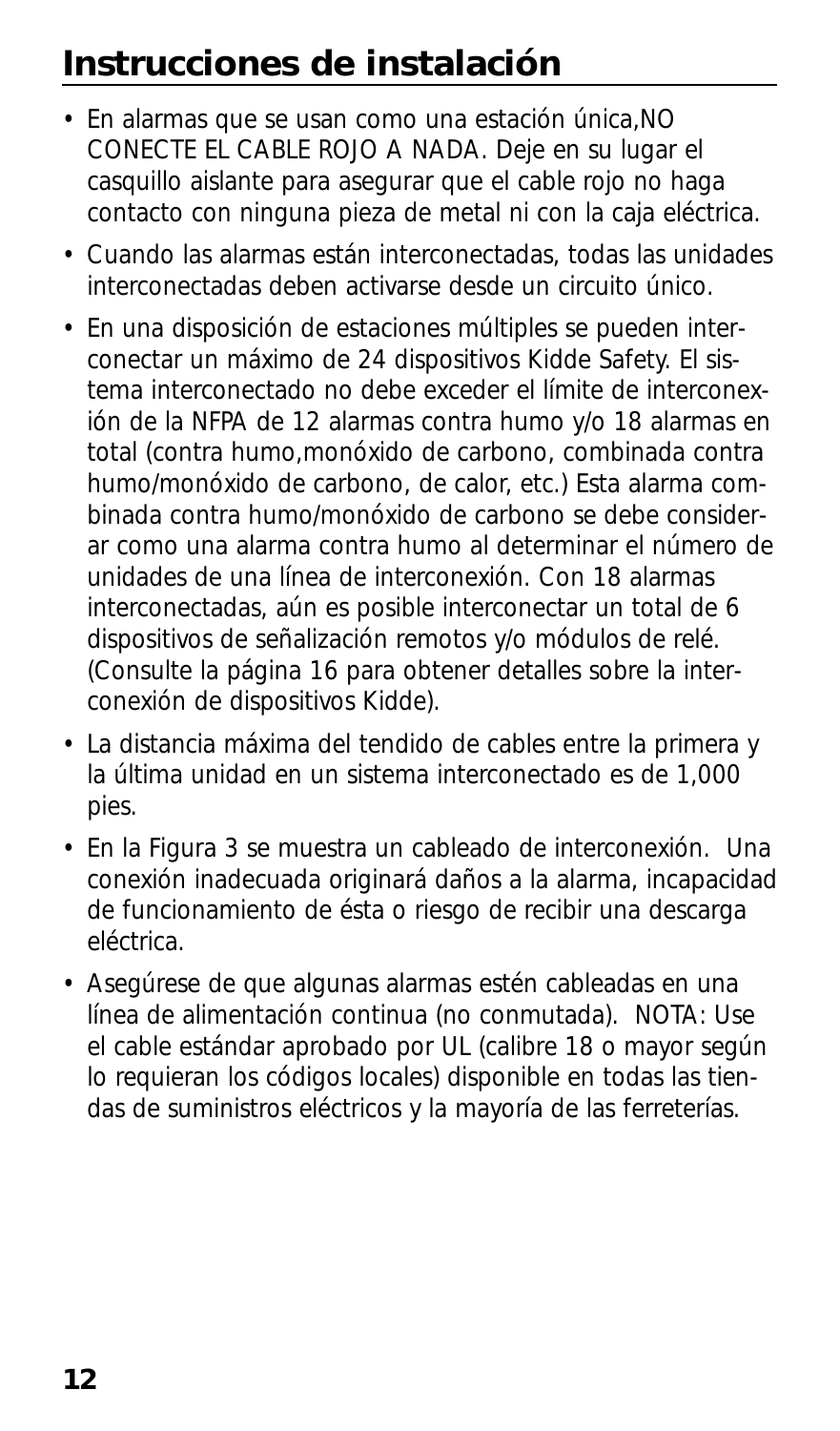

### **FIGURA 3 "DIAGRAMA DEL CABLEADO DE INTERCONEXIÓN"**

CABLES EN CABLEADO CONECTADO A DE ALARMA<br>Negro

Polo vivo de línea de CA

Blanco Polo neutro de línea roja de CA

Rojo Líneas de interconexión (cables rojos) de otras unidades en un esquema de estaciones múltiples

## **Paso 3 Instrucciones de montaje:**

### **PRECAUCIÓN: ¡LA ALARMA CONTRA HUMO/MONÓXIDO DE CARBONO ESTÁ SELLADA Y LA CUBIERTA NO ES REMOVIBLE!**

- 1. Para ayudar a identificar la fecha de reemplazo de la unidad, se ha colocado una etiqueta al costado de la alarma.Escriba la fecha de reemplazo en la etiqueta "Replace by"(7 años a partir de la activación inicial) con un marcador permanente. Para obtener información adicional, consulte la sección Reemplazo de la alarma.
- 2. Retire el soporte de montaje de la parte posterior de la alarma sosteniéndolo y girando la alarma en la dirección que indica la flecha "OFF"en la cubierta de la alarma.
- 3. Después de seleccionar la ubicación adecuada para la alarma contra humo/monóxido de carbono,como se describe en las páginas 8-11 y de conectar los cables de CONEXIÓN RÁPIDA de CA según se describe en las INSTRUCCIONES DE CABLEA-DO, conecte el soporte de montaje a la caja eléctrica. Para asegurarse de que la alarma esté alineada con el pasillo, o la pared, la línea "A" del soporte de montaje debe estar paralela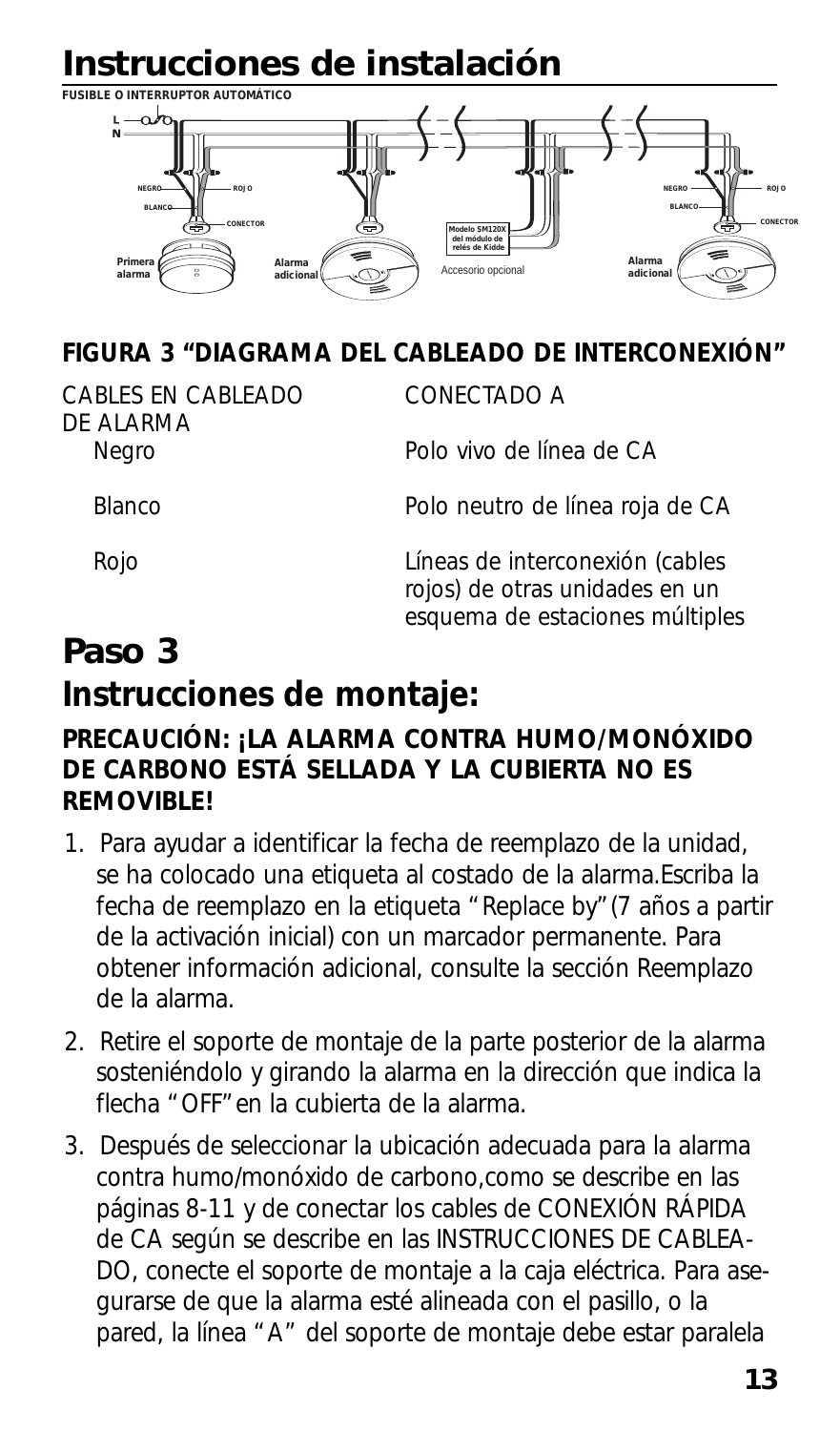al pasillo cuando se instala en el cielo raso u horizontal cuando se instala en la pared.

- 4. Introduzca el CONECTOR RÁPIDO DE CA por el orificio central del soporte de montaje y fije el soporte, asegurándose que los tornillos de montaje estén ubicados en los extremos pequeños de los orificios de agarre antes de apretar los tornillos.
- 5. Conecte el CONECTOR RÁPIDO de CA en la parte posterior de la alarma (consulte la Figura 4), asegurándose de que los enganches del conectorencajen en su lugar. Luego, ponga de nuevo el cable sobrante en la caja eléctrica a través del orificio que se encuentra en el centro del soporte de montaje.



**FIGURA 4 "INSTALACIÓN DE LA CONEXIÓN RÁPIDA DE CA"**

- 6. Instale la alarma en el soporte de montaje y gire la alarma en la dirección de la flecha "ON"de la cubierta hasta que la alarma se ajuste en su lugar (esta función de ajuste permite una alineación estética). Nota: La alarma se montará en el soporte en 4 posiciones (cada 90 grados).
- 7. Active la CA. Se debe encender el indicador verde de CA cuando la alarma esté funcionando con CA.
- 8. Se incluyen dos etiquetas con la alarma. Contienen información importante sobre qué hacer en caso de una alarma. Agregue el número de teléfono de su proveedor de servicios de emergencia (bomberos o el 911) en el espacio correspondiente. Coloque una etiqueta junto a la alarma después de montarla y la otra cerca de una fuente de aire fresco tal como una puerta o una ventana.
- 9. Sólo para el modelo KN-COSM-IB: Saque completamente la lengüeta de extracción de la batería (lengüeta amarilla que sobresale de la unidad). Esto conectará automáticamente la batería.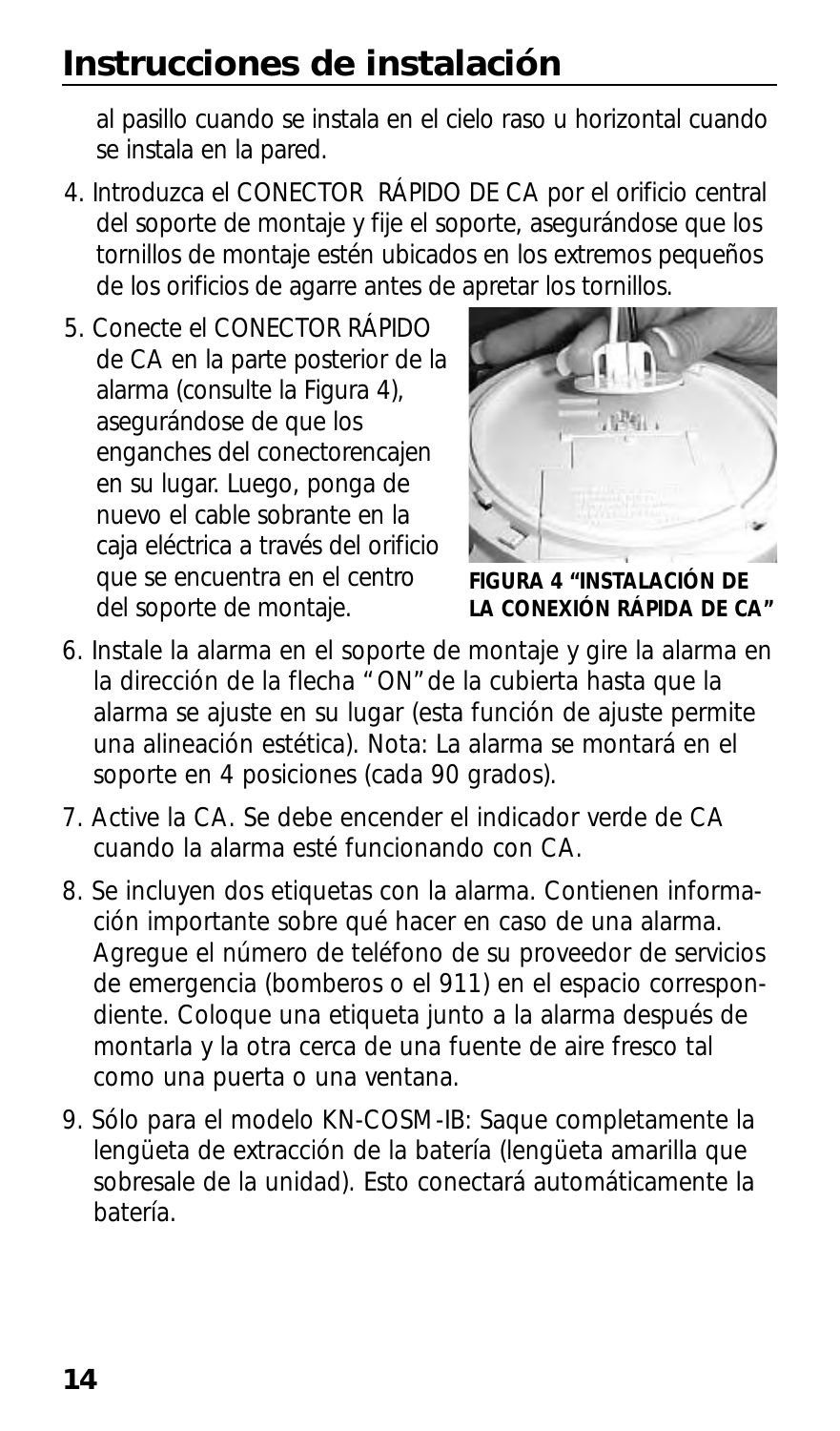# **Paso 4 Prueba de la alarma**

### **PRECAUCIÓN: Debido a la intensidad acústica (85 decibeles) de la alarma, permanezca siempre a un brazo de distancia de la unidad en el momento de realizar la prueba.**

El botón probar/restablecer tiene cuatro propósitos. Prueba los dispositivos electrónicos de la unidad, restablece la alarma contra monóxido de carbono, activa la función de silenciador y activa la memoria de nivel máximo.

Después de la instalación,PRUEBE LOS DISPOSITIVOS ELECTRÓNICOS DE LA UNIDAD presionando y soltando el botón probar/restablecer. Sonarán una serie de pitidos, seguidos del mensaje"¡FUEGO! ¡FUEGO!" luego otras dos series de pitidos y el mensaje "¡ADVERTENCIA! ¡MONÓXIDO DE CARBONO!", seguido de 4 pitidos cortos adicionales.

¡Es necesario hacer pruebas semanalmente! Si en algún momento no funciona como se describe, verifique que la energía esté conectada correctamente y que no sea necesario reemplazar las baterías. Limpie el polvo y otras acumulaciones de la unidad. Si aún no funciona adecuadamente, llame a la línea directa para el consumidor al 1-800-880-6788.

## **Característica de interconexión**

- Su alarma combinada contra humo/monóxido de carbono se puede interconectar con otros productos de estaciones múltiples Kidde, Nighthawk y Kidde/Fyrnetics:
- Cuando se interconectan alarmas contra humo y de calor compatibles a su alarma contra humo/monóxido de carbono, sólo responderán a un evento relacionado con el humo.
- Cuando se mezclan modelos compatibles que poseen baterías de emergencia con modelos sin estos elementos, advertimos que los modelos sin las baterías de emergencia no se accionarán durante un corte de CA.
- Esta unidad sólo está aprobada para interconectarse con otros productos Kidde/Nighthawk. NO se encuentran aprobados para interconectarse con productos de detección de cualquier otra marca.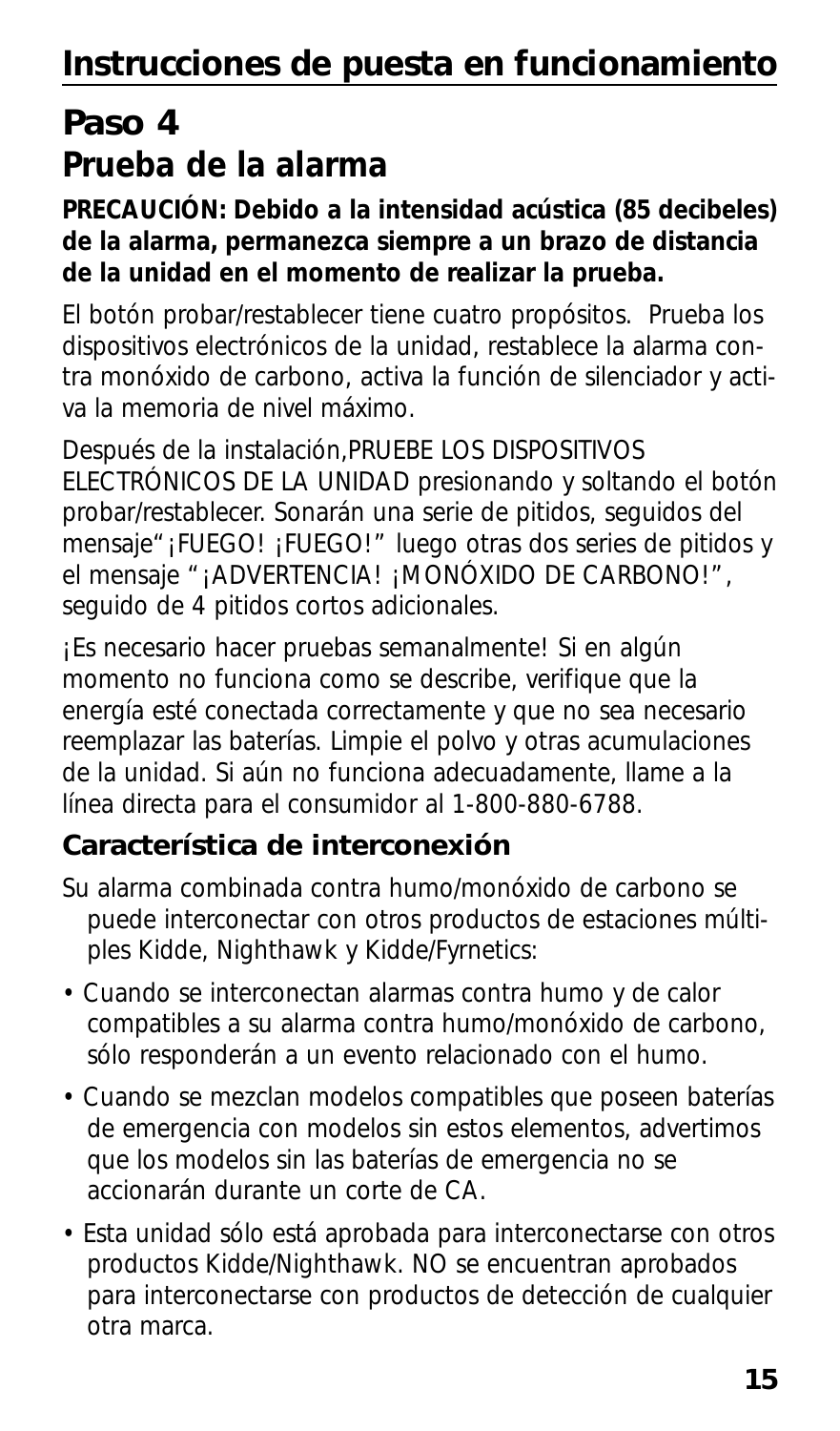# **Instrucciones de puesta en funcionamiento**

- Esta alarma admite la interconexión con las siguientes alarmas y accesorios:
	- Alarmas contra humo: i12020, i12040 i12060, i12080,1235, 1275, 1276, 1285, 1296, PE120, PI2000, KN-COSM-IB, KN-COSM-I y RF-SM-ACDC
	- Alarma de calor: HD135F
	- Alarmas contra monóxido de carbono: KN-COB-IC, KN-COP-IC
	- Módulos de relés: 120X, SM120X, CO120X
	- Luz estroboscópica: SL177I

Consulte las Guías del usuario para encontrar información específica acerca de cada aplicación.

• Para obtener mayor información sobre las unidades de interconexión compatibles y su funcionalidad en un sistema interconectado, visite nuestro sitio Web en: www.kidde.com.

## **Función de control de silenciador**

La función de silenciador tiene la capacidad de insensibilizar temporalmente el circuito de la alarma durante aproximadamente 10 minutos. Esta función sólo se debe usar cuando una condición de alarma conocida,como humo proveniente de la cocina, activa la alarma. Puede poner la alarma contra humo/monóxido de carbono en el modo de silenciador presionando el botón probar/restablecer. Si el humo no es demasiado denso,la alarma se silenciará inmediatamente,la unidad anunciará verbalmente "SE ACTIVÓ EL MODO DE SILENCIADOR"y el LED verde destellará cada 2 segundos durante aproximadamente 10 minutos. Esto indica que la alarma contra humo se encuentra en una condición de insensibilidad temporal. Su alarma contra humo/monóxido de carbono se restablecerá automáticamente después de aproximadamente 10 minutos. Cuando la unidad regrese al funcionamiento normal después de haber estado en el modo de silenciador,anunciará verbalmente "SE CANCELÓ EL MODO DE SILENCIADOR"y sonará la alarma si todavía hay humo presente. La función de silenciador se uede usar repetidamente hasta que haya desaparecido la condición que causa la alarma.Mientras la unidad esté en el modo de silenciador,también puede presionar el botón probar/restablecer de la alarma para terminar el período de silenciador.

### **NOTA: LA PRESENCIA DE HUMO MUY DENSO ANULARÁ LA FUNCIÓN DE CONTROL DE SILENCIADOR Y LA ALARMA SONARÁ EN FORMA CONTINUA.**

**16**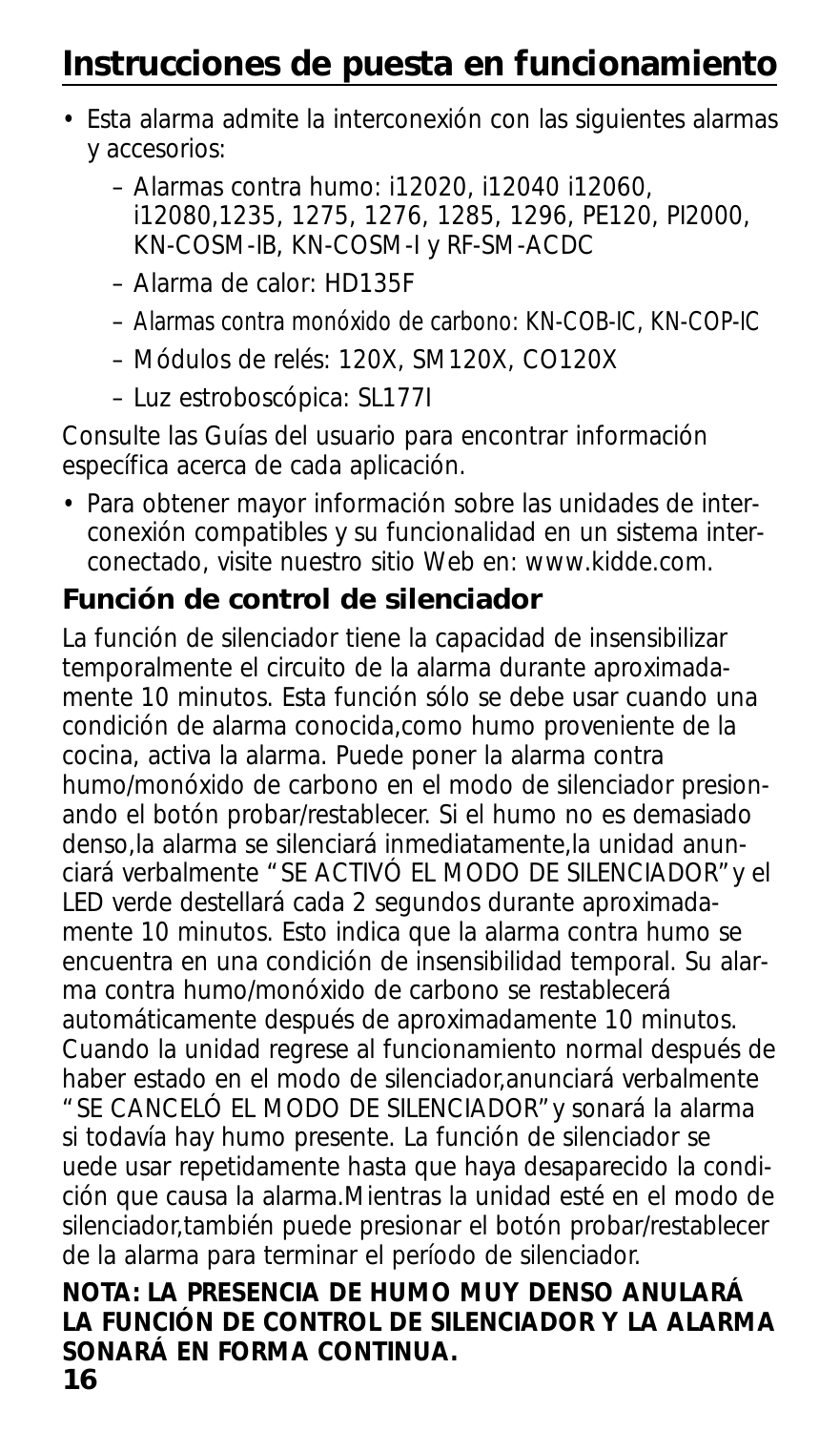### **PRECAUCIÓN: ANTES DE USAR LA FUNCIÓN DE SILENCI-ADOR DE LA ALARMA, IDENTIFIQUE LA FUENTE DEL HUMO Y ASEGÚRESE DE QUE LAS CONDICIONES EXIS-TENTES SEAN SEGURAS.**

## **Función restablecer**

Si la alarma contra humo/monóxido de carbono emite una alarma de monóxido de carbono, presione el botón probar/restablecer para silenciar la alarma. Si continúa la condición de monóxido de carbono que causó la alerta, se reactivará la alarma. Los tiempos de reactivación dependen de la cantidad de monóxido de carbono presente. (Consulte la página 22).

## **Memoria de nivel máximo**

Si el sensor de monóxido de carbono detecta un nivel de monóxido de carbono de 100 PPM o superior desde el último restablecimiento, la función memoria de nivel máximo lo registrará.Para acceder a la memoria de nivel máximo,presione el botón probar/restablecer. Si se registró una lectura de 100 ppm o mayor, la unidad anunciará Se detectó monóxido de carbono previamente." Si ha estado ausente de su hogar, esta función le permite verificar si hubo una lectura de monóxido de carbono de 100 PPM o superior, durante su ausencia.Al presionar el botón probar/restablecer se reestablece la memoria. También se restablece cuando se desconecta la energía.

## **Funcionamiento de indicador LED**

## **LED rojo**

El LED rojo destellará junto con el pitido de la alarma. Por lo tanto, el LED rojo destellará durante una alarma de humo, una alarma de monóxido de carbono o un chirrido de modo de batería baja y un chirrido de modo de error en la unidad.

## **LED verde**

El LED verde destellará como se describe a continuación de acuerdo con las siguientes condiciones:

- CONDICIÓN DE ESPERA (recibe alimentación de CA y de la batería de emergencia): El LED estará encendido constantemente, pero parpadeará cada 30 segundos cuando se tome una lectura de monóxido de carbono.
- CONDICIÓN DE ESPERA (recibe alimentación de CA y de la batería de emergencia): El LED estará encendido constantemente, pero parpadeará cada 30 segundos cuando se tome una lectura de monóxido de carbono.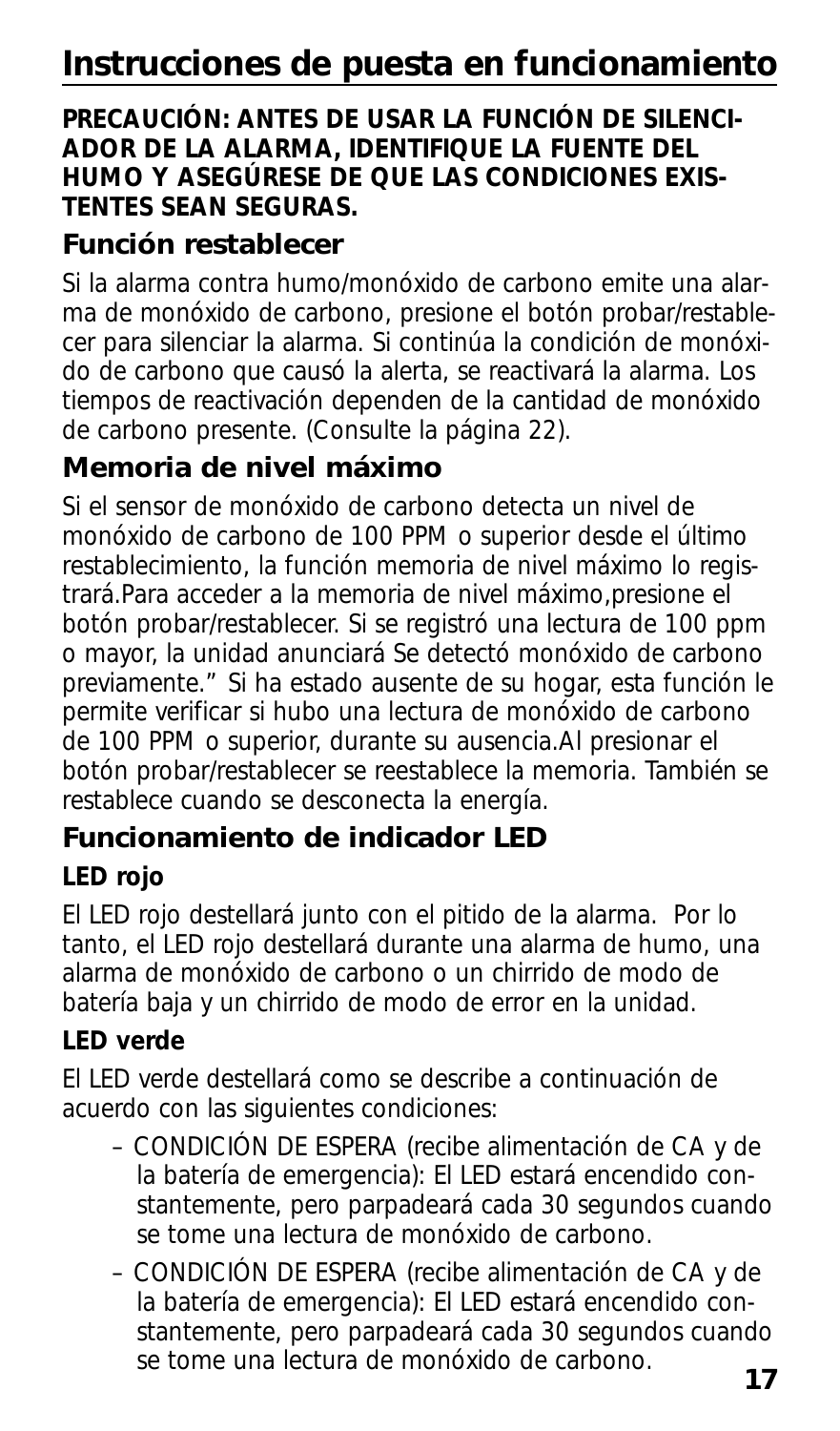# **Instrucciones de puesta en funcionamiento**

- CONDICIÓN DE MEMORIA DE ALARMA: El LED destellará a cada segundo, lo que significa que la alarma detectó un riesgo de humo o de monóxido de carbono. Seguirá destellando a cada segundo hasta que se presione el botón probar/restablecer, para restablecer la alarma.
- CONDICIÓN DE MODO DE SILENCIADOR: El LED destellará cada 2 segundos mientras la alarma se encuentre en modo de silenciador.

### **Característica de protección contra la manipulación indebida**

Su alarma contra humo/monóxido de carbono viene con una característica de protección contra la manipulación indebida. Active la característica de protección contra la manipulación indebida desprendiendo los cuatro terminales de tornillo de los orificios cuadrados del anillo de ajuste (consulte la Figura 5A). Una vez que se haya desprendido los terminales de tornillo, es posible enganchar la lengüeta de protección contra la manipulación indebida, que se ubica en la base, al soporte de montaje. Haga girar la alarma en el soporte de montaje hasta que escuche el enganche de la lengüeta de protección contra la manipulación indebida en su lugar, lo que bloquea la alarma en el soporte de montaje. Esta característica de protección contra la manipulación indebida ayuda a evitar que los niños y otras personas saquen la alarma del soporte. NOTA: Para retirar la alarma cuando la lengüeta de protección contra la manipulación indebida esté enganchada, presione la lengüeta y gire la alarma hasta sacarla del soporte (consulte la Figura 5B).<br>FIGURA 5A FIGURA 5B

#### **FIGURA 5A FIGURA 5B Ubicación de los terminales**



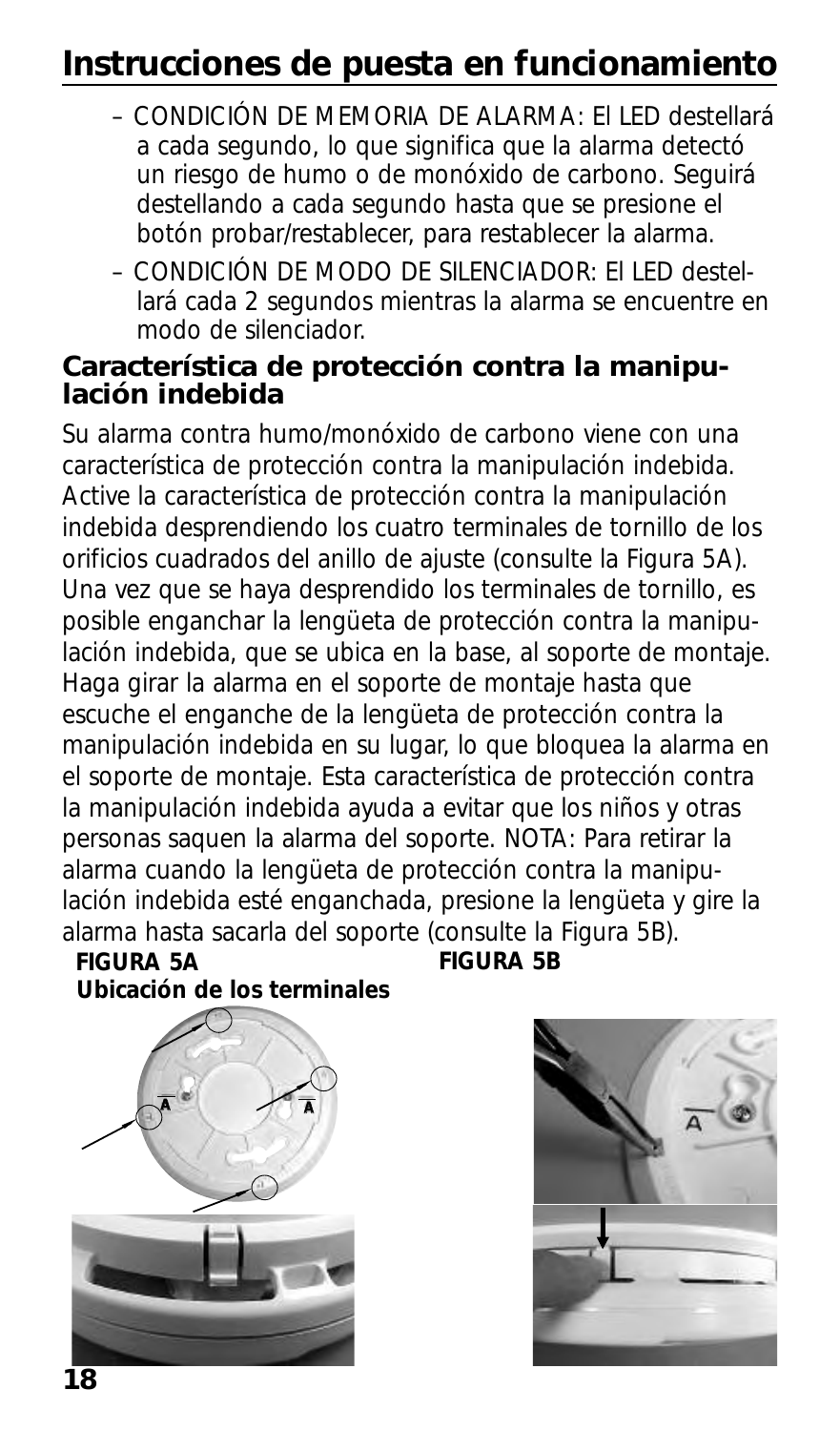# **Qué hacer si suena la alarma**

## **¡NUNCA IGNORE EL SONIDO DE LA ALARMA!**

Es fácil determinar qué tipo de alarma sonó con la alarma combinada contra humo/monóxido de carbono Nighthawk. El sistema de advertencia de mensaje de voz le informará el tipo de situación que se está produciendo. Consulte la sección Características en las páginas 4-7 para obtener una descripción detallada de cada patrón de alarma.

## **Qué hacer si suena la alarma Cuando suena la alarma contra humo:**

Las alarmas contra humo están diseñadas para reducir al mínimo las falsas alarmas. El humo de cigarrillo normalmente no la activará, a menos que llegue directamente a la alarma. Las partículas por combustión provenientes de la cocina pueden activar la alarma si está ubicada demasiado cerca del área en que se cocina. Se generan grandes cantidades de partículas combustibles por derrames o al asar. El uso del ventilador de una campana de cocina que expulsa el aire hacia el exterior (que no sea de recirculación) también ayuda a eliminar estos productos combustibles de la cocina.

Si la alarma suena, primero verifique si hay un incendio. Si descubre un incendio, siga estos pasos. ¡Familiarícese con estos puntos y revíselos con todos los miembros de su familia!

- Alerte a los niños pequeños de la casa.
- Salga de la casa inmediatamente usando una de las rutas de escape planificadas (consulte la página 28). Cada segundo cuenta; no se detenga para vestirse o tomar objetos de valor.
- Antes de abrir las puertas interiores, asegúrese de ver si hay humo filtrándose por los bordes y haga contacto con la parte posterior de la mano. Si la puerta está caliente, use la segunda salida de emergencia. Si cree que es segura, abra la puerta muy lentamente y esté preparado para cerrarla de inmediato si entra una bocanada de humo y calor.
- Si al escapar debe pasar a través del humo, gatee por debajo del humo donde el aire está más limpio.
- Diríjase al lugar de encuentro predeterminado. Cuando dos personas hayan llegado al punto de encuentro, una debe llamar al 911 desde la casa de un vecino y la otra debe uedarse para contar a los habitantes de la casa.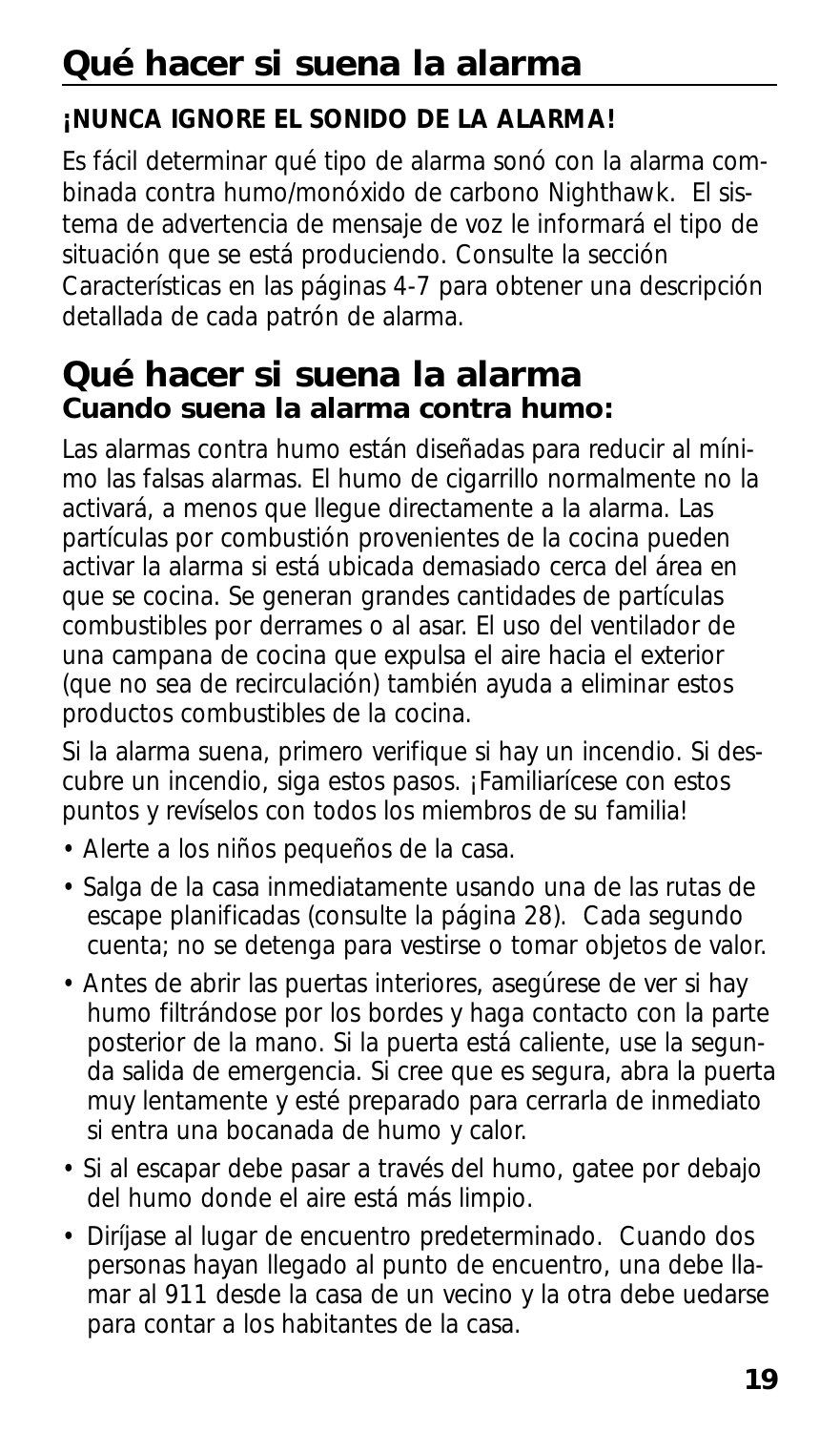# **Qué hacer si suena la alarma**

- **No vuelva a ingresar por ningún motivo hasta que os bomberos den la autorización para hacerlo.**
- Hay situaciones en la que puede que una alarma contra humo no sea efectiva para proteger contra un incendio, según lo que se establece en la Norma 72 de la NFPA. Por ejemplo:
	- a) fumar en la cama;
	- b) dejar a los niños sin supervisión;
	- c) limpiar con líquidos inflamables,como gasolina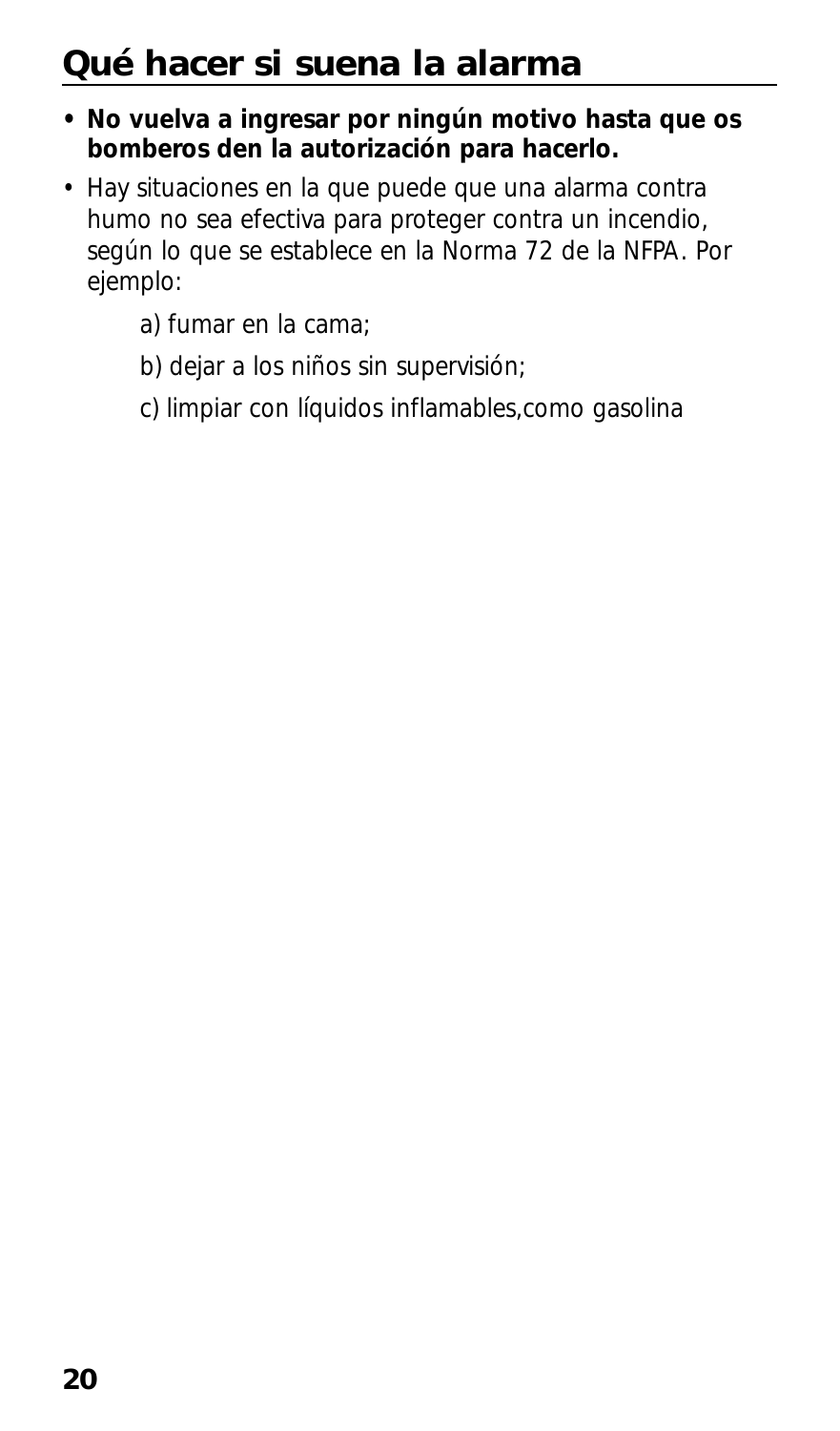**Cuando suena la alarma contra monóxido de carbono:**



**ADVERTENCIA - La activación de esta alarma contra monóxido de carbono indica la presencia de monóxido de carbono (CO) ! que puede OCASIONARLE LA MUERTE.**

- **Si suena una señal de alarma:**
- **1) Presione el botón probar/restablecer.**
- **2) Llame a los servicios de emergencias (departamento de bomberos u 911).**
- *NÚMERO DE TELÉFONO*
- **3) Retírese de inmediato a un lugar donde corra aire puro**
- **ya sea afuera o cerca de una ventana o puerta abierta. Cuente las personas una por una para comprobar que todas ellas se encuentren presentes. No vuelva a entrar al lugar ni se aleje de la puerta o ventana abierta hasta que hayan llegado los servicios de emergencia, se haya aireado el lugar y su alarma esté en su condición normal.**
- **4) Después de seguir los pasos 1 al 3, si su alarma se reactiva dentro de un período de 24 horas, repita los pasos 1 al 3 y llame a un técnico calificado para que** investigue las fuentes de monóxido de carbono prove<sub>"</sub> **niente de equipos y aparatos quemadores de combustible**

**y verifique el correcto funcionamiento de este equipo. Si se identifican problemas durante esta inspección, haga reparar el equipo inmediatamente. Observe todo equipo de combustión que no haya sido inspeccionado por el técnico y consulte las instrucciones del fabricante o comuníquese directamente con el fabricante para obtener mayor información acerca de la seguridad con respecto al monóxido de carbono y sobre este equipo. Asegúrese de que los vehículos motorizados no estén, o no hayan estado, funcionando en un garaje adjunto o adyacente a la residencia.** 

**Nunca vuelva a activar la fuente de un problema de monóxido de carbono hasta que se haya reparado. ¡NUNCA IGNORE LA ALARMA!**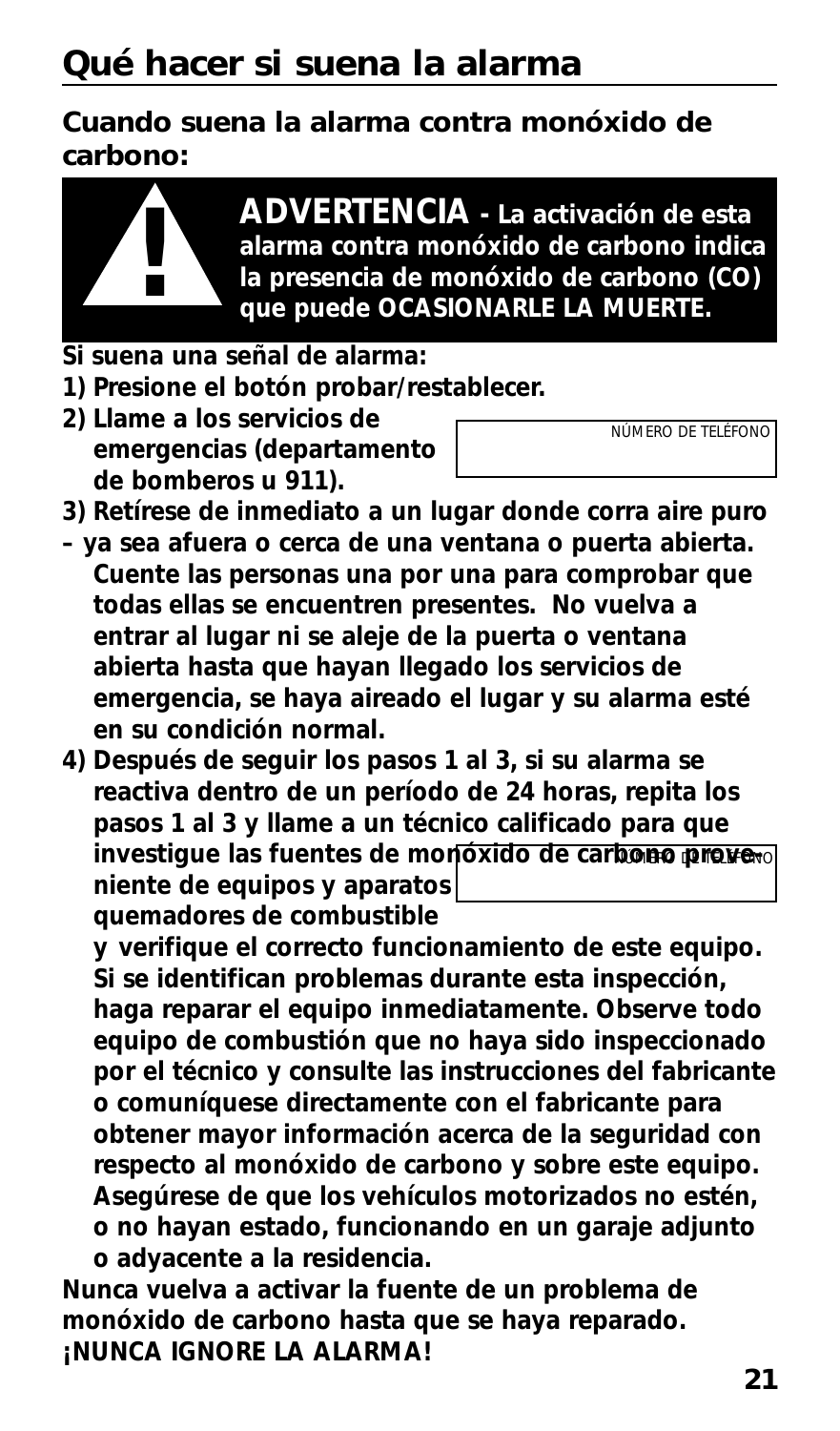# **Retiro de la alarma/reemplazo de baterías**

El sensor de monóxido de carbono cumple con los requerimientos de tiempo de respuesta ante una alarma de UL norma 2034. Los tiempos de alarma estándar son los siguientes:

Con 70 PPM, la unidad debe dar la alarma dentro de 60 a 240 minutos.

Con 150 PPM, la unidad debe dar la alarma dentro de 10 a 50 minutos.

Con 400 PPM, la unidad debe dar la alarma dentro de 4 a 15 minutos.

### **Esta alarma contra monóxido de carbono está diseñada para detectar gas de monóxido de carbono desde CUALQUIER fuente de combustión. NO está diseñada para detectar ningún otro tipo de gas.**

Los bomberos, la mayoría de las compañías de servicios públicos y los contratistas de HVAC realizarán inspecciones de monóxido de carbono;algunos de ellos pueden cobrar por este servicio. Es recomendable que pregunte por las tarifas correspondientes antes de que se preste el servicio. Kidde Safety no pagará ni reembolsará al propietario o usuario de este producto por ninguna llamada de reparación o despacho relacionada con la activación de la alarma.

## **Retiro de la alarma**

### **SI ESTÁ ACTIVADA LA CARACTERÍSTICA DE PROTECCIÓN CONTRA LA MANIPULACIÓN INDEBIDA, CONSULTE LA DESCRIPCIÓN DE ESTA CARACTERÍSTICA EN LA PÁGINA 18 PARA OBTENER INSTRUCCIONES SOBRE EL RETIRO DE LA ALARMA.**

Retire la alarma del soporte de montaje al girar la alarma en la dirección de la flecha "OFF" que se encuentra en la cubierta. Para desconectar el cableado de CA, apriete los brazos de cierre de los lados del conector rápido sacando, al mismo tiempo, el conector de la parte inferior de la alarma (consulte la página 14, Figura 4).

## **Reemplazo de baterías**

(Sólo para el modelo KN-COSM-IB)

Si se detecta cualquier forma de falla de la batería, destellará el LED rojo y la unidad emitirá un "chirrido", seguido del mensaje de advertencia "BATERÍA BAJA". Este ciclo se producirá una vez cada minuto y continuará por lo menos durante siete días.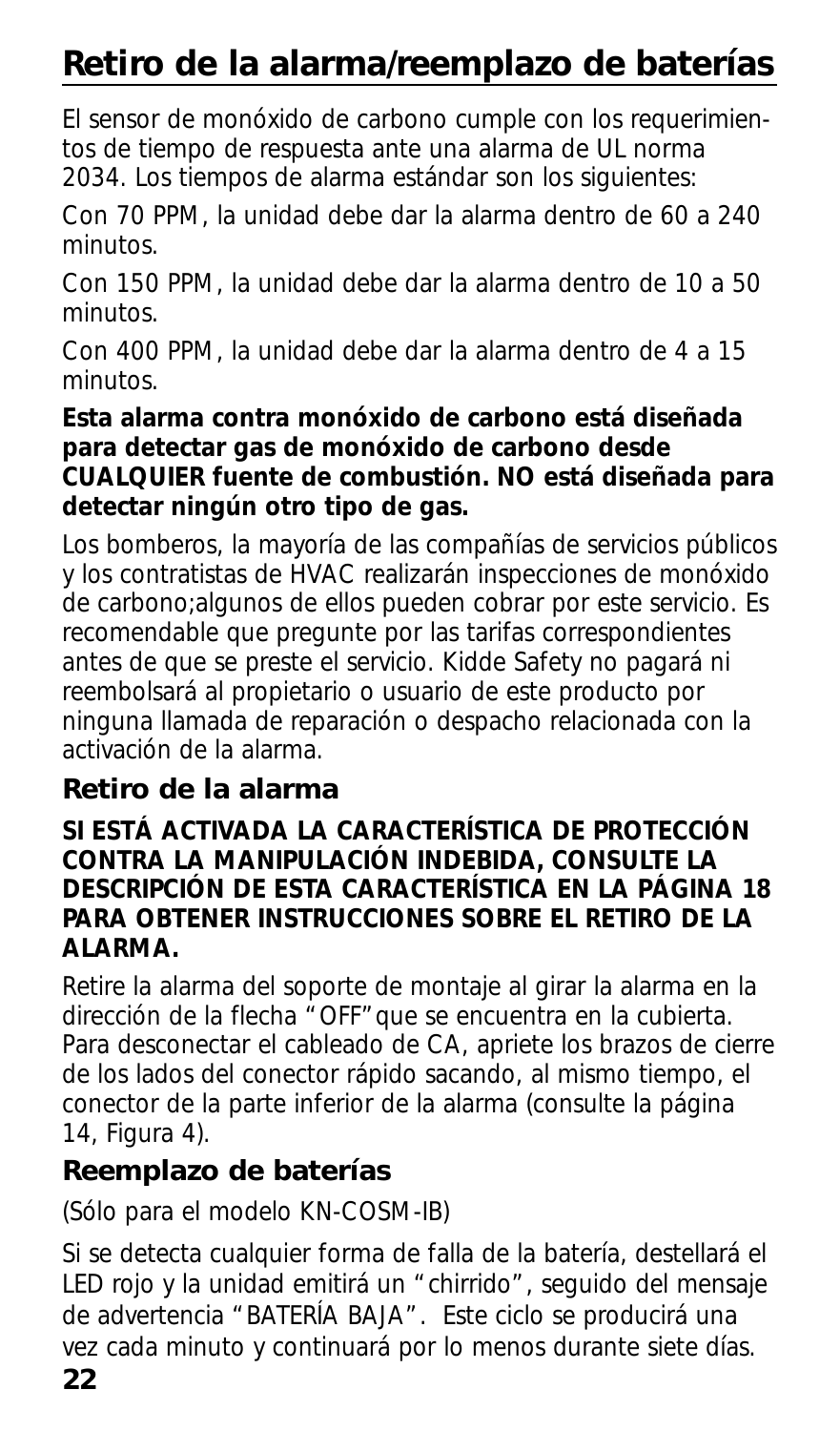## **Reemplazo de baterías (sólo para el modelo KN-COSM-IB)**

### **Si el LED rojo destella junto con emitir un chirrido cada 30 segundos y no va seguido del mensaje de voz "BATERÍA BAJA" como se describió anteriormente, su unidad no**

**funciona bien.** Llame gratis a nuestra línea directa para el consumidor al 1-800-880-6788 para obtener instrucciones sobre la devolución de la unidad.

### **PRECAUCIÓN: ¡LA ALARMA CONTRA HUMO/MONÓXIDO DE CARBONO ESTÁ SELLADA Y LA CUBIERTA NO ES REMOVIBLE!**

Para reemplazar la batería, primero debe sacar la alarma del soporte de montaje de acuerdo con las instrucciones del RETIRO DE LA ALARMA que se encuentran al principio de esta sección. Después que retire la alarma, puede abrir la puerta del compartimiento de baterías y reemplazar la batería.

Las instrucciones de instalación de las baterías se encuentran en el interior de la puerta del compartimiento de baterías.

Al instalar la batería, presione hacia abajo el enganche de retención indicador de batería en el compartimiento e instale la batería (consulte la Figura 6).



**Enganche de la batería**



**FIGURA 6 "REEMPLAZO DE BATERÍAS"**

### **¡PRECAUCIÓN! SI NO SE MANTIENE PRESIONADO EL ENGANCHE DE RETENCIÓN INDICADOR DE BATERÍA EN EL COMPARTIMIENTO CORRESPONDIENTE, LA PUERTA DEL COMPARTIMIENTO NO SE CERRARÁ, EL CONECTOR RÁPIDO DE CA NO SE CONECTARÁ A LA ALARMA Y, A SU VEZ, ÉSTA NO SE CONECTARÁ AL SOPORTE DE MONTAJE.**

Después de instalar o cambiar la batería, vuelva a instalar la alarma. Pruébela usando el botón probar/restablecer y verifique que esté encendido el LED verde.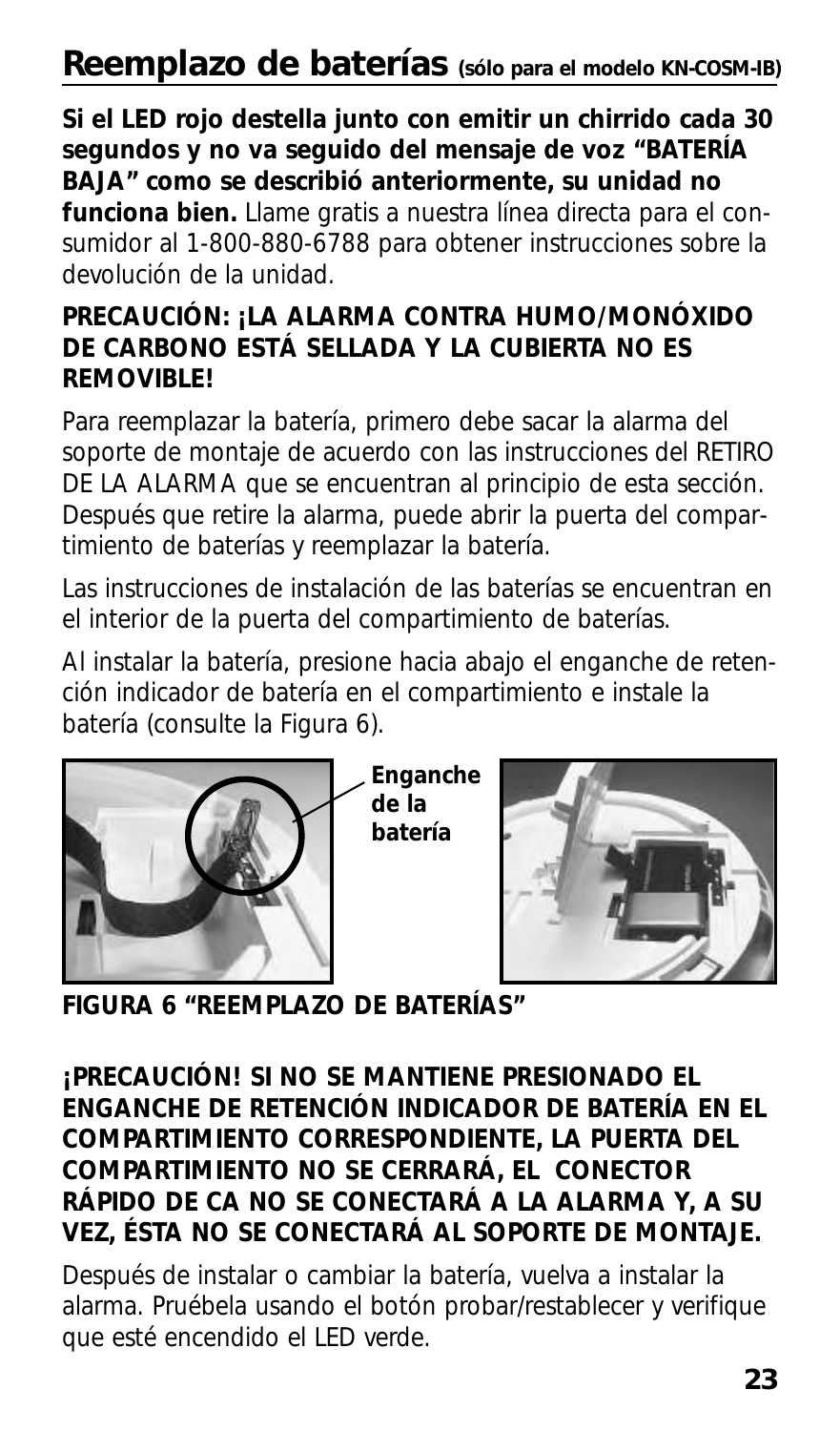# **Mantenimiento general**

Reemplace las baterías por una de las siguientes marcas aprobadas: Duracell MN1604, MX1604, Energizer 522, PANA-SONIC 6AM6, 6AM-6, 6AM-6PI, 6AM6X y 6LR61(GA), Ultralife U9VL-J. Estas baterías se pueden comprar en el mercado local.

**¡ADVERTENCIA!** Use sólo las baterías que se especifican. El uso de baterías diferentes puede tener un efecto adverso en la alarma contra humo/monóxido de carbono. Una buena medida de seguridad es reemplazar la batería por lo menos una vez al año o al mismo tiempo que cambie sus relojes al horario de verano.

## **Reemplazo de la alarma**

Después de siete años del encendido inicial, esta unidad emitirá un "chirrido" cada 30 segundos para indicar que es tiempo de reemplazar la alarma. Se proporciona una etiqueta en el costado de la alarma que tiene "Replace by" (Reemplazar antes del) impreso. Escriba la fecha de reemplazo en la etiqueta. La fecha debe ser la equivalente a siete (7) años de encendido continuo.

### **¡REEMPLAZAR INMEDIATAMENTE! NO DETECTARÁ EL MONÓXIDO DE CARBONO EN ESTA CONDICIÓN.**

Para mantener su alarma contra humo/monóxido de carbono en buenas condiciones de funcionamiento, siga estos sencillos pasos:

• Verifique el funcionamiento de la alarma y los LED de la unidad al presionar el botón probar/restablecer una vez por semana.

• Retire la unidad del soporte de montaje y aspire la cubierta de la alarma y los orificios de ventilación con un accesorio de escobilla suave una vez al mes para eliminar el polvo y la suciedad. ¡VUELVA A INSTALARLA INMEDIATAMENTE DESPUÉS DE LIMPIARLA Y LUEGO PRUÉBELA USANDO EL BOTÓN PROBAR/RESTABLECER!

• Nunca use detergentes ni otros solventes para limpiar la unidad.

• Evite rociar desodorantes ambientales, aerosol para el pelo u otros aerosoles cerca de la alarma contra humo/monóxido de carbono.

No pinte la unidad. La pintura obstruye los orificios de ventilación e interfiere con la capacidad del sensor de detectar humo y monóxido de carbono. Nunca trate de desmontar la unidad o de limpiarla por dentro. Esta acción dejará sin efecto su garantía.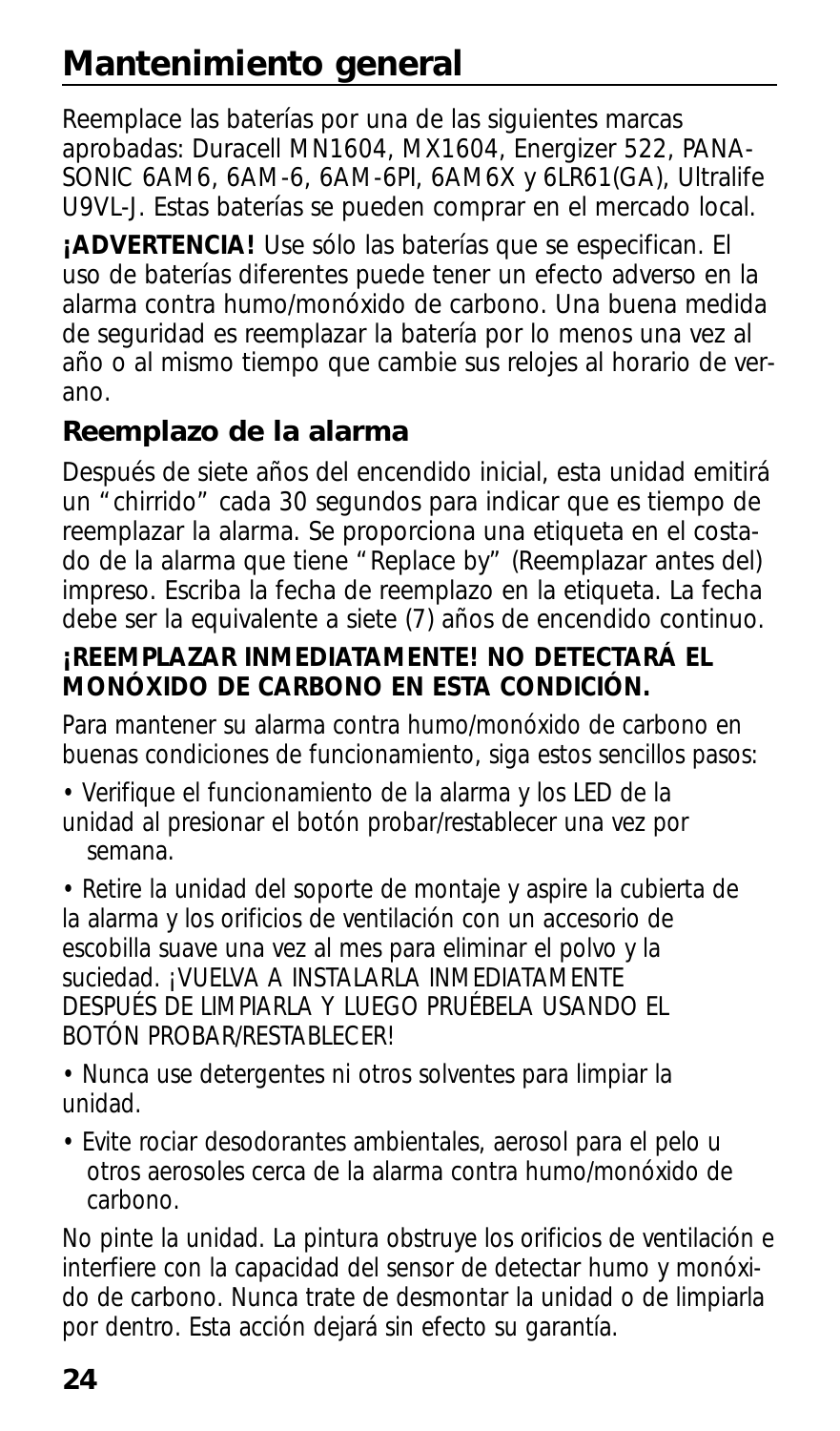## **Información de seguridad sobre el monóxido de carbono**

Mueva la alarma contra humo/monóxido de carbono y ubíquela en otro lugar antes de realizar cualquiera de las siguientes actividades:

- teñir o desforrar muebles o pisos de madera;
- pintar;
- empapelar muros;
- usar adhesivos.

Si se guarda la unidad en una bolsa plástica durante las actividades antes mencionadas se protegerán los sensores contra daños. No la coloque cerca de un cubo de pañales.

**ADVERTENCIA:** Vuelva a instalar la alarma contra humo/monóxido de carbono lo antes posible para asegurar una protección continua. Cuando use artículos para la limpieza del hogar o contaminantes similares, el área debe estar bien ventilada. Las siguientes sustancias pueden afectar el sensor de monóxido de carbono y pueden producir lecturas falsas o daño al sensor:

metano, propano, isobutano, isopropanol, acetato etílico, sulfuro de hidrógeno, dióxidos de azufre, productos en base a alcohol, pinturas, diluyente, solventes, adhesivos, aerosoles para el pelo, productos para después de afeitarse, perfumes y ciertos productos de limpieza.

## **Información de seguridad sobre el monóxido de carbono Información general sobre el monóxido de carbono**

El monóxido de carbono (CO) es un gas venenoso incoloro, inodoro e insípido que puede ser fatal si se inhala. El monóxido de carbono inhibe la capacidad de la sangre de transportar oxígeno.

## **Posibles fuentes**

El monóxido de carbono se puede producir al quemar cualquier combustible fósil: gasolina,propano,gas natural, petróleo y leña. Se puede producir por el mal funcionamiento, instalación o ventilación inadecuadas de un aparato quemador de combustible. Las fuentes posibles incluyen hornos,cocinas/hornillos a gas,secadoras de ropa a gas,hervidores, estufas quemadoras de combustible portátiles,chimeneas de leña,cocinas a leña y algunos calentadores de piscinas. También pueden producir monóxido de carbono las chimeneas y cañones bloqueados, contratiros y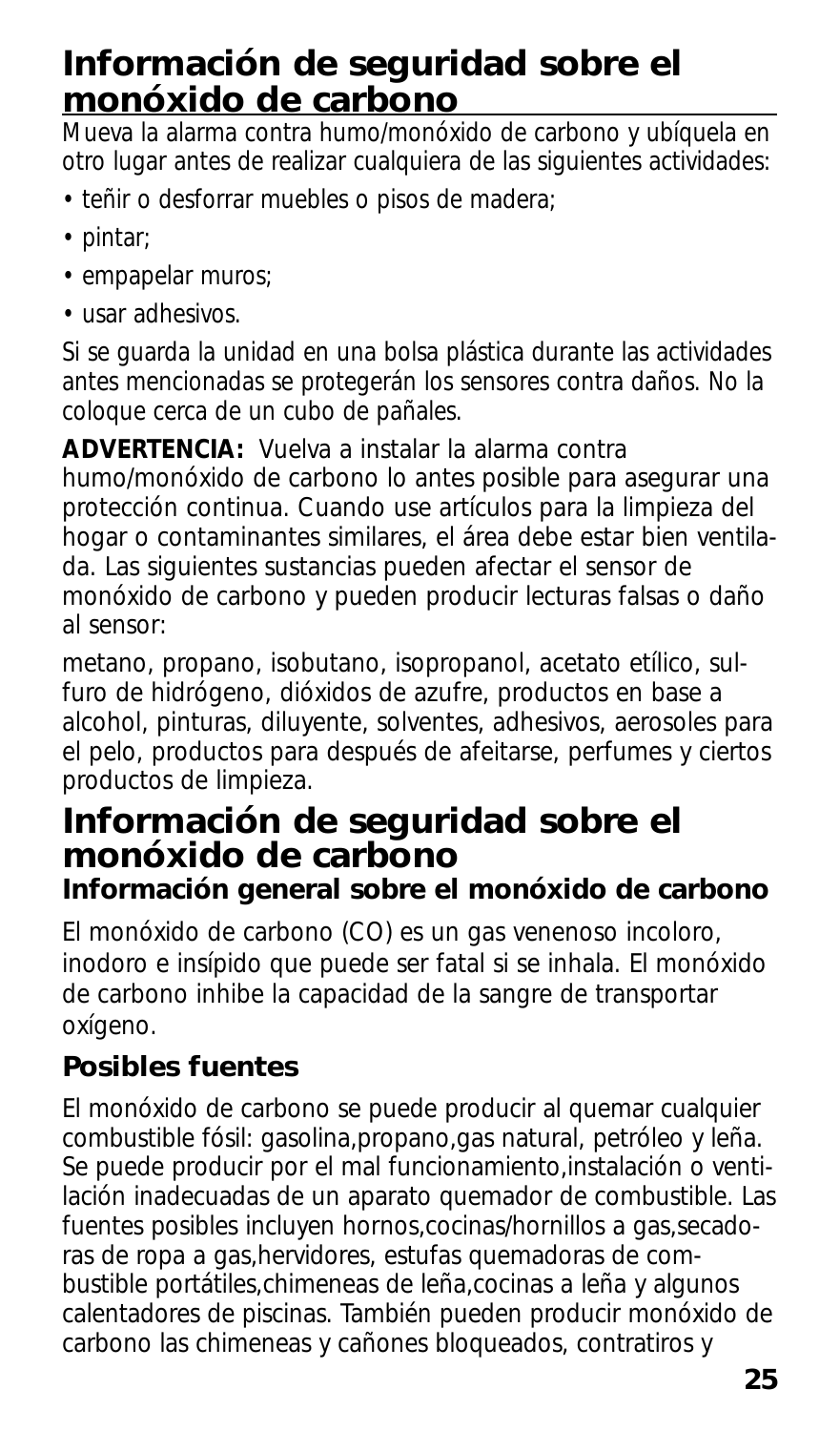## **Información de seguridad sobre el monóxido de carbono**

cambios en la presión del aire,tubos de ventilación corroídos o desconectados,un termointercambiador de caldera suelto o agrietado.Los vehículos y otros motores de combustión en funcionamiento en un garaje adyacente o el uso de una parrilla de carbón vegetal/gas o parrilla portátil en un área cerrada también son posibles fuentes de monóxido de carbono.

Las siguientes condiciones pueden dar como resultado situaciones transitorios de monóxido de carbono transitorio:

el derrame excesivo o la ventilación invertida de aparatos quemadores de combustible causado por condiciones ambientales externas como: la dirección y/o velocidad del viento, lo que incluye grandes ráfagas de viento; el aire pesado en los tubos de ventilación (aire frío/húmedo con períodos extendidos entre ciclos); el diferencial negativo de presión provocado por el uso de ventiladores eductores; el funcionamiento simultáneo de varios aparatos quemadores de combustible que compiten por el aire interno limitado; las conexiones de tubos de ventilación sueltas de las secadoras de ropa; las calderas o calentadores de agua, obstrucciones o diseños de tuberías de ventilación no convencionales que pueden acentuar las situaciones anteriores; el funcionamiento prolongado de dispositivos quemadores de combustible sin orificios de ventilación (hornillo, caldera,chimenea,etc.); las inversiones de temperatura que pueden atrapar gases de escape cerca del suelo, y la marcha en ralentí de un automóvil en un garaje adyacente abierto o cerrado o cerca de la casa.

## **Consejos de seguridad sobre el monóxido de carbono**

Cada año solicite a un técnico calificado que inspeccione y limpie el sistema de calefacción, los orificios de ventilación, la chimenea y el cañón. Instale siempre los aparatos de acuerdo con las instrucciones del fabricante y los códigos de construcción locales. La mayoría de los aparatos deben ser instalados por profesionales y se deben inspeccionar después de la instalación. Examine regularmente los orificios de ventilación y las chimeneas para ver si hay conexiones inadecuadas, herrumbre visible o decoloraciones, y verifique si hay hendiduras en termointercambiadores de caldera. Verifique que el color de la llama del piloto y de los aparatos de calefacción sea azul. Una llama amarilla o anaranjada es una señal de que no se está consumiendo adecuadamente el combustible. Enseñe a todos los miembros de la familia el sonido de la alarma y la forma de responder ante ésta.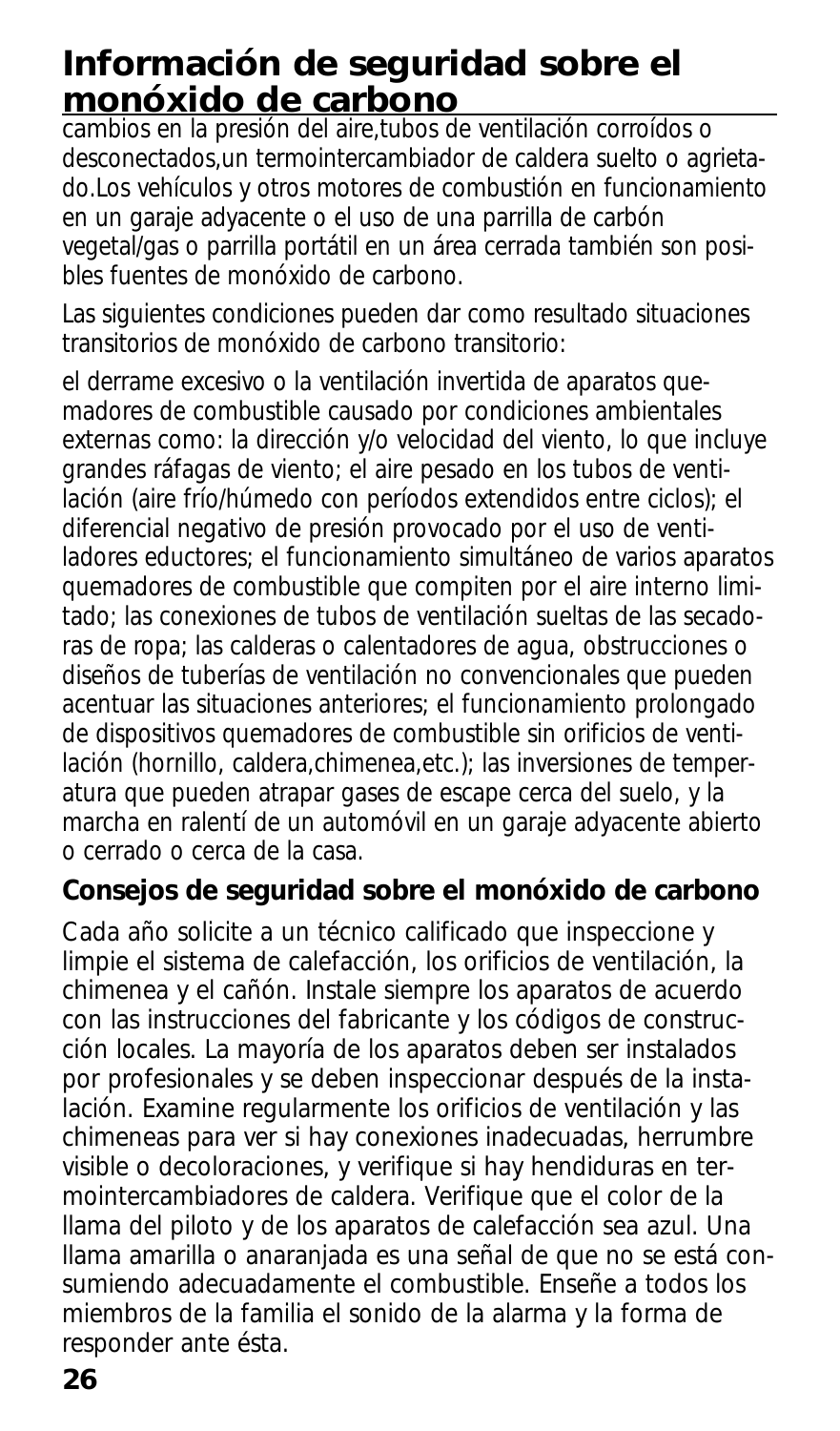# **Información de seguridad contra incendios**

## **Síntomas de intoxicación por monóxido de carbono**

Los síntomas iniciales de intoxicación por monóxido de carbono son similares a los de la gripe sin fiebre y pueden incluir mareos, intensos dolores de cabeza, náuseas, vómitos y desorientación. Cada uno de nosotros es susceptible a sufrir intoxicación por monóxido de carbono, pero los expertos están de acuerdo en que los bebés nonatos, las mujeres embarazadas, los ancianos y las personas con problemas cardíacos y respiratorios son especialmente vulnerables. Si experimenta síntomas de intoxicación por monóxido de carbono, busque inmediatamente atención médica. La intoxicación por monóxido de carbono se puede determinar mediante un examen de carboxihemoglobina.

Los siguientes síntomas están relacionados con la INTOXICACIÓN POR MONÓXIDO DE CARBONO y se deben analizar con TODOS los miembros de la familia:

- 1. **Exposición leve:** Dolor de cabeza leve, náuseas, vómitos, fatiga (descritos normalmente como síntomas "similares a la gripe).
- 2. **Exposición media:** dolor de cabeza intenso con pulsaciones, somnolencia, confusión, ritmo cardíaco acelerado.
- 3. **Exposición extrema:** Inconsciencia, convulsiones, paro cardiorespiratorio, muerte.

Los niveles anteriores de exposición están relacionados con adultos saludables. Los niveles difieren para quienes están en alto riesgo. La exposición a altos niveles de monóxido de carbono puede ser fatal o provocar daños e incapacidades permanentes. Muchas víctimas de intoxicación por monóxido de carbono indican que, aunque estaban conscientes de que estaban

enfermas, se sintieron tan desorientadas que no fueron capaces de ayudarse a sí mismas saliendo del edificio o pidiendo ayuda. Recuerde, los niños y las mascotas pueden ser los primeros afectados. Es importante familiarizarse con los efectos de cada nivel.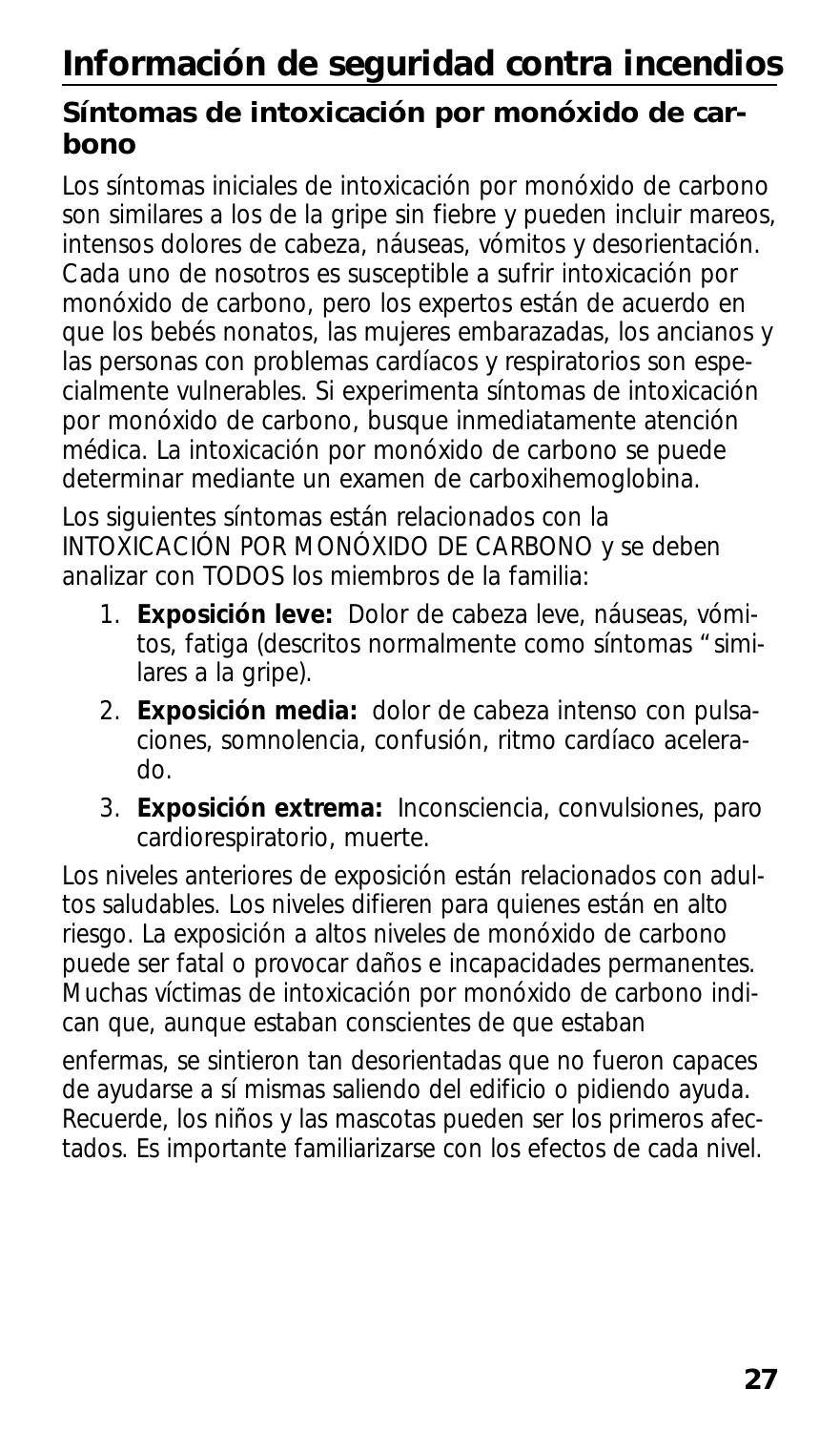# **Normas de seguridad de la industria**

## **Plan de escape**

Haga que todos se familiaricen con el sonido de la alarma contra humo y capacítelos para que salgan de la casa cuando lo escuchen. Lleve a cabo un simulacro de incendio cada seis meses por lo menos, también debe incluir simulacros nocturnos.Asegúrese de que los niños pequeños escuchen la alarma y que despierten cuando ésta suene, ya que deben despertar para ejecutar el plan de escape. Esta práctica permite que todos los ocupantes prueben su plan ante una emergencia. Es posible que no pueda llegar donde están los niños, Es importante que usted sepa qué hacer. Tenga conocimiento de dos salidas de cada habitación (puerta y ventana) e identifique un lugar de encuentro fuera de la casa en que cada uno de los integrantes se reúna una vez que hayan salido de la vivienda. Cuando hayan llegado dos personas al lugar de encuentro, una debe llamar al 911 mientras que la segunda persona debe quedarse para contar a los miembros de la familia.

### **¡Establezca una regla de que una vez afuera, no se debe volver a entrar por ningún motivo!**

## **Prevención de incendios**

Nunca fume en la cama ni deje cocinando alimentos en la cocina sin supervisión. ¡Enseñe a sus hijos a nunca jugar con fósforos o encendedores! Entrene a cada integrante de la casa para que reconozca el patrón de alarma, la advertencia de mensaje de voz y para que salga de la casa usando su plan de escape cuando escuche la alarma.

Sepa cómo detenerse, dejarse caer y rodar por el suelo si el fuego envuelve su ropa y cómo gatear bajo el humo. Instale y mantenga extintores de incendios en cada piso de la casa y en



la cocina, sótano y garaje. Sepa cómo usar un extintor de incendios antes de que se produzca una emergencia. El segundo piso y las habitaciones con ventanas ocupadas en pisos más altos deben tener una escalera de emergencia.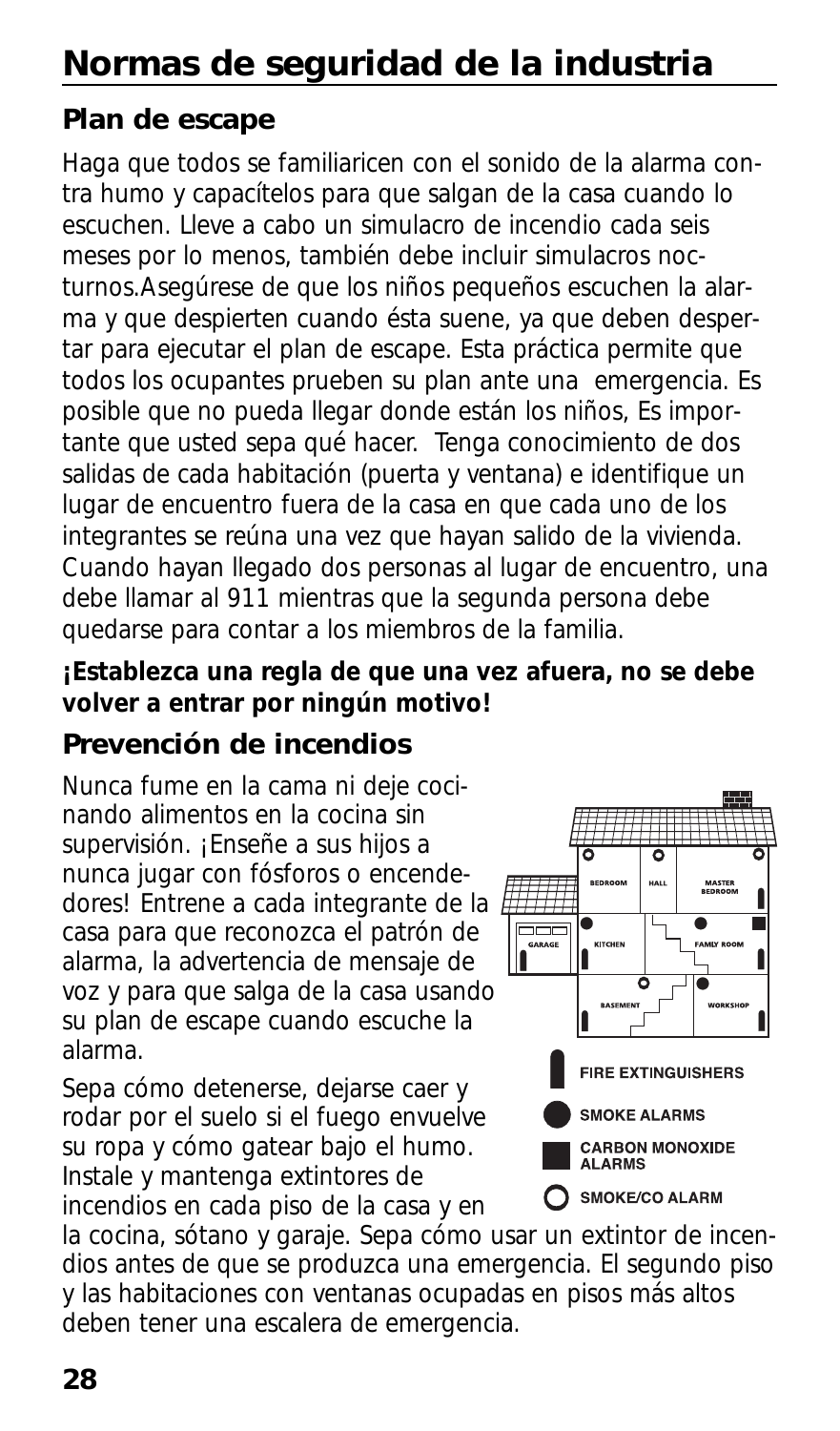# **Información de garantía y servicio**

## **Normas de seguridad de la industria**

**NFPA (Asociación Nacional de Protección contra Incendios)** Para su información, la Norma 72 de la Asociación Nacional de Protección contra Incendios, señala lo siguiente:

Detección de humo. Donde lo requiera la ley, las normas o los códigos aplicables a la ocupación específica de una vivienda, se deberán instalar las alarmas contra humo con estación múltiple y simple aprobada de la siguiente manera: (1) En todos los dormitorios, excepto: No se requerirá la instalación de alarmas contra humo en los dormitorios de una y dos viviendas unifamiliares. (2) Afuera de cada dormitorio, y próximo a los mismos. (3) En cada nivel de la vivienda unifamiliar, incluyendo el sótano, excepto: Se permite el uso de alarmas contra humo accionadas con pilas y aprobadas en viviendas unifamiliares existentes.

Detección de humo: ¿Son necesarias más alarmas contra humo? Es posible que el número requerido de alarmas contra humo no proporcione una protección de advertencia confiable y a tiempo en aquellas áreas que están separadas por una puerta de las áreas protegidas. Por este motivo, se recomienda que el propietario de la casa considere usar alarmas contra humo adicionales en aquellas áreas, a fin de contar con una mejor protección. Las áreas adicionales incluyen el sótano, los dormitorios, el comedor, el área destinada a la calefacción, el área destinada a los servicios generales y los pasillos no protegidos por las alarmas contra humo requeridas. Por lo general, no se recomienda la instalación de alarmas contra humo en cocinas, áticos (terminados y no terminados) o garajes, ya que estos lugares ocasionalmente experimentan condiciones que pueden dar como resultado un funcionamiento inadecuado.

## **Jefe de bomberos del estado de California**

La detección temprana de una advertencia de incendio se logra mejor mediante la instalación de equipos de detección de incendios en todas las habitaciones y áreas de la vivienda de la siguiente manera: Una alarma contra humo instalada en cada área para dormir separada (en las proximidades,pero fuera de los dormitorios), detectores de calor o humo en comedores, livings,dormitorios, cocinas, pasillos, áticos, áreas destinadas a la calefacción,clósets, áreas destinadas a los servicios generales y despensas, sótanos y garajes adyacentes.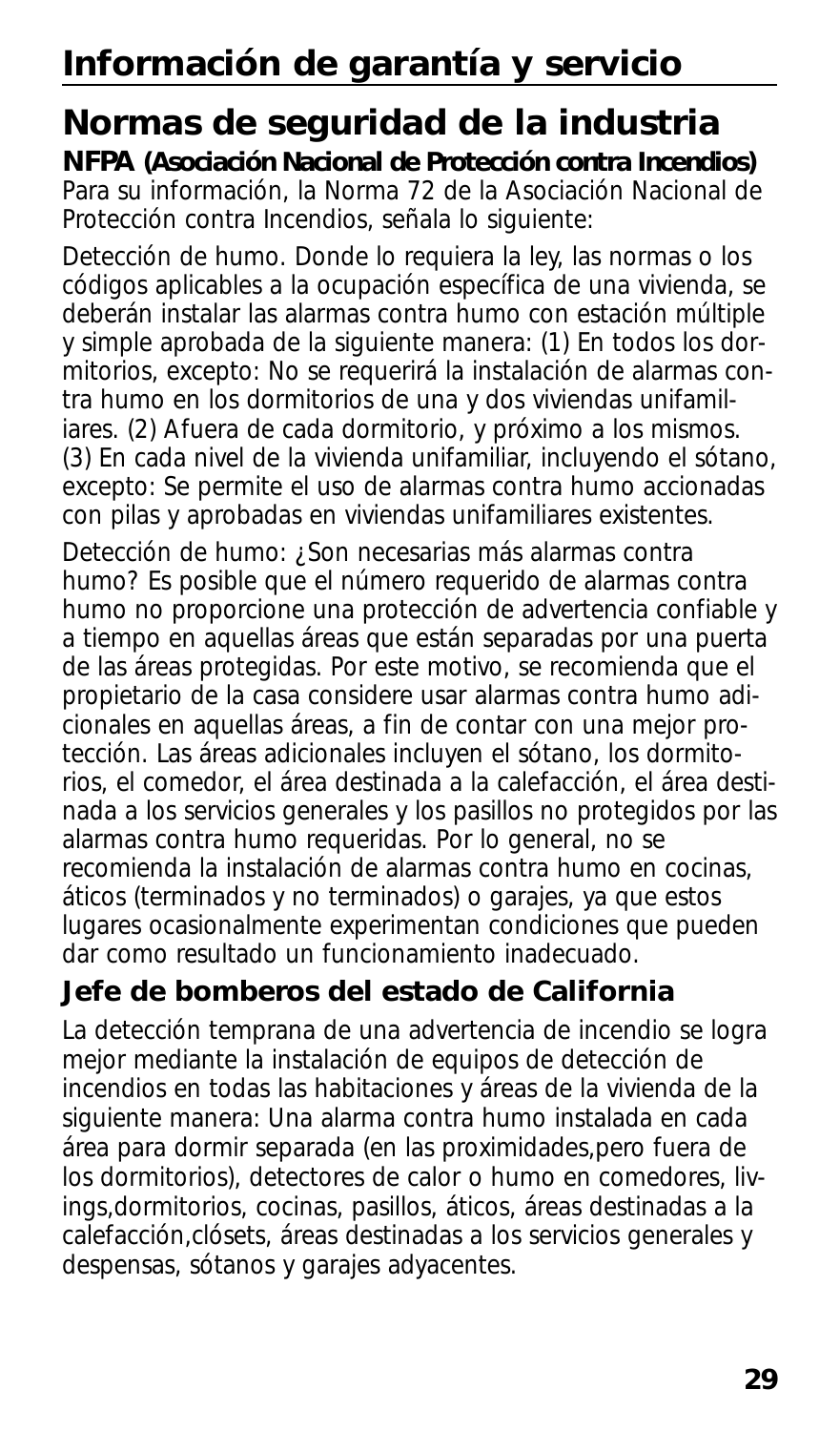# **Garantía**

### **Comisión para la Seguridad de los Productos de Consumo**

La Comisión para la Seguridad de los Productos de Consumo (CPSC) recomienda el uso de por lo menos una alarma contra monóxido de carbono por vivienda, ubicada cerca del área de dormitorios.

## **NRC**

Las alarmas contra humo de ionización usan una pequeña cantidad de un elemento radiactivo en la cámara de detección para permitir la detección de productos de combustión visibles e invisibles. El elemento radiactivo está guardado en forma segura en la cámara y no necesita ajuste ni mantenimiento. Esta alarma contra humo cumple o supera todas las normas gubernamentales. Se fabrica y distribuye bajo la licencia de la Comisión Reguladora Nuclear de los Estados Unidos.

## **Garantía limitada GARANTÍA LIMITADA DE CINCO AÑOS**

KIDDE garantiza que la alarma adjunta (excluida la batería) no presenta defectos de material, mano de obra ni de diseño para su uso y servicio en condiciones normales durante un período de cinco años a partir de la fecha de compra. La obligación de KIDDE, según esta garantía, se limita a reparar o reemplazar la alarma o cualquier pieza que consideremos que presente defectos de material, mano de obra o diseño, sin costo alguno, contra envío de la alarma con un comprobante de la fecha de compra, franqueo y franqueo de devolución prepagados, a Warranty Service Department, KIDDE, 1016 Corporate Park Drive, Mebane, NC 27302.

Esta garantía no será válida para una alarma contra humo si ésta ha sufrido daños, modificaciones, se le ha dado un mal uso o ha sido alterada después de la fecha de compra o si no puede funcionar debido a un mantenimiento inadecuado o al uso inapropiado de CA o CC. La duración de todas las garantías implícitas que surjan de esta venta, entre otras las garantías implícitas de descripción, comerciabilidad e idoneidad para un propósito en particular, se limita al período de garantía arriba estipulado. En ningún caso el fabricante será responsable por pérdidas derivadas del uso de este producto ni de ningún daño, costo o gasto indirecto, especial o incidental en que pueda incurrir el consumidor o cualquier otro usuario de este producto, ya sea debido a violación del contrato, negligencia, responsabilidad objetiva u otros. El fabricante no tendrá responsabilidad alguna en caso de lesiones personales, daños a la propiedad o cualquier otro daño especial, incidental o condicional de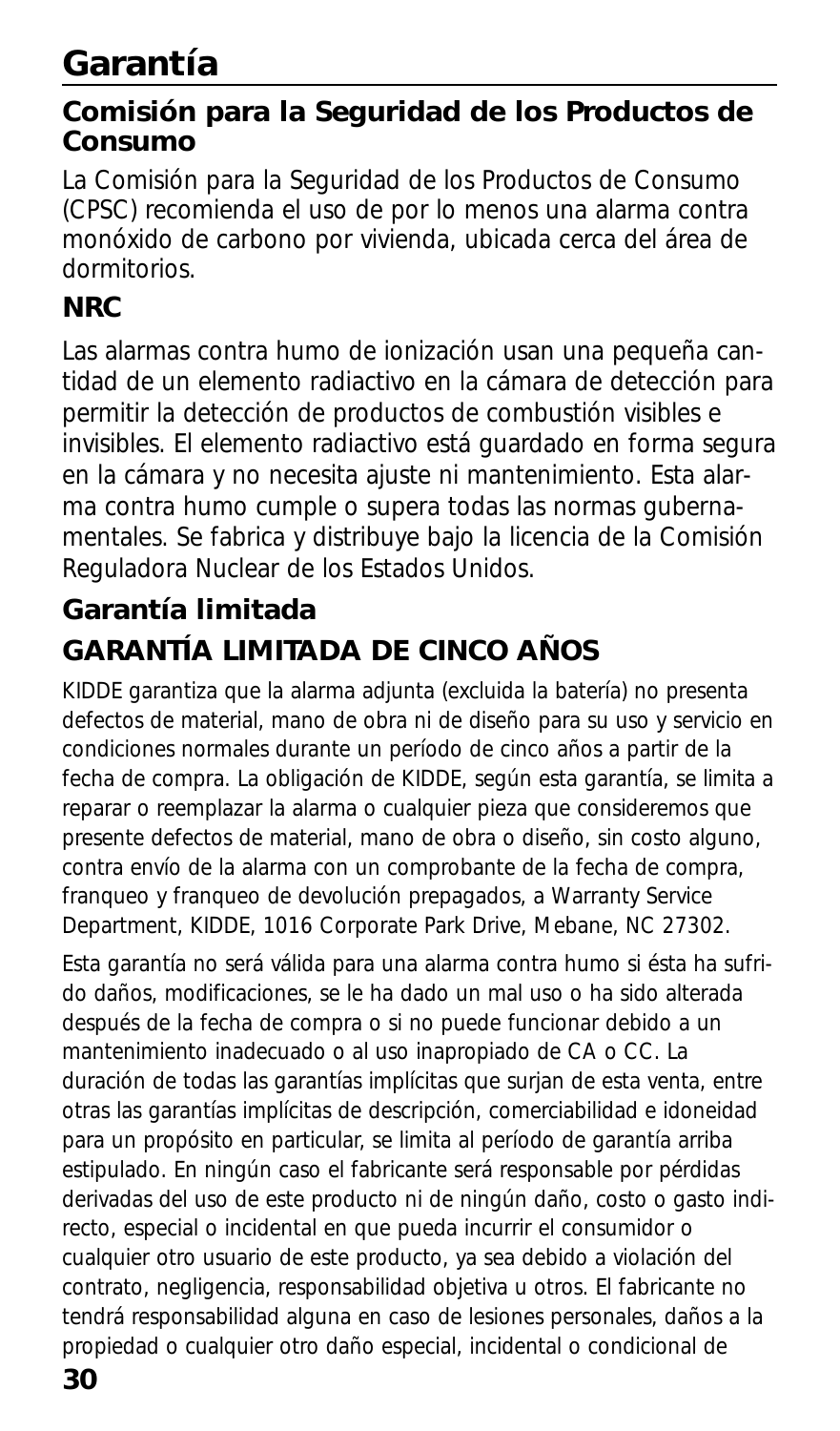# **Garantía**

ningún tipo provocado por filtraciones de gas, incendio o explosión. Puesto que en algunos estados no se reconocen las limitaciones de la duración de una garantía implícita o no se reconoce la exclusión o limitación de daños fortuitos o indirectos, las limitaciones o exclusionesanteriores pueden no corresponder a su caso. A pesar de que esta garantía le otorga derechos legales específicos, usted también puede tener otros derechos que varían de un estado a otro.

Además, KIDDE no entrega ninguna garantía, expresa o implícita, escrita u oral, lo que incluye aquella relacionada con la comercialización o la idoneidad para un propósito en particular, con respecto a la batería.

La garantía anterior no se puede alterar, salvo que se haga por escrito y que tenga la firma de ambas partes involucradas.

La alarma combinada contra humo y monóxido de carbono Nighthawk no es un sustituto de los seguros de daños a la propiedad, contra incendios, de incapacidad, de vida u otros seguros de cualquier clase. La cobertura de un seguro apropiado es su responsabilidad. Consulte a su agente de seguros.

El retiro de la cubierta delantera anula la garantía.

#### **Esta alarma no está diseñada para alertar a personas con discapacidad auditiva.**

Durante el período de garantía especificado, Kidde Products reparará o reemplazará, a su discreción, toda alarma combinada contra humo y monóxido de carbono Nighthawk que sea devuelta en un paquete con el franqueo pagado a la siguiente dirección: Kidde Products Attn: Warranty Returns, 1016 Corporate Park Dr., Mebane, NC 27302, USA. Incluya su nombre, dirección y número de teléfono junto con una breve descripción del problema que experimenta la alarma. Para obtener más ayuda, llámenos en forma gratuita a la línea directa para el consumidor al 1-800- 880-6788. Los daños debidos a negligencia, mal uso o desatención a las instrucciones incluidas dará como resultado el término de la garantía y, por consiguiente, no se reemplazará ni reparará la unidad.

### **Registro del producto**

Este manual y los productos descritos están registrados, con todos los derechos reservados. Según estas leyes de propiedad intelectual, ninguna parte de este manual se puede copiar para su uso sin el consentimiento escrito de Kidde. Si necesita información adicional, póngase en contacto con la línea directa para el consumidor al 1-800-880-6788 o escríbanos a: Kidde Products, 1016 Corporate Park Dr., Mebane, NC 27302.

Nuestra dirección en Internet es www.kidde.com.